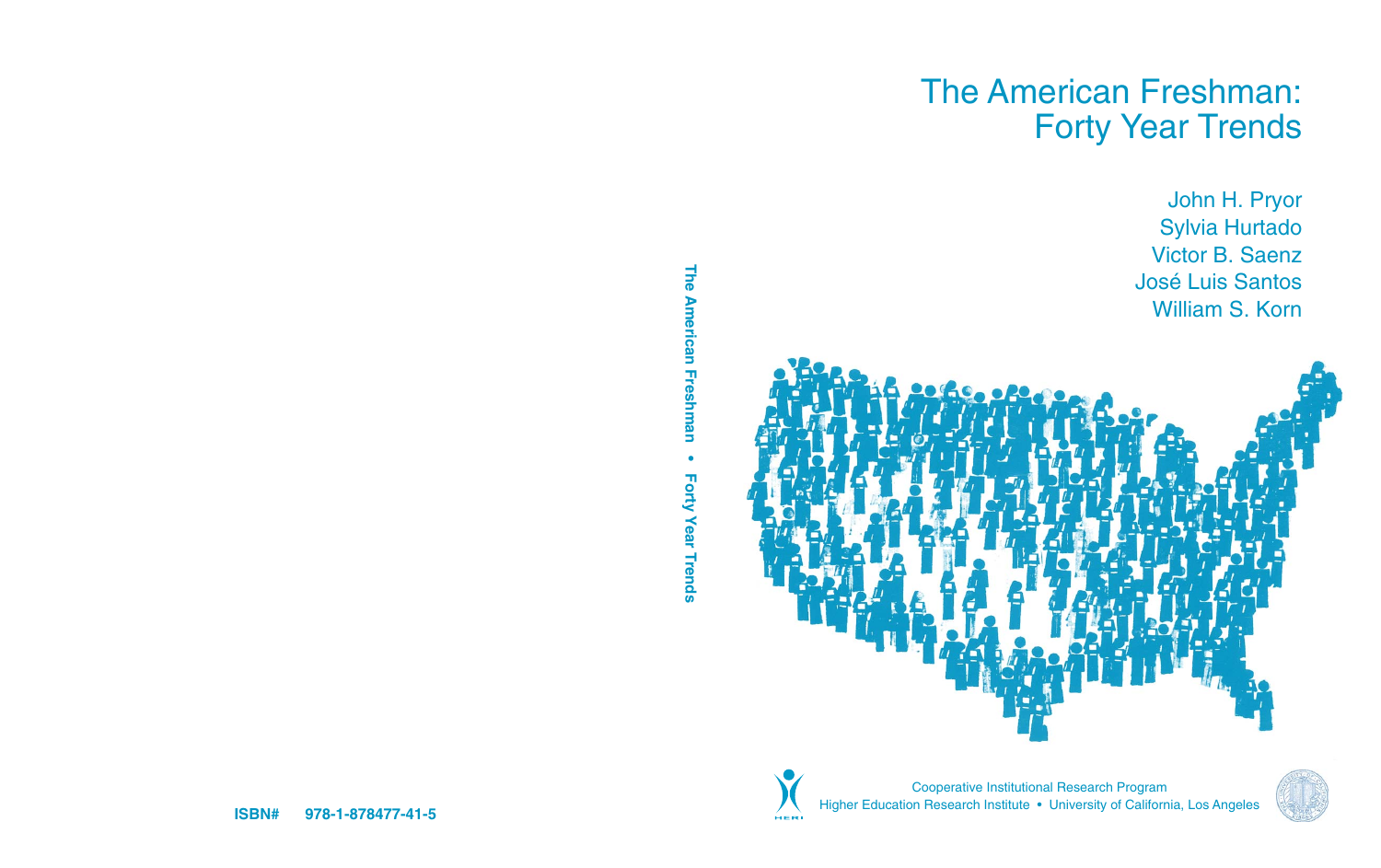# The American Freshman

# Forty Year Trends

### **CONTENTS**

|    | <b>Tables</b><br>Figures                                                          | $\overline{\mathbf{u}}$<br>iii |
|----|-----------------------------------------------------------------------------------|--------------------------------|
| 1. | Preface                                                                           | $\mathbf{1}$                   |
| 2. | The American Freshman: Forty-Year Trends, 1966-2006                               | 3                              |
|    | The Cooperative Institutional Research Program                                    | 5                              |
|    | <b>Changing Demographic Trends</b>                                                | 6                              |
|    | Preparation for a Diverse Society: Attitudes and Interaction                      | 11                             |
|    | Academic Preparation for College-Level Work                                       | 15                             |
|    | Trends in Technology Use Among Entering College Students                          | 26                             |
|    | Interest in Biological and Health Sciences is on the Rise, Women Take<br>the Lead | 29                             |
|    | College Access and Choice                                                         | 32                             |
|    | Parental Income, Affordability, and Financial Concerns                            | 38                             |
|    | Political Affiliation and Views Become More Polarized in Some Areas               | 45                             |
|    | Trends in Students' Values: A Better Quality of Life and Altruism                 | 51                             |
|    | Conclusion and Implications for Higher Education                                  | 55                             |
| 3. | References                                                                        | 60                             |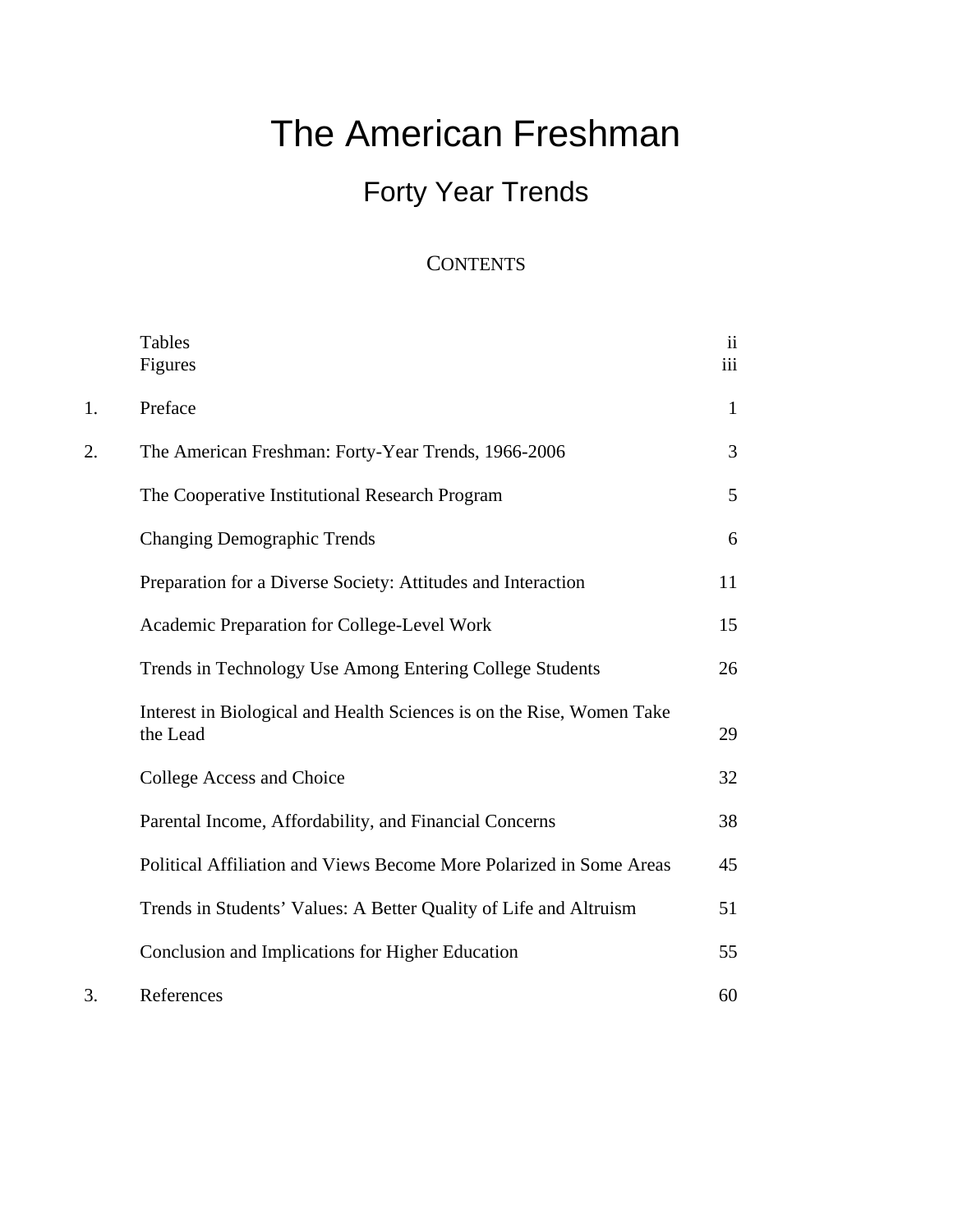### TABLES

| 1. | Racial/Ethnic Representation of First-Time, Full-Time Freshmen                        | 8  |
|----|---------------------------------------------------------------------------------------|----|
| 2. | Racial Composition of Neighborhood and High School by Race/Ethnicity                  | 13 |
| 3. | Years of High School Study in Subject Areas by Gender                                 | 18 |
| 4. | Percentage of Students Reporting Special Tutoring or Remedial Work                    | 20 |
| 5. | Student Self-Ratings: Above Average or Highest 10% Compared to<br><b>Average Peer</b> | 23 |
| 6. | AP Course/Exam Patterns by High School Grade Point Average (2006)<br>only)            | 26 |
| 7. | Internet Use by Racial/Ethnic Group and Family Income                                 | 29 |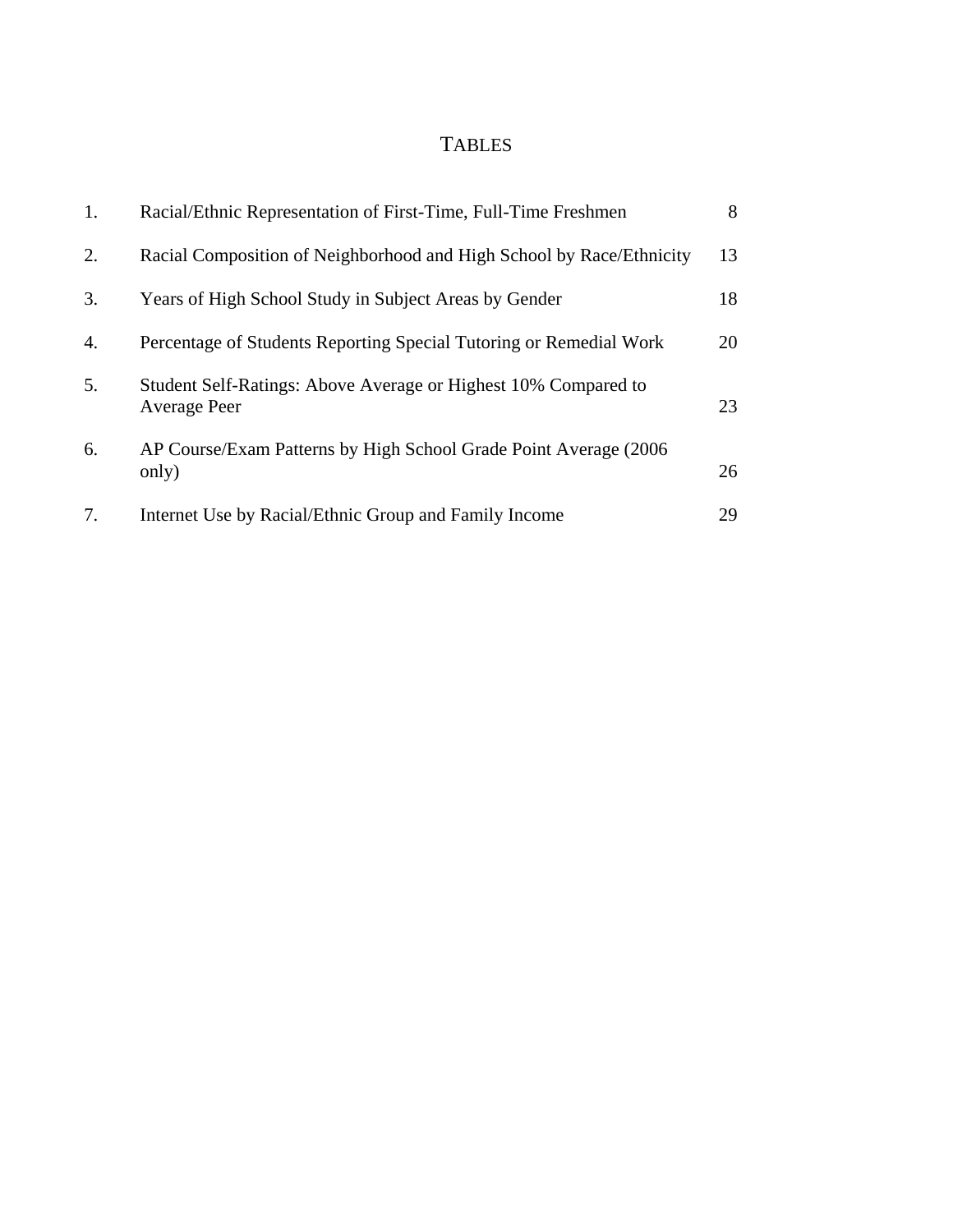## FIGURES

| 1.   | Goals, Interactions, and Views on Race                                                                                          | 14 |
|------|---------------------------------------------------------------------------------------------------------------------------------|----|
| 2.   | Percentage of Freshman Cohorts Meeting or Exceeding Recommended<br>Years of High School in Key Subject Areas                    | 17 |
| 3.   | Will Need Special Tutoring or Remedial Work in English During College                                                           | 21 |
| 4.   | Will Need Special Tutoring or Remedial Work in Mathematics During<br>College                                                    | 22 |
| 5A.  | Frequently: Used a Personal Computer                                                                                            | 27 |
| 5B.  | Frequently: Used the Internet for Research or Homework                                                                          | 27 |
| 6A.  | Probable Major: Biological Science                                                                                              | 30 |
| 6B.  | Probable Major: Health Professions                                                                                              | 30 |
| 6C.  | Probable Major: Nursing                                                                                                         | 31 |
| 7.   | College Applications Submitted by Entering College Freshmen                                                                     | 34 |
| 8.   | Role of Family in Decision to Go to College                                                                                     | 35 |
| 9.   | Very Important Reasons for Choosing This College                                                                                | 37 |
| 10A. | CIRP Parental Median Household Income and U.S. Median Household<br>Income, in 2006 Constant Dollars: 1971-2005                  | 41 |
| 10B. | CIRP Parental Median Household Income (Public/Private) and U.S.<br>Median Household Income, in 2006 Constant Dollars: 1971-2005 | 43 |
| 11.  | <b>Political Views</b>                                                                                                          | 46 |
| 12.  | Abortion should be legal                                                                                                        | 47 |
| 13.  | Marijuana should be legalized                                                                                                   | 49 |
| 14.  | Objectives Considered Essential or Very Important                                                                               | 53 |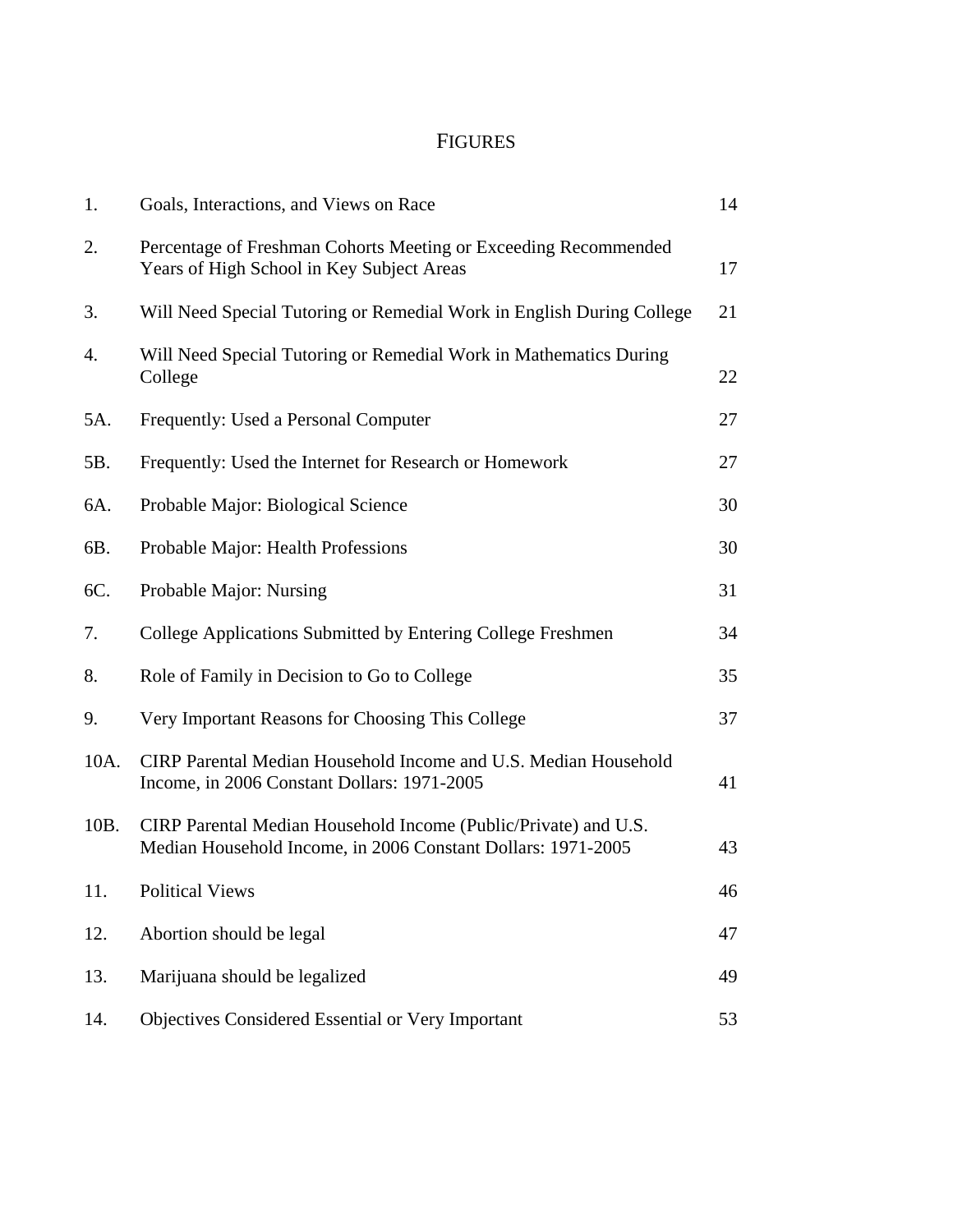#### **PREFACE**

 In celebration of 40 years of data collection on American freshmen, the Higher Education Research Institute (HERI) is pleased to present this report as well as a series of new reports on specific student populations. These trends data now constitute a national treasure, documenting the changing nature of students' characteristics, aspirations, values, attitudes, expectations, and behaviors. As college participation and high school graduation rates increase, these data become ever more important in documenting the changing nature of students seeking access to higher education. The CIRP Freshman Survey trends are a result of the joint effort between participating colleges and universities who use and administer the surveys on campus, higher education associations that foresaw the need to assess higher education impact, numerous foundations and three federal agencies that have offered financial support over the years, and the involvement of key researchers and advisors who have guided the development of the CIRP as the longest continuing study of higher education. Special thanks are due to each and every individual and organization that has contributed over the last 40 years. Without continuing interest and commitment to the CIRP, we would not have been able to generate the data that serves as the basis of this report and many others to be released in the future (visit http://www.gseis.ucla.edu/heri/publications.html for reports).

 The most significant contribution to the CIRP over the years has been the insight and energy of Alexander W. Astin. He conceptualized and implemented the survey in 1965, transferred operations from the American Council on Education to UCLA in 1973, and successfully directed the project during its first 25 years. He has single-handedly influenced institutional research efforts and shaped our knowledge about higher education and its practice using the CIRP as empirical evidence on students. His national research projects, 21 books, and hundreds of research articles make use of CIRP data to tell the story of students and institutions in American higher education. As a result of his research design, we have maintained nationally normative data on students at four-year colleges and universities. A core group of institutional participants also have 40 years of data to use on their own campuses. At each five-year anniversary, we provide all institutions with their own trend reports, and in any single year, they are able to compare themselves with similar types of institutions.

The influence of Helen S. Astin is also evident in these data in that we have produced reports separately for men and women over the 40 years. These data have served to document significant gender shifts in higher education as well as the impact of college on women's development. Together, through their research using CIRP data, the Astins have contributed to our understanding of many areas of student development, questioned our assumptions about higher education, and promoted institutional change and transformation. Many others have now followed in their footsteps in analyzing the data and addressing significant problems in higher education. We thank them for their contributions and seek to encourage other researchers to use the data to study emerging issues that may help improve institutional practice as we move further into the  $21<sup>st</sup>$  century.

CIRP data have served several important purposes over the years. First, the data have served as an alert to the public and helped shape public opinion about key issues associated with the concerns of college youth. This has been accomplished through release of the data at national conferences, in national, local and student newspapers, as well as through television and radio interviews about the findings. This general public interest is often linked with key policy considerations in education, making CIRP data relevant to these decisions. Most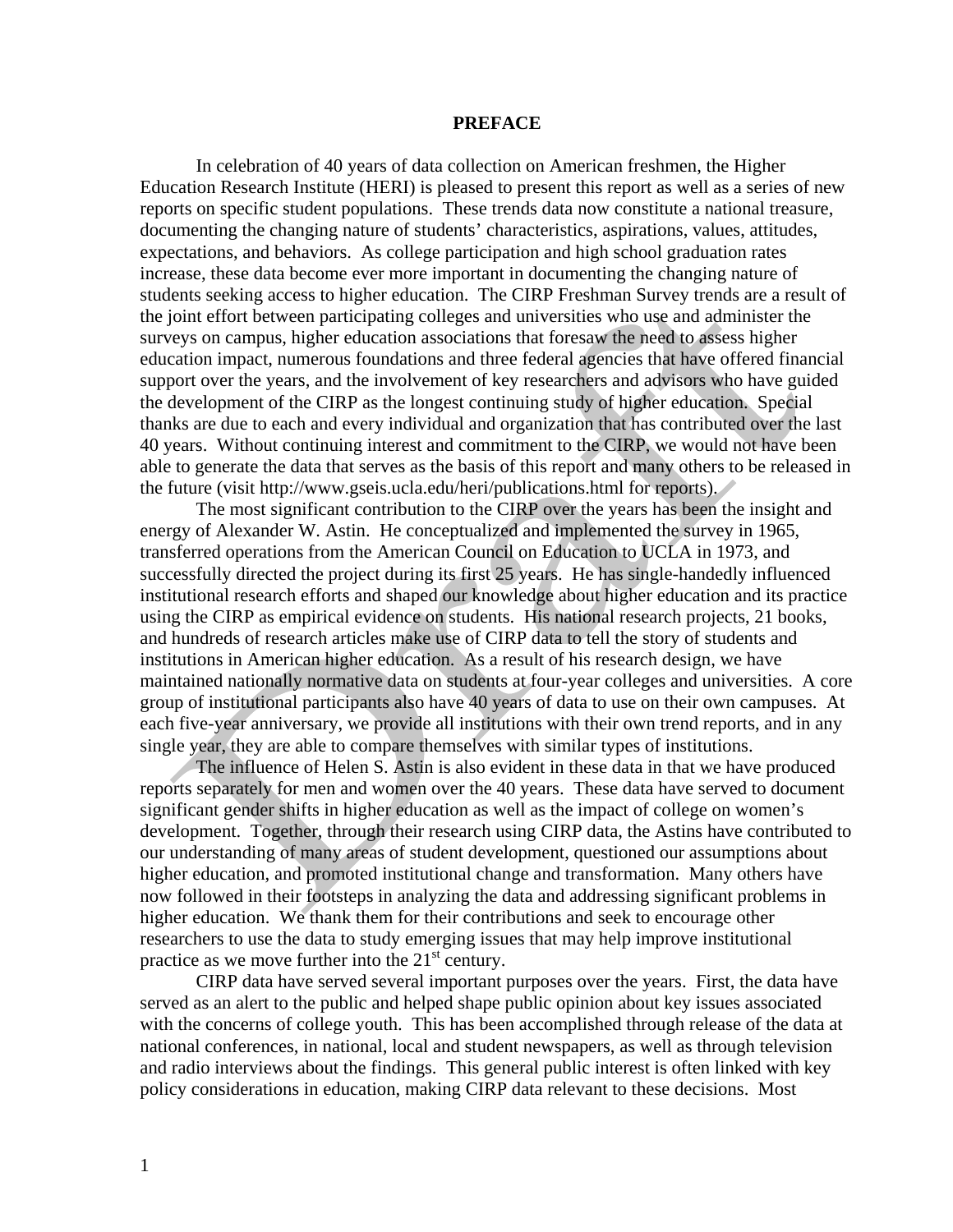importantly, however, is that these freshmen data document student predispositions, which help colleges to determine their impact on student recruitment, student development, and student retention and career preparation. The trends data in this report, and reports provided to institutions, help campuses determine how much their student body has changed over the years as a result of institutional policy and how they might design more effective ways of reaching students new to higher education. CIRP data have also served as the basis for numerous national studies that have expanded the scholarly literature in higher education in such important areas as college access, retention, college impact on a wide range of cognitive and affective outcomes, student transition to college, and diversity in higher education (for example, see Astin ,1977; Astin, 1993; McDonough, Antonio, Walpole, & Perez, 1998; Sax, 2001; Astin & Oseguera, 2002; Gurin, Dey, Hurtado, & Gurin, 2002; Keup & Stolzenberg, 2004; Allen, Jayakumar, Griffin, Korn, & Hurtado, 2005; Chang, Denson, Saenz, & Misa, 2006; Sax, forthcoming). Over the years, many institutions have been asked to take part in specific national studies that have been vital to our understanding of the long-term impact on students and the particular institutions they attend. Finally, CIRP data have been an important focus for training in evaluation and assessment. Since 1973, CIRP data have been used to train hundreds of students preparing for careers in higher education. Many of them have become institutional researchers, research-informed practitioners, and/or noted scholars of higher education. Since 1995, the Higher Education Research Institute has offered a summer workshop to institutional researchers to make the best use of CIRP data for institutional assessment and reporting.

One can easily see that CIRP data have become a national resource in more ways than one. I want to offer special thanks to all the staff and graduate students at HERI that have helped make our surveys successful and worked with campuses to make their institutional efforts successful over the years. We are committed to generating studies and data that will improve higher education's ability to develop the talent of its students and the next generation of leaders. We offer this report with this goal in mind. Special thanks for preparation of this report are due to John Pryor who manages the surveys and manages to do just about everything, William S. Korn whose wizardry prevents us from becoming hopelessly mired in the decades of data, Victor Saenz who manages research with optimism and keeps us connected to policy, Jose Luis Santos who has offered his economist's lens to our work, Jessica Korn who assisted with publication, and graduate students Hoi Ning Ngai and Hanna Song for helping us to prepare the report.

Sylvia Hurtado Director, Higher Education Research Institute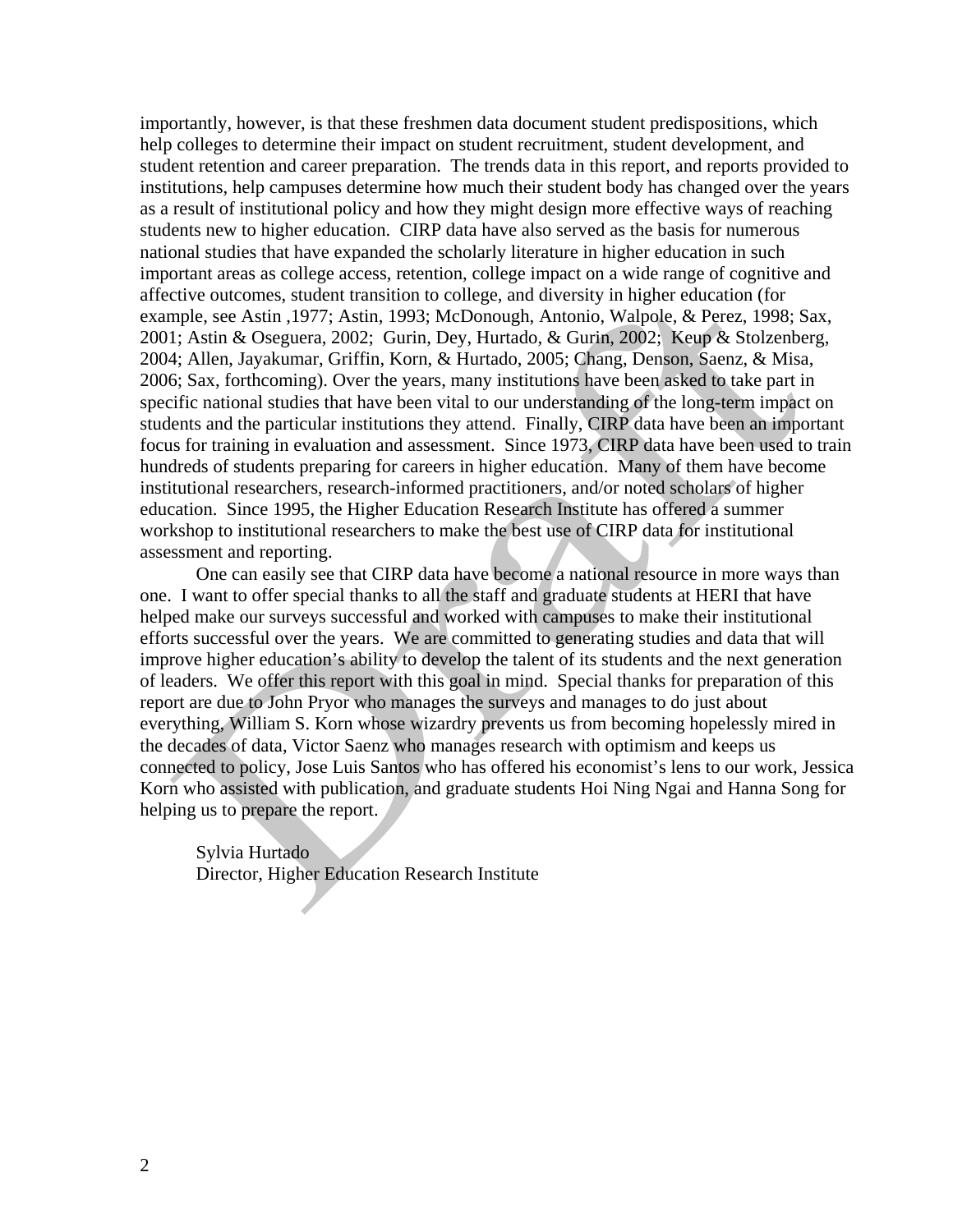#### **THE AMERICAN FRESHMAN: FORTY-YEAR TRENDS, 1966-2006**

 Many changes have occurred in American higher education in the last 40 years. Most significant has been the unprecedented growth in enrollments accompanied by changes in the proportions who are female, who are students of color, who attend full time, and who attend four-year institutions (NCES, 2006). The opening of pathways to the baccalaureate for women, racial/minority students, first-generation college students, and low-income students who had limited opportunity before the 1960s occurred as a result of the civil rights and women's movements and a series of policy initiatives to increase access to higher education. The baccalaureate degree has become a minimum and essential credential for employers in a wide array of occupations, as higher education and training beyond high school is no longer optional for those who aspire towards upward social and economic mobility in American life (NCPPHE, 2002). As a result, we could not have predicted the number of high school graduates who would take advantage of expanded opportunity to higher education. Moreover, higher education enrollments are projected to continue increasing from 2006 through 2015: Full-time undergraduate enrollment is expected to continue growing more rapidly than parttime enrollment, and the growth in enrollment at four-year institutions is expected to be greater than at two-year institutions during this period (NCES, 2006).

From 1972 to 2004, college participation rates increased, with high school graduates enrolled in college immediately after high school increasing from 49 to 67 percent (NCES, 2006). Additionally, for the past 35 years, undergraduate enrollment has been larger in fouryear institutions than in two-year institutions, and aside from a slowdown in the early 1990s, enrollment has grown fairly steadily at four-year institutions since 1970 (NCES, 2006). These changes were greatly facilitated by the introduction of policy initiatives (e.g., Higher Education

3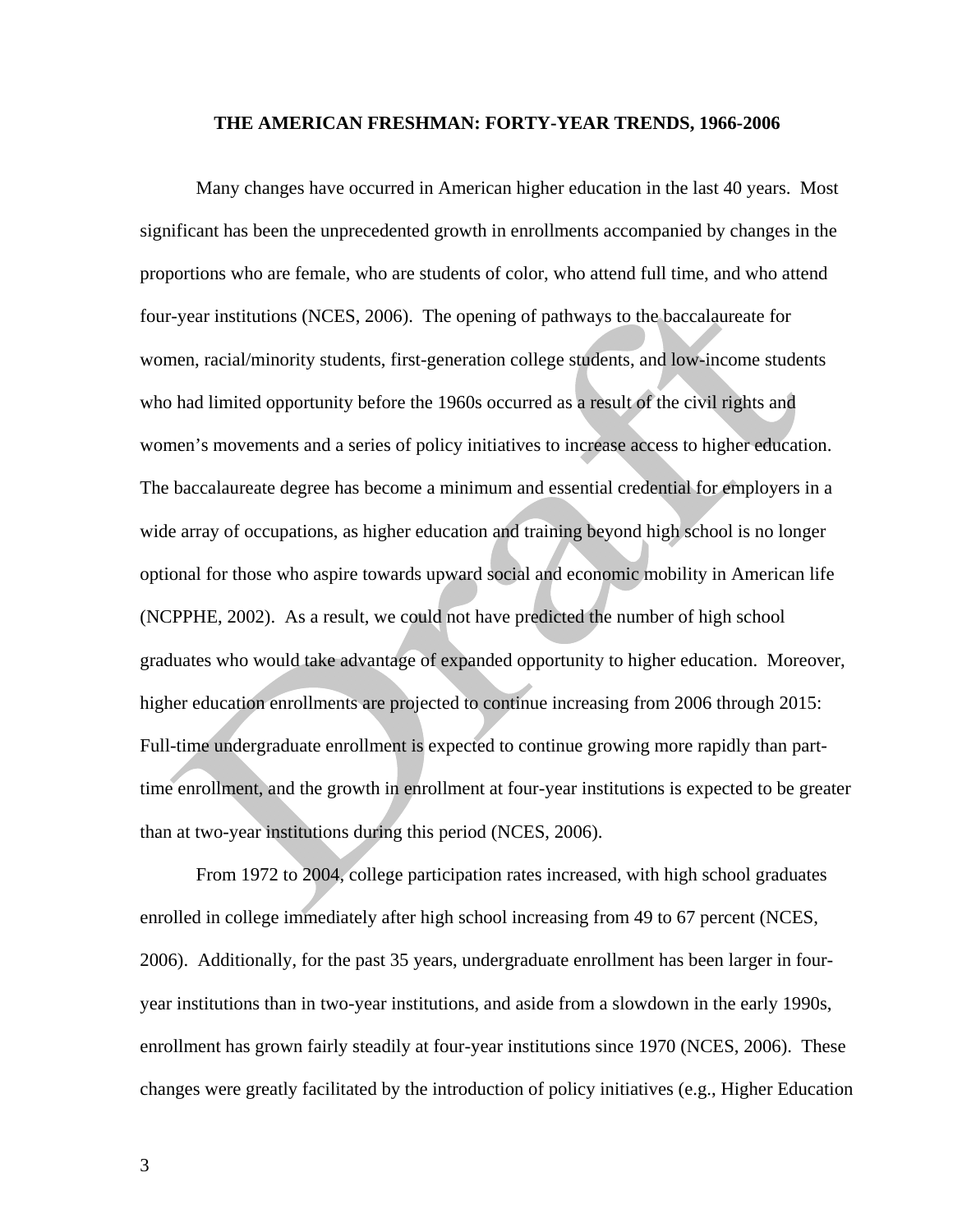Act of 1965 and subsequent reauthorizations; Middle-Income Student Assistance Act of 1978) and financial aid grant and loan programs (e.g., Pell Grants, Perkins Loans, Stafford Loans) that provided aid directly to students to allow them mobility and choice regardless of income.

The contributions of the women's and civil rights movement were equally felt in American higher education, as well as a new set of institutionally-based policies and programs to help reduce educational and societal inequalities and enhance the racial/ethnic diversity of institutions. However, substantial gaps remain between racial/ethnic groups, schools, and states in raising levels of educational attainment. More recently, new initiatives, such as the federally-sponsored GEAR UP program, have been developed to support educational alliances between schools and colleges, with the goal of improving college access (see Pathways to College Network at: www.pathwaystocollege.net/aboutus).

At the same time that access has reached unprecedented levels, additional issues have emerged that raise serious questions about whether four-year colleges and universities are doing their fair share of achieving educational equity, meeting students' needs and aspirations, and developing students' values, skills, and knowledge that equip them for an increasingly complex and global society. Institutions do not operate entirely autonomously from larger social and political pressures in society. Some contend our higher education system has become more stratified in terms of students and institutions (Bastedo & Gumport, 2003; Astin & Oseguera, 2004), preserving education of the elite in an era of increased access. Our system is strongly driven by economic and market forces that increase competition for resources and talented students, promote the view of students as self-interested consumers who know how to best meet their educational needs, result in declining funds for public higher education, and increase privatization of many previously public services. With such driving forces, how are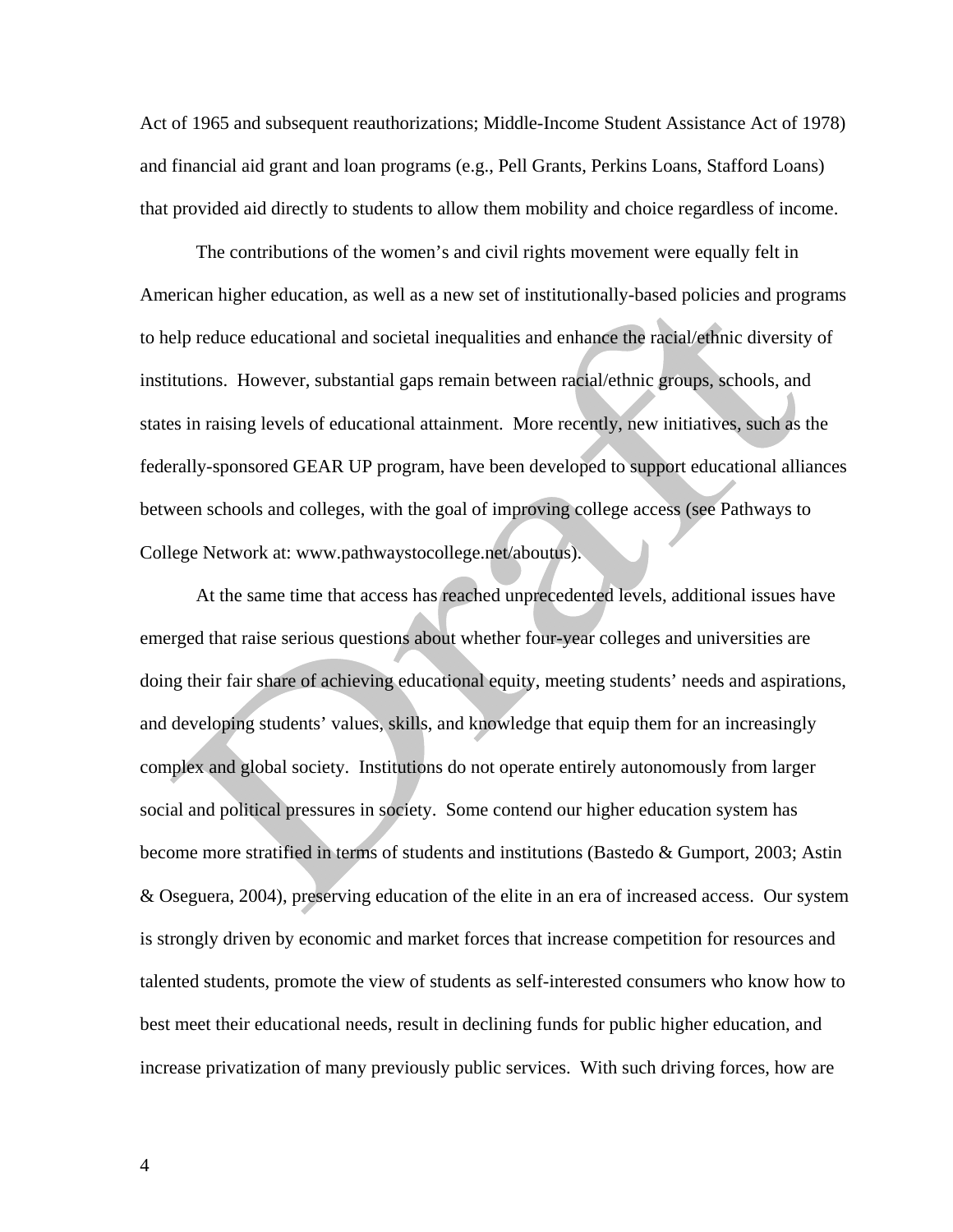students today to develop a commitment to the public good, a life of service, and ethical decision-making skills that may involve a departure from goals of self-interest? While the documentation of all these forces that shape higher education and student development in college is beyond the scope of this report, we are fortunate to have national data at our disposal to observe changes in students' aspirations, values, attitudes, and behaviors to understand both the continuing advances and new challenges that have emerged in educating the American college student.

#### **The Cooperative Institutional Research Program**

The Cooperative Institutional Research Program (CIRP) Freshman Survey is coordinated by the staff of the Higher Education Research Institute (HERI), located in the Graduate School of Education and Information Studies at the University of California at Los Angeles (UCLA). While the CIRP Freshman Survey is designed to be the initial instrument in a program of assessment that includes two follow-up surveys, the Your First College Year (YFCY) and College Senior Survey (CSS), it also provides a unique snapshot of the changes in cohorts of American college freshmen over the past four decades.

The fall of 2006 marked the  $40<sup>th</sup>$  anniversary of the CIRP Freshman Survey. Since 1966, the first year of the survey, 8,309,318 incoming first-year students at 1,201 colleges and universities across the United States have completed the instrument and been included in the national normative reports published by HERI. The CIRP Freshman Survey is the largest and longest-running survey of American college students. Hundreds of journal articles, monographs, and books have been written in the past 40 years using CIRP data, adding to what we know about the college experience and the characteristics of college students.

5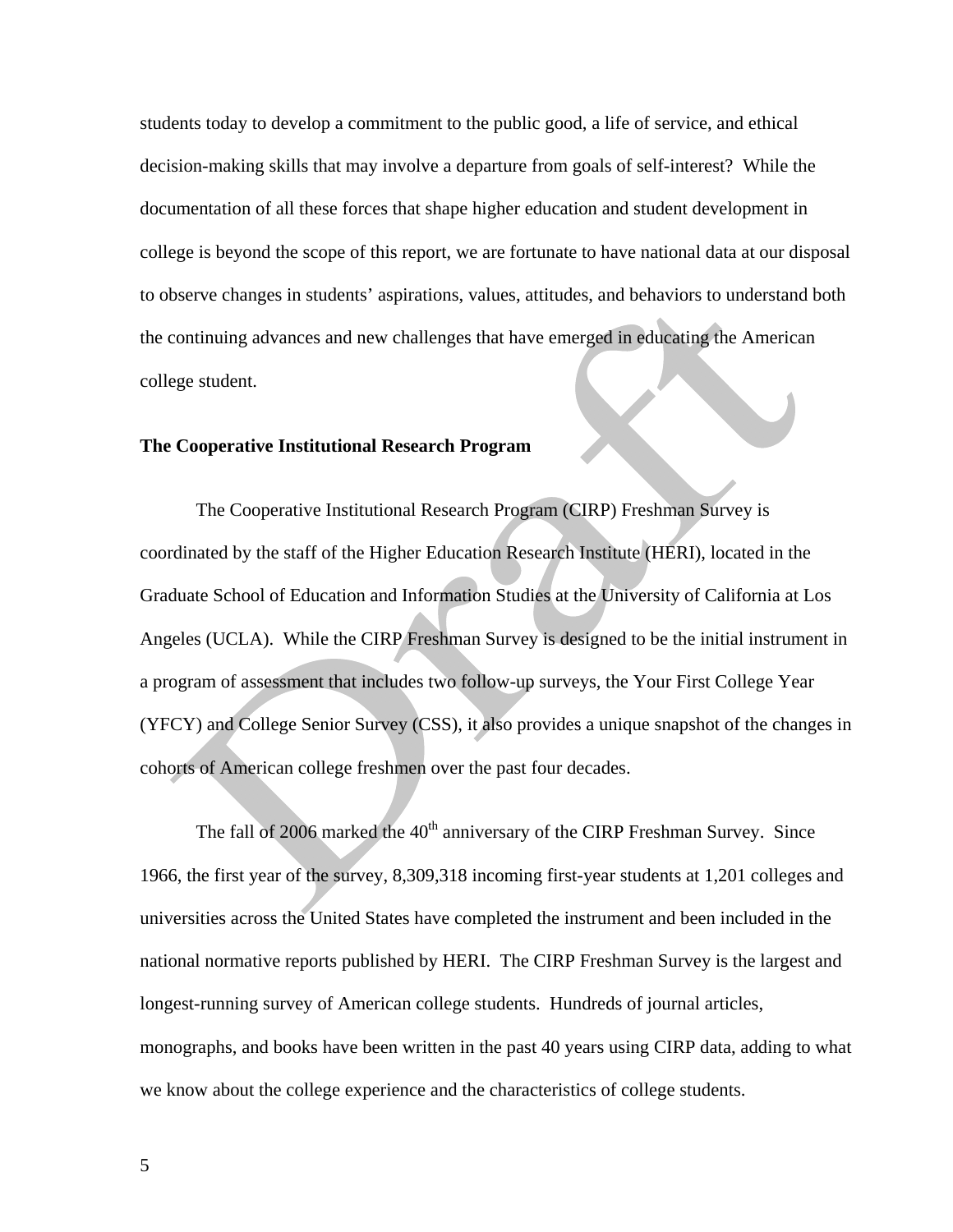The  $40<sup>th</sup>$  anniversary of the CIRP has been the occasion for a series of publications addressing issues of equity and progress for different groups. In 2005, HERI published *Black Undergraduates from Bakke to Grutter: Freshmen Status, Trends, and Prospects, 1971-2004* (Allen, Jayakumar, Griffin, Korn, & Hurtado, 2005). We have a report in press, *First In My Family: A Profile of First-Generation College Students at Four-Year Institutions Since 1971*, that examines first-generation college students (Saenz, Hurtado, Barrera, Wolf, & Yeung, 2007). Manuscripts in preparation, to be released later this year, will illustrate trends for Latinos and Asian Americans. Finally, the former director of the CIRP, Linda Sax, will release a book later this year entitled *The Gender Gap in College: Differential Patterns of Change and Development for Women and Men*.

#### **Changing Demographic Trends**

 One of the most dramatic changes in higher education over the last 40 years has been the composition of entering students that has accompanied increased enrollments at baccalaureate-granting institutions. Four decades of CIRP Freshman Survey data reveal several interesting trends with regard to the increased diversification of baccalaureate-granting colleges and universities.

#### **Racial/Ethnic Diversity Reflect Distinct Group Dynamics**

 White students represented 90.9 percent of the first-time, full-time freshmen in 1971 and their proportion declined to 76.5 percent in 2006, indicating proportional increases in the representation of other racial/ethnic groups and demographic shifts in the U.S. population (Table 1). Most notably, Asian American/Asian students' representation has nearly doubled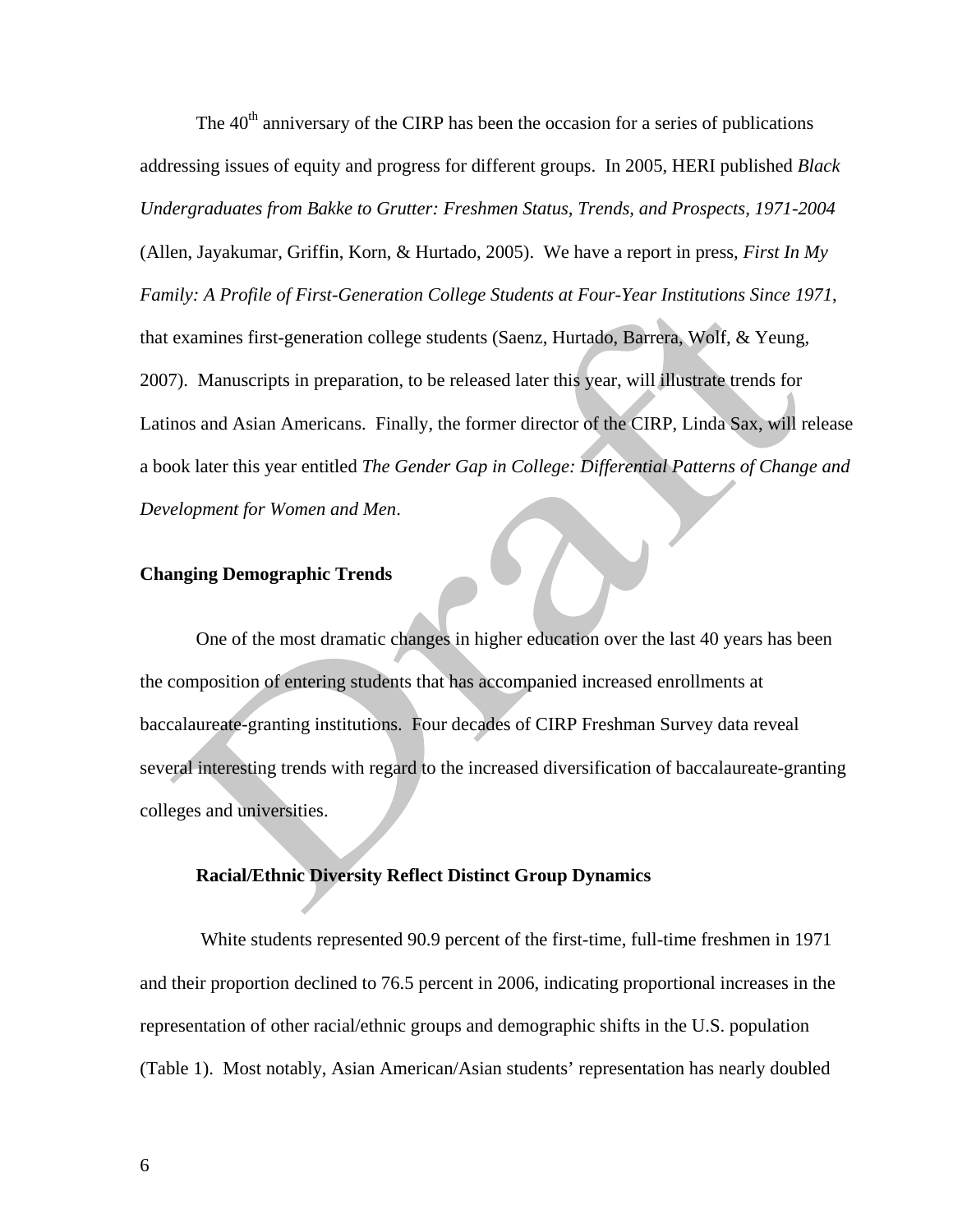*each decade*, constituting 0.6 percent of freshmen in 1971 and now representing 8.6 percent of first-time, full-time freshmen. Similarly, although they are more likely than other groups to begin at community colleges, the percentage of Latinos entering baccalaureate-granting institutions has also steadily increased, due primarily to sheer demographic growth. Their representation among first-time, full-time freshmen increased from .06 percent in 1971 to 7.3 percent in 2006, with trends indicating their representation doubled from 1971 to 1980 and then tripled from 1990 to 2000. In contrast, the representation of African American/Black students has increased, stalled, and slightly declined over time. While African American/Black students represented 7.5 percent of freshmen in 1971 and increased to 12.5 percent all of students in 1980, this group subsequently declined to represent 10.5 percent in 2006 across all baccalaureate-granting institutions (inclusive of historically Black colleges and universities or HBCUs). (See Allen, Jayakumar, Griffin, Korn,, & Hurtado, 2005 for a full report on the status and trends.) Overall, these differences across groups reflect U.S. population shifts, changes in college admissions criteria (from race-conscious to race-neutral), and variability in access and opportunity within and between schools for various groups.

These numbers do not exactly map onto IPEDS figures for different racial/ethnic groups entering baccalaureate-granting institutions primarily because CIRP surveys give students the opportunity to indicate more than one racial/ethnic category, and also because IPEDS does not capture the racial/ethnic make-up of students who indicate they are not U.S. citizens. However, the survey has allowed us to identify another important national trend: an increasing proportion of multi-racial/ethnic students or students who identify themselves as belonging to more than one racial/ethnic group. In 1971, relatively few students (1.3 percent)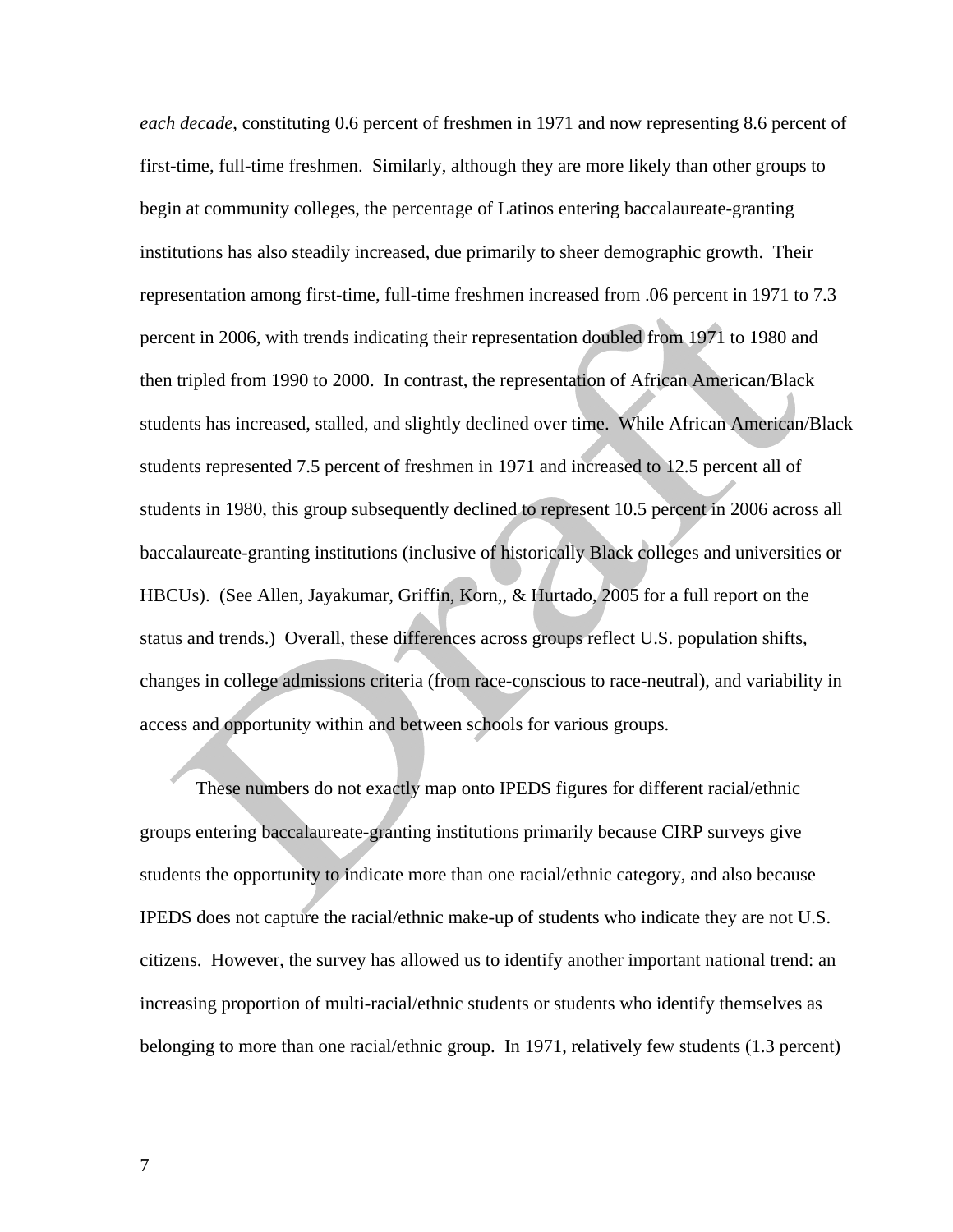categorized themselves in more than one group, but by 2006 this figure had increased to 7.4

percent of all entering college students.

|                                  | Percent in |      |      |      |               |
|----------------------------------|------------|------|------|------|---------------|
| Racial/Ethnic Group              | 1971       | 1980 | 1990 | 2000 | 2006          |
| White/Caucasian                  | 90.9       | 84.1 | 80.7 | 76.1 | 76.5          |
| African American/Black           | 7.5        | 12.5 | 12.1 | 10.4 | 10.5          |
| American Indian                  | 0.9        | 0.8  | 1.3  | 1.9  | $2.2^{\circ}$ |
| Asian/Asian American             | 0.6        | 1.4  | 3.8  | 7.1  | 8.6           |
| Latina/ $\alpha$                 | 0.6        | 1.4  | 2.2  | 6.7  | 7.3           |
| <b>Other Race</b>                | 1.0        | 1.7  | 1.8  | 3.6  | 3.6           |
| Multiracial (two or more groups) | 1.3        | 1.2  | 1.7  | 4.8  | 7.2           |

Table 1. *Racial/Ethnic Representation of First-Time, Full-Time Freshmen (CIRP Survey)* 

Note: Percentages may total more than 100.0 since respondents were allowed to mark more than one category. The "Asian/Asian American" category includes students who reported being a "Native Hawaiian/Pacific Islander," which was first included in the 2002 survey. The "Multiracial" category includes students that reported two or more groups, and are counted in the previous cells as well.

#### **Other Key Demographic Trends**

**First-time, Full-time Women Become a Stable Majority**. In previous decade reports, we have noted the significant shift in gender composition of college freshmen (Astin, Green & Korn, 1987; Astin, Parrott, Korn, & Sax, 1997). During the first five years of the Freshman Survey (1966-70), most entering college students were men (53-55 percent). From 1971 on, however, the percentage of women steadily increased, overtaking the percentage of men in 1976 and increasing until 2001, when women constituted about 55 percent of entering students. In the last five years, this proportion has remained relatively stable. This trend is beginning to manifest itself in graduate/professional schools, as women do better than men with regard to retention and grades in college.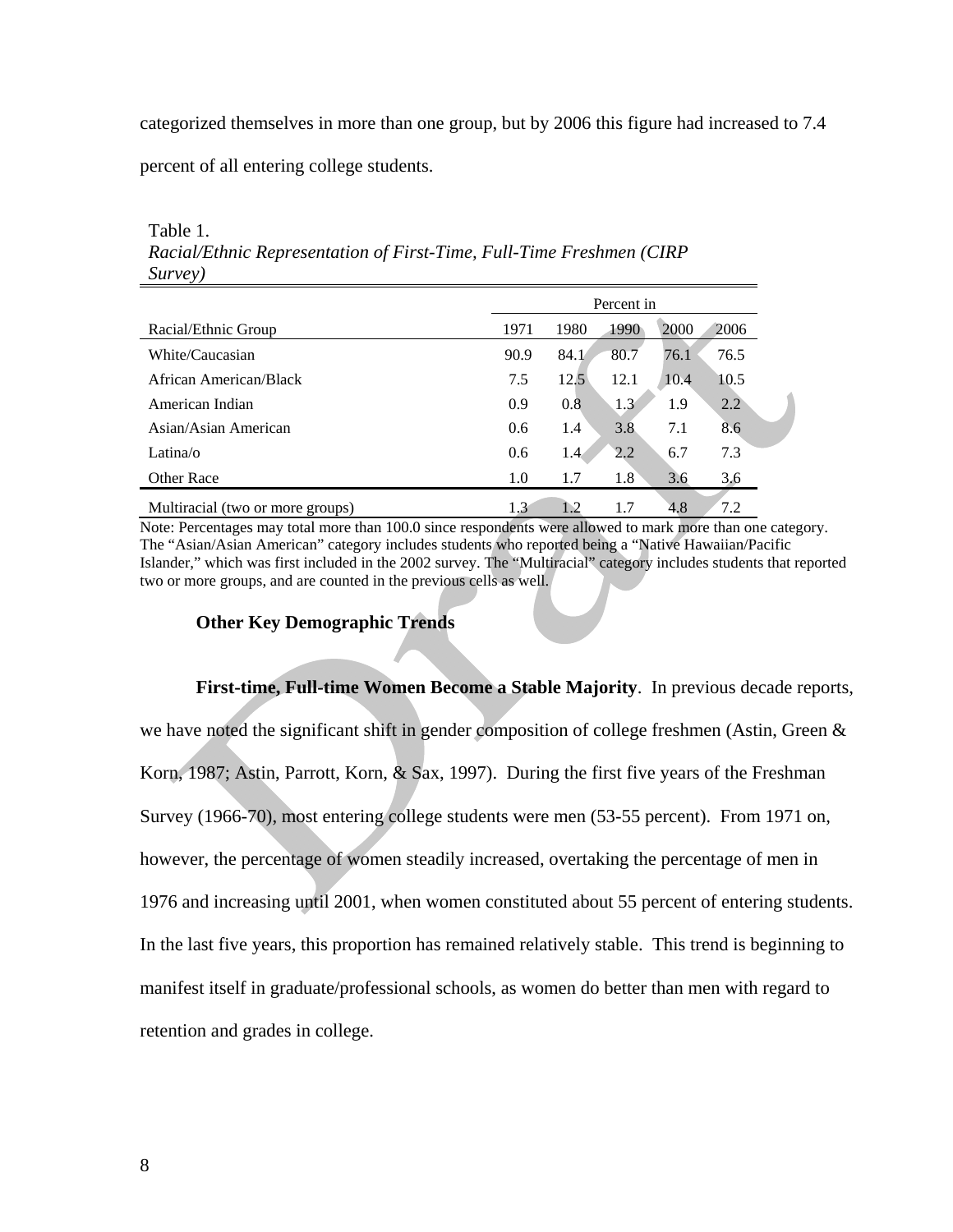**Religious Preferences Decline.** Increasing numbers of students report having no religious affiliation, from 13.6 percent in 1966 to 19.1 percent in 2006. A decline was reported in categories aggregated as Protestant (Christian), moving from more than half (54.5 percent) to 48.0 percent; Catholic members remained fairly stable and are currently at 27.7 percent; and a decline was noted for students who identified as Jewish, dropping by almost half (moving from 4.9 percent of freshmen to 2.6 percent). A similar pattern of decline in religious affiliation among mothers and fathers was evident. While more than three-quarters of students (76.9) reported in 2006 that they attended a religious service in the last year of high school, this proportion has steadily declined since 1968 (91.1 percent).

**Older Students Entering College for the First Time**. Although up to 67 percent of high school graduates enter college immediately after high school today, we have noted a shift in students that enter college at a later age. In 1967, 80.5 percent of entering first-year students was 18 years old, while only 13.7 percent was 19 and older. By 2006, 68.5 percent of entering students was 18, while the percentage of students 19 and older more than doubled to 29.6 percent. This shift was more substantial in the last 20 years than in the first 20 years of the survey, perhaps indicating some students may take longer to meet new standards and/or pursue postgraduate work at private high schools to increase their chances of getting into the colleges of their choice.

**Increase in Learning-Disabled Students**. The percentage of incoming students reporting a learning disability was 2.8 percent in 2004 (the most recent year we asked about disabilities) – more than five times the 0.5 percent reported in 1983. This increase in the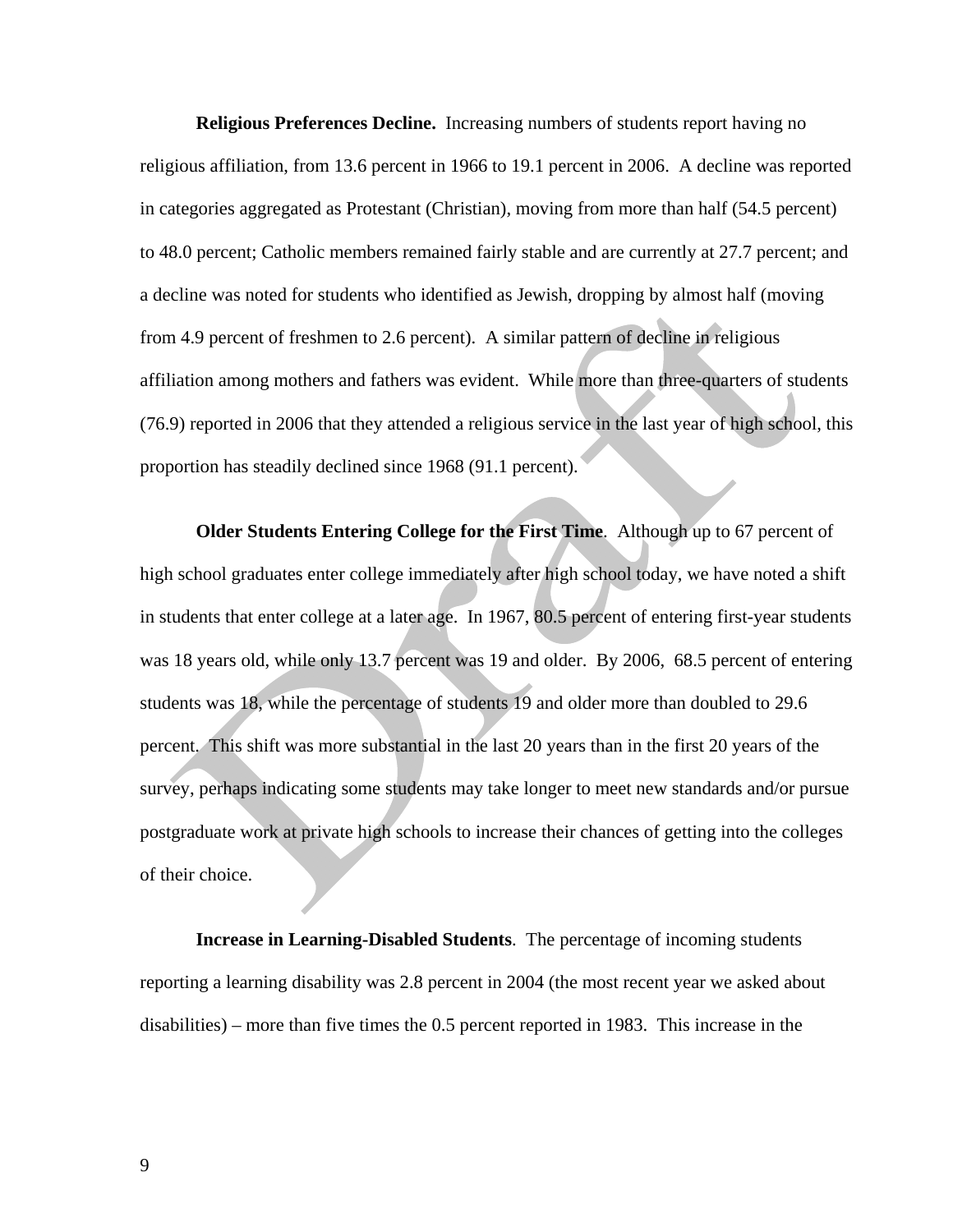proportion of learning-disabled students entering college is mirrored in similar trends in elementary and secondary school populations (NCES, 2006).

**Fewer Students Report Parents are Married or Living Together**. In 1972, we started to ask regularly about the marital status of students' parents. At that time, 84.8 percent of students' parents lived with each other, 7.9 percent had parents that lived apart, and 7.3 percent had one or both parents deceased. By 2006, the percentage of students with two parents that lived together had dropped to 71.2 percent, those with parents who lived apart increased to one out of four students (25.2 percent), and those with one or more deceased parents dropped to 3.7 percent.

**Parental Income Steadily Increases Among Entering Freshmen**. Parental income for the entering college freshmen is rising faster than national average income, a pattern that accelerated during the mid 1980s. Freshmen are coming from more economically advantaged homes than their predecessors. This shift has occurred at both public and private institutions, but parental incomes are rising faster among students attending public institutions, indicating more advantaged families may be choosing public institutions because the costs are lower. (See details in section on Parental Income, Affordability, and Financial Concerns.)

**Decline in Proportion of First-Generation Freshmen**. Since 1971, CIRP Freshman Survey data has monitored the educational background of parents. (See mother's and father's education levels in Weighted National Norms in the statistical tables section of this report.) However, aggregating data for those students whose parents have had no college or postsecondary experiences — first-generation college students — has allowed us to determine how these students fare in access and success. The trends show that the proportion of first-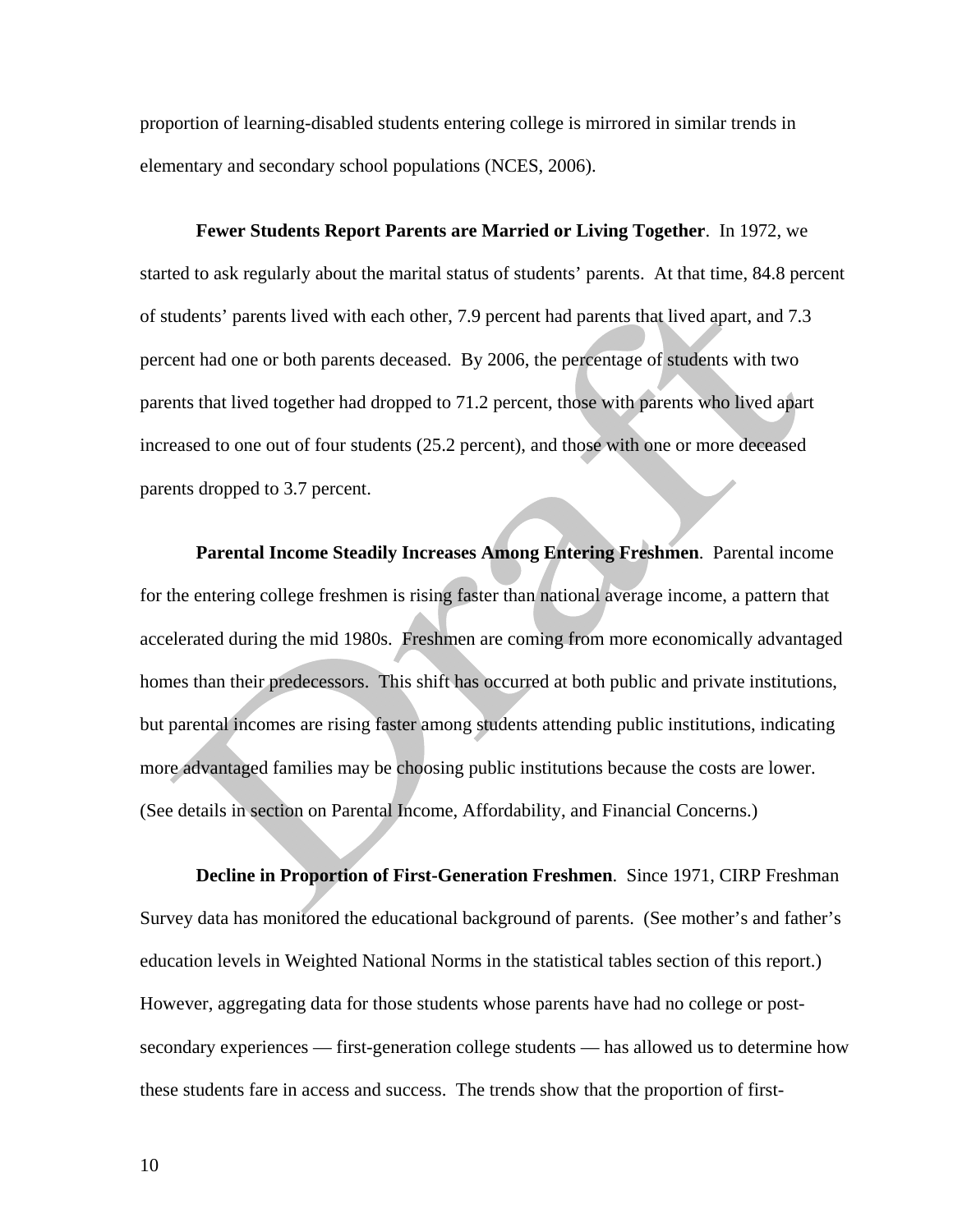generation college students at baccalaureate-granting institutions has steadily declined. In 1971, first-generation students represented 39.3 percent of all first-time, full-time college freshmen, a figure that drops in half by 1992. By 2005, the proportion of firstgeneration college students declined to 16.5 percent of all entering freshmen. A closer look at the demographic data reveals some slight differences by gender since the late 1980s, with women somewhat more likely than men to be first-generation students. However, differences across racial/ethnic groups remain evident: The proportion of first-generation students was much higher for Hispanics (57.7 percent) in 1975 and remains the highest (38.2 percent) of all groups in 2005; African Americans show the fastest rate of decline of first-generation students compared to other groups (from 51.5 percent to 20.4 percent). (For a complete report, see Saenz, Hurtado, Barrera, Wolf, & Yeung, 2007).

#### **Preparation for a Diverse Society: Attitudes and Interactions**

The past 40 years of CIRP Freshman Survey data show that the incoming first-year class at baccalaureate-granting institutions has become increasingly more diverse and somewhat more socioeconomically homogeneous (based on parental income and education). However, the question remains whether racial/ethnic experiences and tolerance are salient for freshmen who must eventually be prepared to enter an increasingly diverse workforce and society. We examined several items that tap into students' experiences with diverse racial groups, cross-racial interactions in high school, expectations for college, and students' goals and beliefs.

 In 1983, we began monitoring the racial composition of the neighborhood and high schools of entering college freshmen (Table 2). At that time, 78.5 percent of freshmen came from mostly or completely White high schools and 85.1 percent grew up in mostly or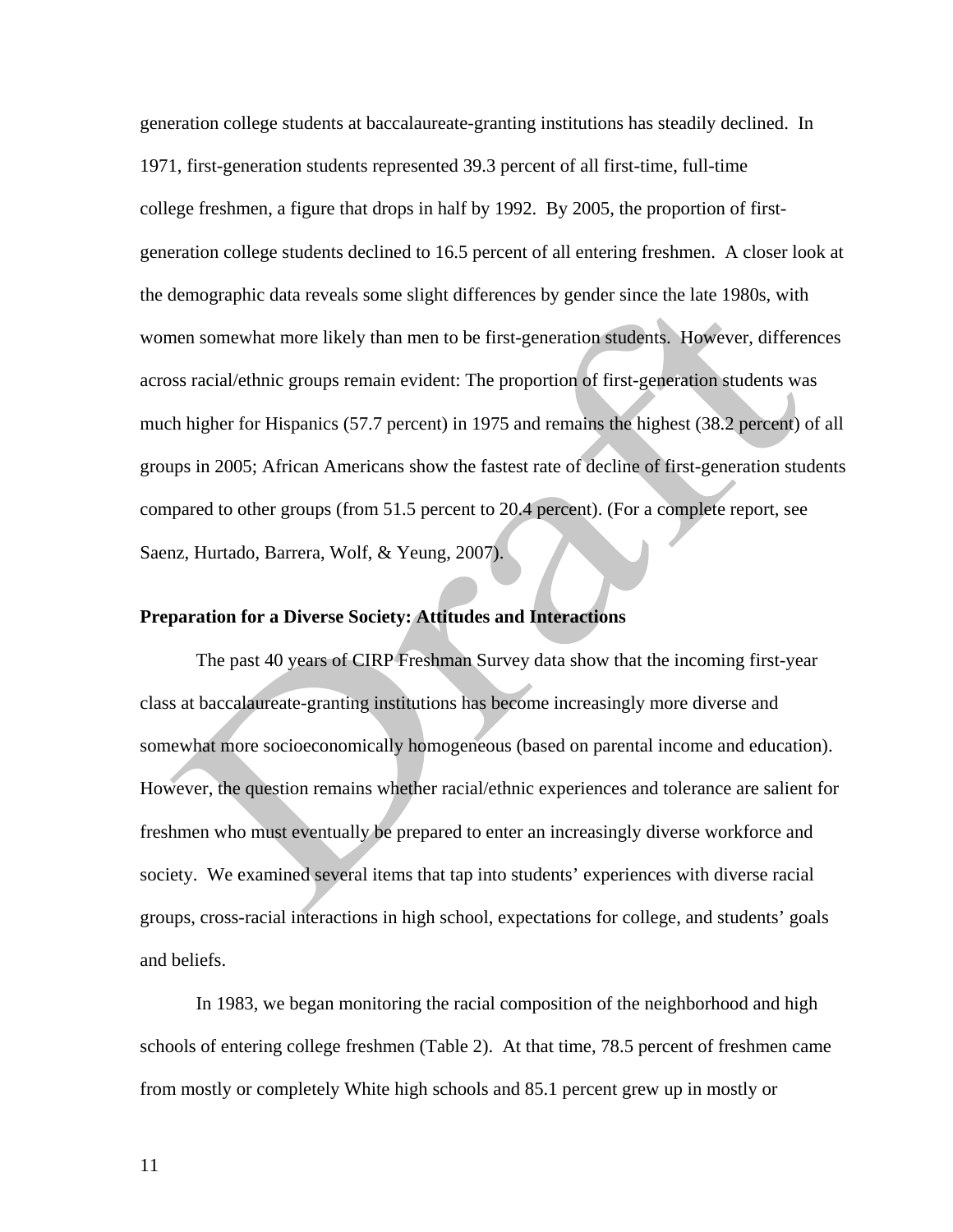completely White neighborhoods. By 2006, 64.1 percent came from mostly or completely White high schools and 73.7 percent grew up in mostly or completely White neighborhoods. While this may indicate some desegregation of high schools in particular, a breakdown by racial group over this time period reveals distinct differences across groups in the racial composition of pre-college contexts. African Americans continue to be most highly represented in predominantly non-White pre-college contexts and it is the group least likely to be represented in predominantly White schools or neighborhoods (see also Pryor, Hurtado, Saenz, Korn, Santos, & Korn, 2006). In contrast, White students are more likely to be socialized in predominantly White environments. Specifically, Table 2 shows that about threequarters of White students attended a predominantly White high school (74.9 percent) and 87.3 percent grew up in predominantly White neighborhoods in 2006 — it is the group least likely to have changed over time. Asian and Latino students are less likely to come from predominantly White contexts compared to 20 years ago, indicating they are more likely to be in mixed-race schools and neighborhoods.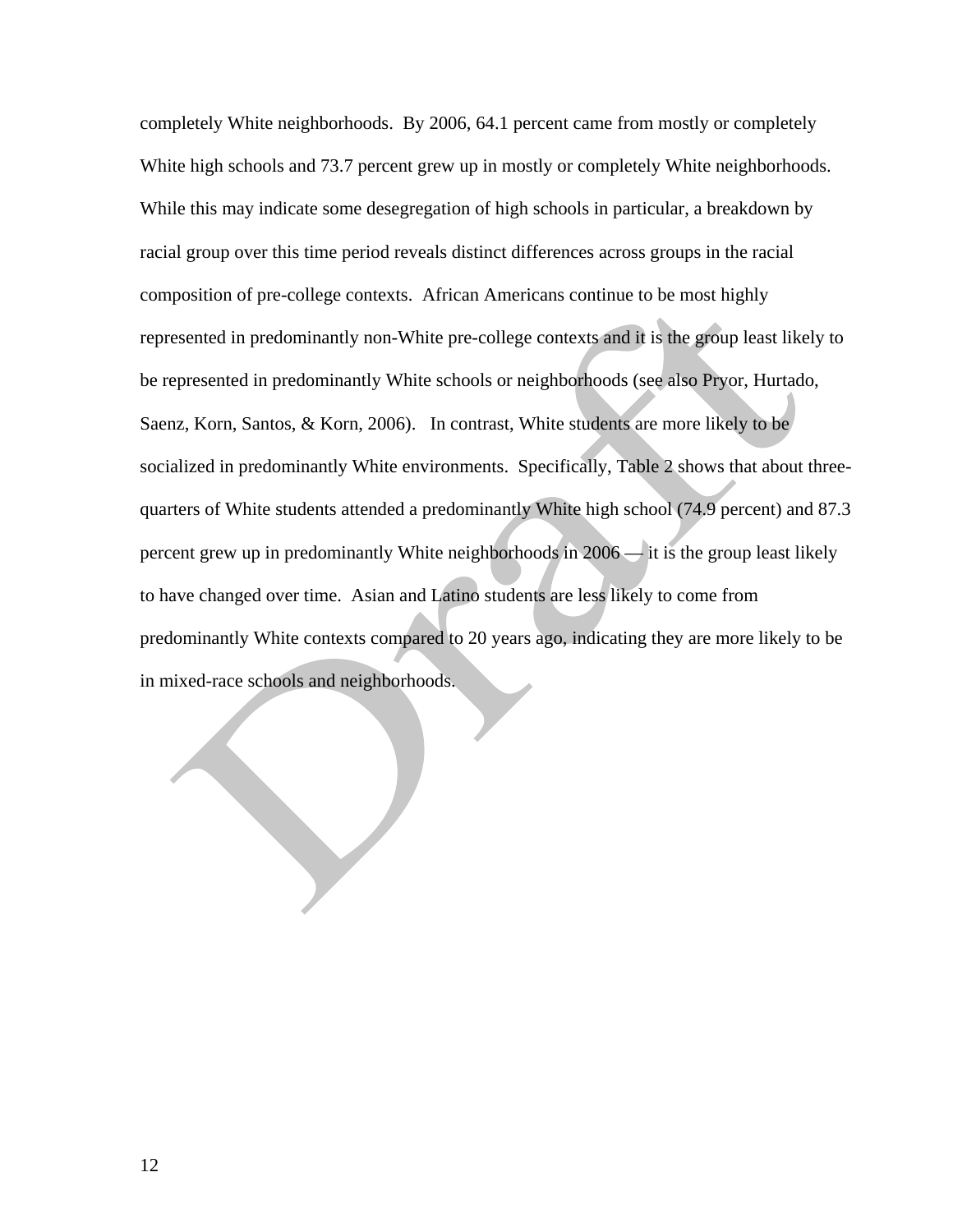|                                |                         |      |      | Percent in |      | Percent<br>Change |
|--------------------------------|-------------------------|------|------|------------|------|-------------------|
|                                | Race/Ethnic Group       | 1983 | 1988 | 1990       | 2006 | 1983-2006         |
| Completely/mostly White:       |                         |      |      |            |      |                   |
| Neighborhood where you grew up | All Students            | 85.1 | 82.6 | 81.6       | 73.7 | $-13.4$           |
|                                | White                   | 94.6 | 93.5 | 93.2       | 87.3 | $-7.7$            |
|                                | African American        | 17.6 | 20.8 | 19.1       | 23.1 | 31.7              |
|                                | American Indian         | 54.9 | 54.3 | 63.3       | 49.9 | $-9.2$            |
|                                | Asian/Pacific Islander  | 69.4 | 66.6 | 65.1       | 42.1 | $-39.3$           |
|                                | Hispanic                | 46.7 | 45.4 | 42.0       | 33.3 | $-28.7$           |
|                                | Other Race              | 58.2 | 59.6 | 56.0       | 51.5 | $-11.5$           |
|                                | Multiracial             | 75.8 | 71.4 | 70.8       | 61.7 | $-18.6$           |
| Completely/mostly White:       |                         |      |      |            |      |                   |
| High School you last attended  | All Students            | 78.5 | 75.1 | 73.9       | 64.1 | $-18.4$           |
|                                | White                   | 84.9 | 82.8 | 82.2       | 74.8 | $-11.9$           |
|                                | <b>African American</b> | 35.3 | 34.4 | 33.2       | 29.0 | $-17.8$           |
|                                | American Indian         | 52.4 | 53.9 | 58.6       | 44.8 | $-14.6$           |
|                                | Asian/Pacific Islander  | 64.5 | 59.6 | 57.2       | 37.5 | $-41.9$           |
|                                | Hispanic                | 46.3 | 42.1 | 37.5       | 31.7 | $-31.5$           |
|                                | <b>Other Race</b>       | 57.2 | 54.9 | 52.1       | 44.0 | $-23.1$           |
|                                | Multiracial             | 73.5 | 65.0 | 63.2       | 52.8 | $-28.2$           |

#### Table 2. *Racial Composition of Neighborhood and High School by Race/Ethnicity*

Note: The racial composition scale ranged from Completely White, Mostly White, Half White/Half non-White, Mostly non-White, and Completely non-White.

 We further investigated the extent to which students are socially integrated and interacted across race/ethnicity (Figure 1). In 2006, more than two-thirds (66.9 percent) of students stated that they socialized with someone of another racial/ethnic group in high school — a proportion that has varied between 65 and 70 percent over the last ten years, up from 58.4 percent in 1992 (when we first asked this question). Moreover, an almost equal percentage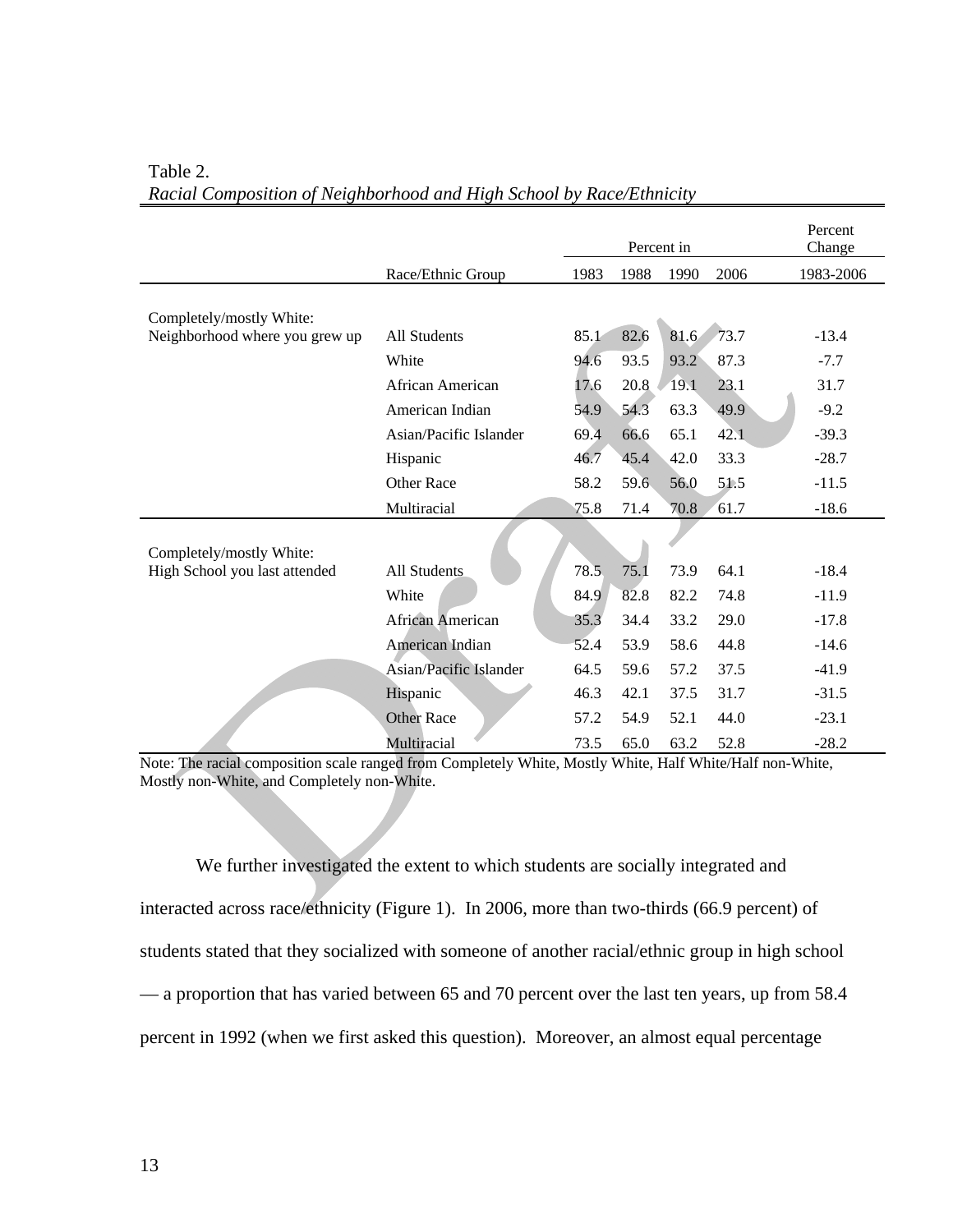(64.8 percent) of students in 2006 expected to socialize with someone from another racial/ethnic group in college, a slight decrease from 65.6 percent in 2000.

 While there are obvious differences in contact across groups, students' personal goals and beliefs at college entry may be cause for concern. Only slightly more than a third of students (34.0 percent) rated the objective of helping to promote racial understanding as "essential" or "very important," a goal that has declined since it peaked in 1992 (46.4 percent), a time period following the Rodney King decision and riots in Los Angeles.



Over the same time period, the proportion of students who agreed "strongly" or "somewhat" with the statement that "racial discrimination is no longer a major problem in America" reached a low in 1992, but steadily increased to 22.7 percent in 2004 and is now at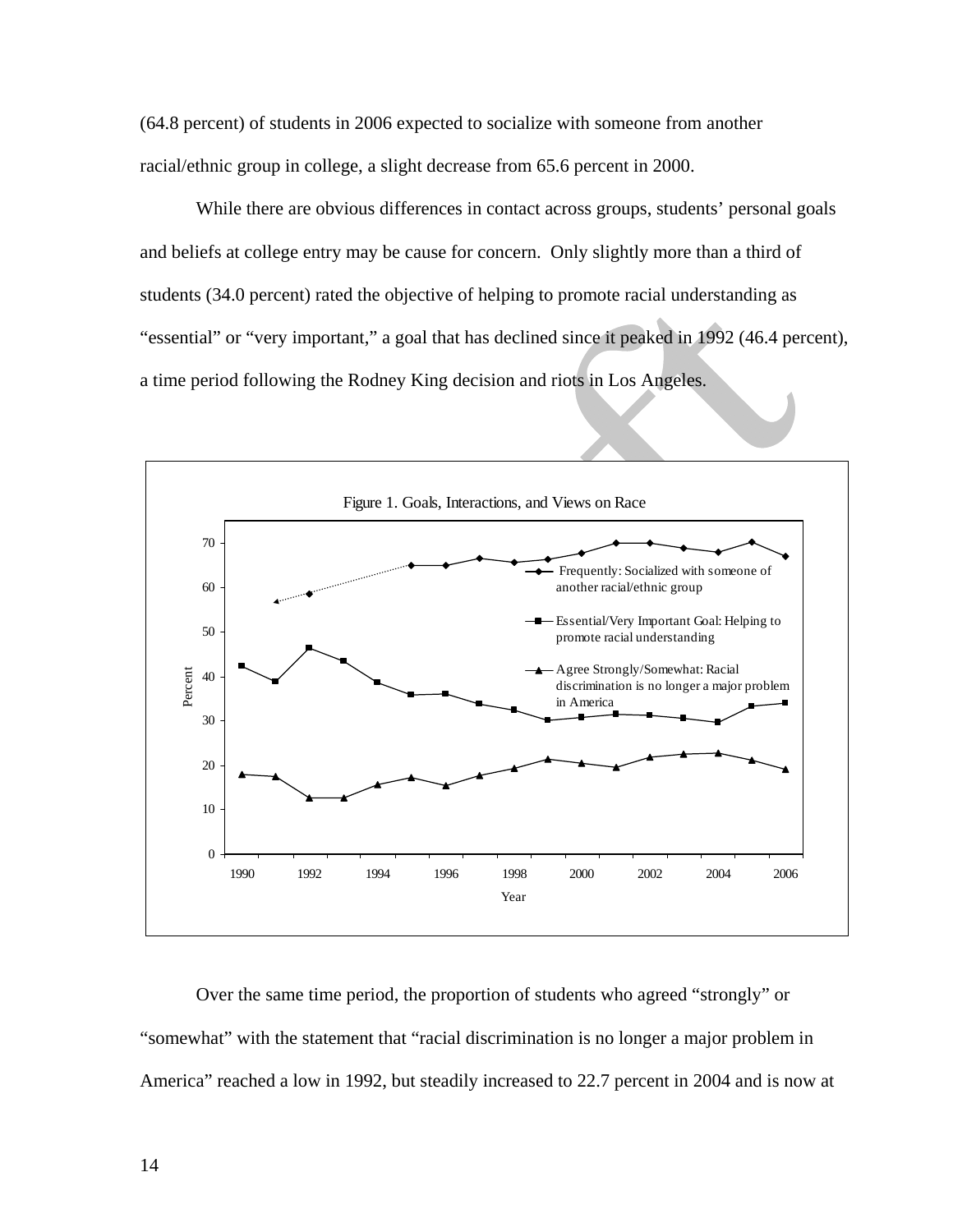19.1 percent. This suggests that students may be less likely to see problems associated with race compared with previous cohorts 14 or 15 years ago, and it is interesting to note that these shifts also coincided with presidential election years. In order to encourage students to address diversity and racial inequalities after college, institutions should seek to capitalize on students' expectations by providing opportunities for meaningful contact experiences, broad knowledge about different racial/ethnic groups, and tools that allow students to confidently assume social responsibility for addressing difficult social problems associated with diversity and inequality. One positive note is that, since 9/11, all students have steadily increased in their personal goal of improving their understanding of other countries or cultures (from 43.2 percent in 2002 to 49.1 percent in 2006). This suggests students enter college willing to develop greater awareness of important issues associated with diversity.

#### **Academic Preparation for College-Level Work**

 Within the last few years, the release of several national reports has placed renewed emphasis on the academic preparation of all students who aspire to a college education (U.S. DOE, 2006; AACU, 2007). Since the National Commission on Excellence in Education released its report, *A Nation at Risk* (NCEE, 1982), we have monitored basic levels of high school preparation in various subject areas to document whether college freshmen meet or exceed recommendations for the minimum number of years of study. After the call for reform in high school curriculum to establish baseline levels for college preparation, several states instituted their own recommended years of study beyond the initial national imperative to ensure that students are sufficiently prepared for college level work. Figure 2 shows the percentage of freshmen cohorts by subject area that meet or exceed requirements for years of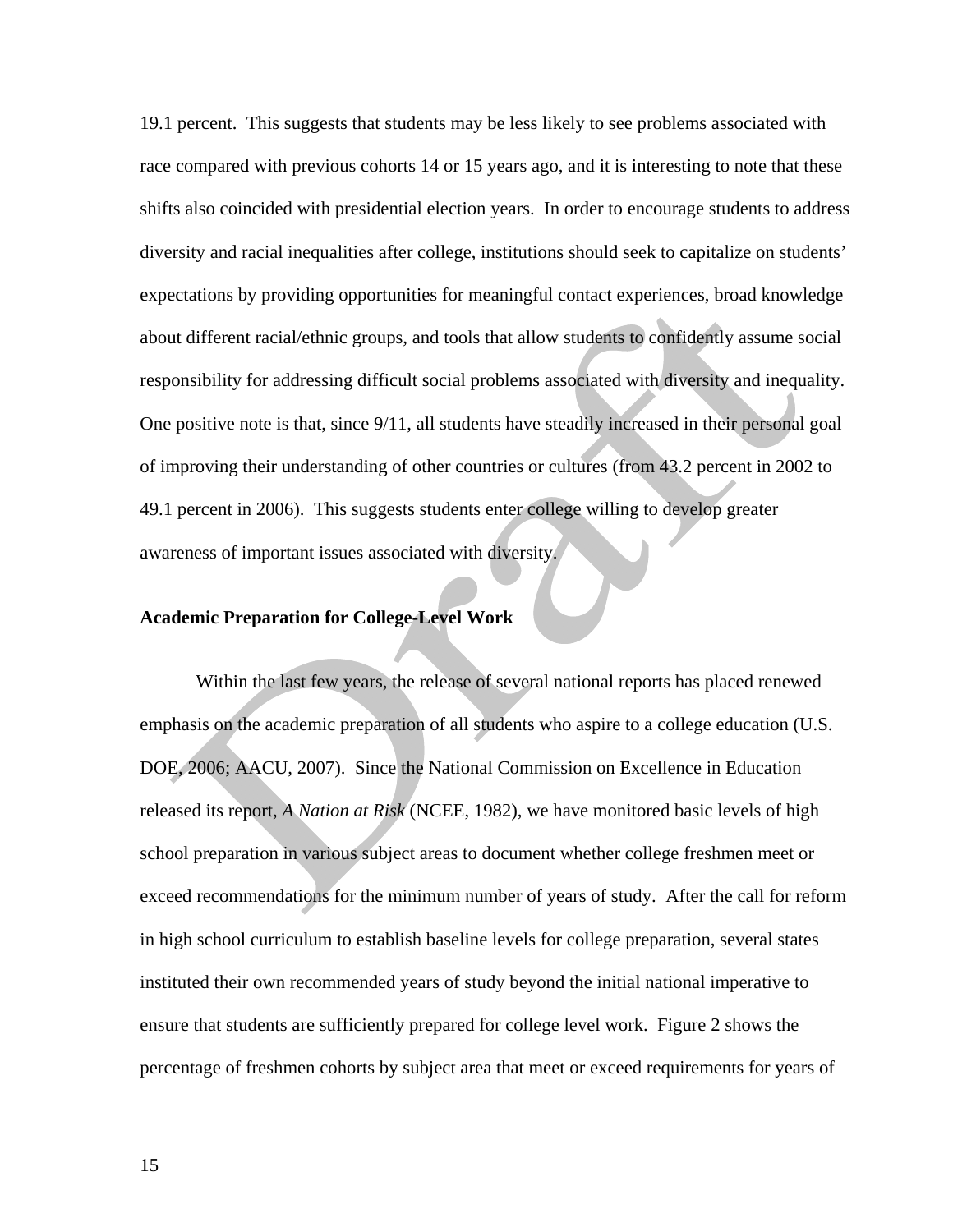study. The good news is that the percentage of entering freshmen taking the recommended number of courses in all key subject areas has increased, with the exception of history or American government, which was already at its highest point (99 percent) in 1984. The largest increases between 1984 and 2006 occurred in foreign language study (20 percentage point increase), arts and music (19 percentage point increase), biological science (11 percentage point increase), and mathematics (9 percentage point increase). Comparing cohorts in 1984, 1994, and 2006, however, it appears that most of the improvement in students' course-taking patterns occurred within the first ten years of the call for reform. In the last ten years, very modest but important increases have occurred in the percentage of students taking at least two years of physical science and a half-year of computer science. This may reflect some state initiatives to ensure high school preparation for careers that will attract higher wages and jobs to their state. However, the percentage of students in 2006 taking the recommended years of study in biology (46.8 percent), physical science (59.9), and computer science (61.6) is well below that of other subject areas, indicating there is substantial room for improvement. It could be an indication that high schools are having difficulty providing a second year of physical science and biology, and a half-year of computer science, to large numbers of high school students, many of them bound for studies at four-year colleges.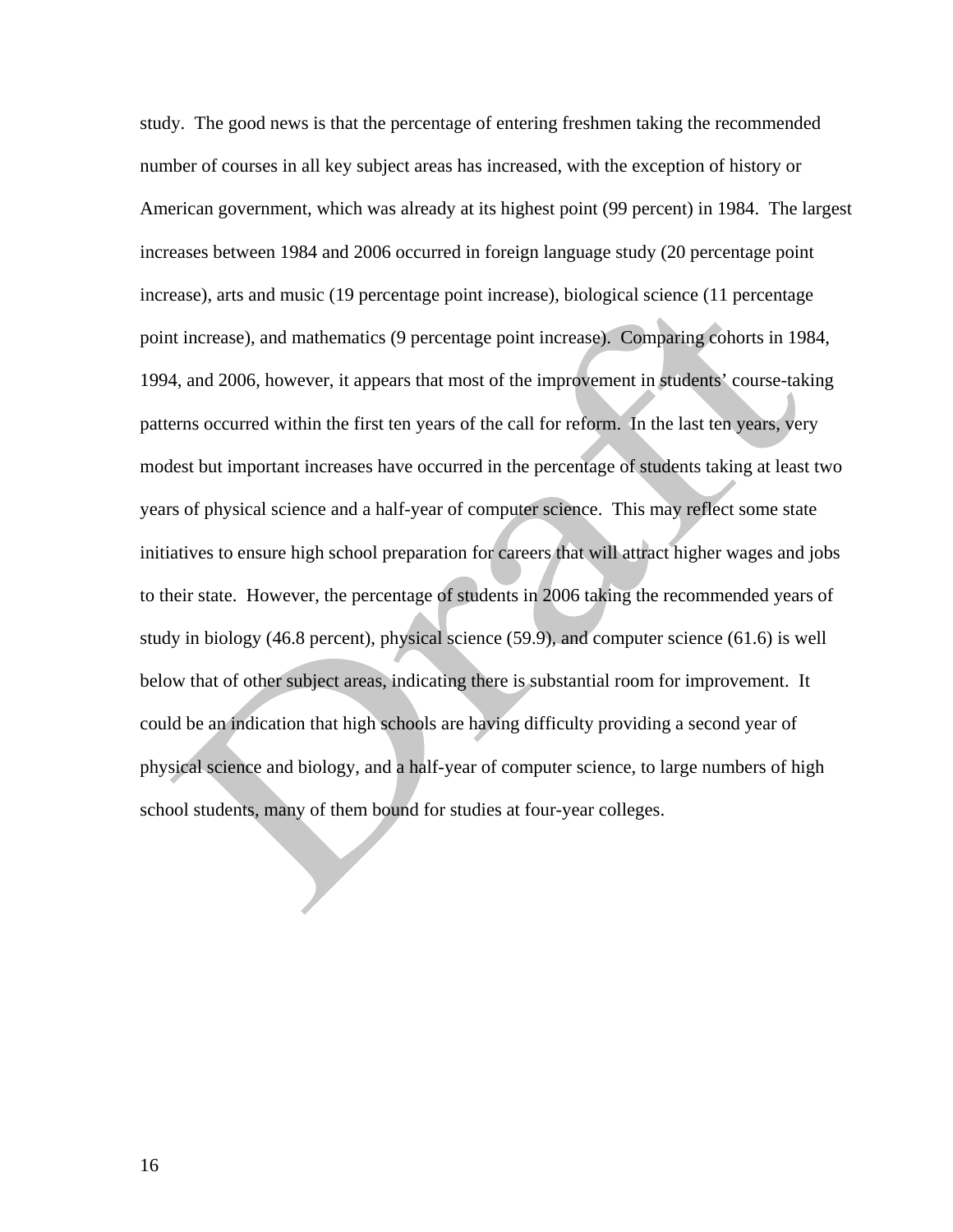

Note: Trends data from 1984 are used because these survey items were first asked in that year. Years of study for each discipline are based on the high school curriculum recommendations of the National Commission on Excellence in Education.

 Even after 20 years of progress in which all students increased their minimum levels of preparation, gender differences persist in the science-related disciplines in two important areas: Women are less likely to have taken two years of physical science (56.7 percent) and a half year of computer science (56.9 percent) than men (63.7 percent and 67.2 percent, respectively) (Table 3). However, the gender gap has closed in terms of the minimum standards for mathematics preparation. In 1984, about 87.8 percent of female students and 91.9 percent of male students reported three or more years of mathematics study in high school, figures that have increased to 98.6 percent for women and 98.5 percent for men in the last 22 years. Both male and female students showed significant increases in terms of the proportions reporting two or more years of biological science study, increasing by 34.5 percent for male students and 28.0 percent for female students since 1984. It is important to note that women were always somewhat more likely than men to have taken two years of biology prior to college entry, an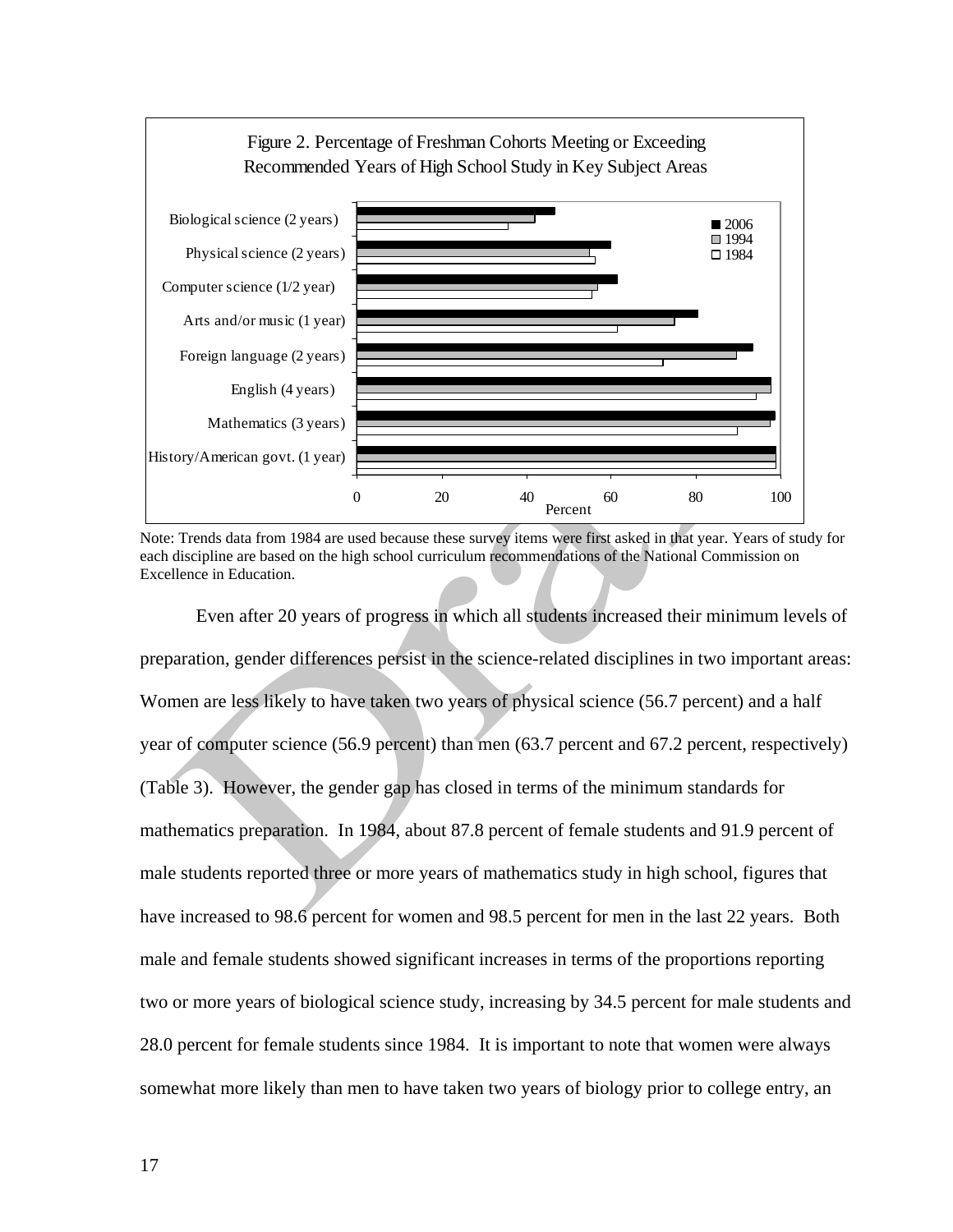advantage that now appears to have multiplied with the increased representation of women in baccalaureate-granting institutions, likely contributing to higher percentages of women applying to medical schools (www.aamc.org/data/facts/2006/2006summary.htm). (For additional trends in gender differences using CIRP data, see Sax, forthcoming; trends by racial/ethnic group are also available in forthcoming reports from the Higher Education  $\overline{\phantom{a}}$ Research Institute.)

| Table 3.                                              |      |       |         |      |      |         |  |  |
|-------------------------------------------------------|------|-------|---------|------|------|---------|--|--|
| Years of High School Study in Subject Areas by Gender |      |       |         |      |      |         |  |  |
|                                                       |      | Women |         |      | Men  |         |  |  |
|                                                       |      |       | Percent |      |      | Percent |  |  |
|                                                       | 1984 | 2006  | change  | 1984 | 2006 | change  |  |  |
| Mathematics (3 years)                                 | 87.8 | 98.6  | 12.3    | 91.9 | 98.5 | 7.2     |  |  |
| Physical science (2 years)                            | 50.5 | 56.7  | 12.3    | 62.4 | 63.7 | 2.1     |  |  |
| Biological science (2 years)                          | 37.9 | 48.5  | 28.0    | 33.3 | 44.8 | 34.5    |  |  |
| Computer science (1/2 year)                           | 50.1 | 56.9  | 13.6    | 61.4 | 67.2 | 9.4     |  |  |

Note: Trends data from 1984 are used because these items were first asked in that year. Years of study for each discipline are based on the curriculum recommendations of the National Commission on Excellence in Education. Percent change refers to proportion or relative percent change between 1984 and 2006.

#### **Trends for Remedial Education**

In the last ten years, no less than 41 state legislatures, governing boards, and higher education systems have considered or enacted policy initiatives directed at limiting or reforming remedial education in two- and four-year institutions (Mazzeo, 2002). In 2000, an NCES survey of all Title IV degree-granting, 2-year and 4-year institutions found that 76 percent offered at least one remedial reading, writing, or mathematics course (NCES, 2003). Over 98 percent of public 2-year institutions offered remedial courses, while 80 percent of public four-year institutions and 59 percent of private four-year institutions offered such courses. Over time, more four-year institutions have moved away from offering remedial or developmental courses (NCES, 2003). However, many policy and empirical questions remain as to whether remediation should continue to be offered by all sectors of higher education or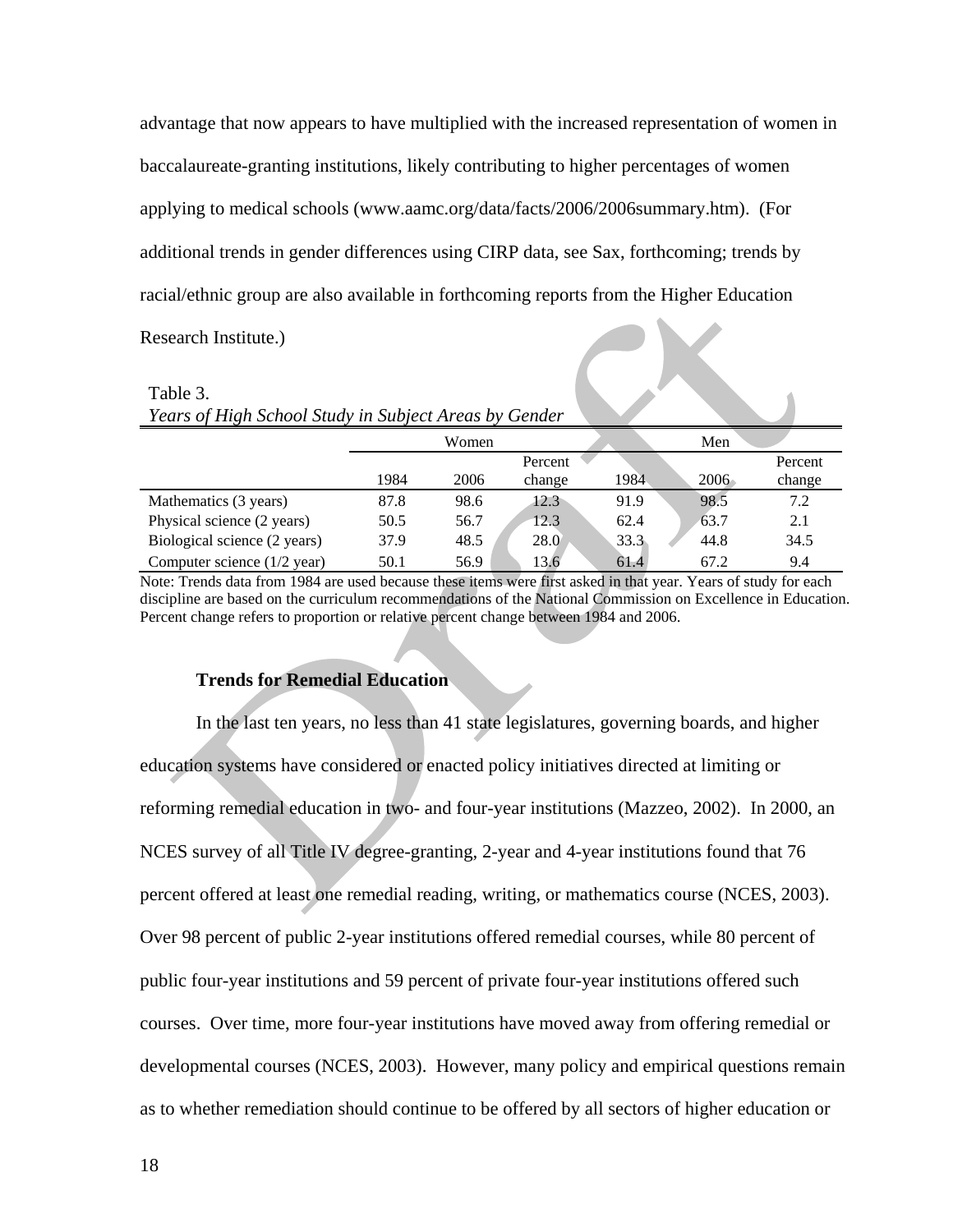whether it should be relegated to the two-year sector and/or the K-12 public education system. Perhaps the most central policy concern is the challenge of the under-prepared student and the attendant effects of remedial programs on student achievement and matriculation through the higher education pipeline.

CIRP Freshman Survey trends data offer an additional dimension to these institutional trends on remediation, as they indicate that the need to help students meet college-level expectations persists and requires creative, new initiatives that bridge the gap between high school curricula and basic college preparation. While many more students are meeting the minimum standards for coursework in high school, these data do not delve into the quality of these courses. We do not know, for example, whether three years of mathematics coursework actually prepares students for college-level work. For this reason, we ask students to indicate whether they had special tutoring or remedial work in high school in each of these key subject areas (Table 4).

While there have been some increases since 1979 in the percentage of students reporting they had special tutoring or remedial work in high school, the largest increases have occurred in mathematics, with 12.7 percent of students in 2005 compared with 7.5 percent in 1979. However, there have been remarkably small changes in the last ten years. In general, the percentage of students reporting they feel they need remediation upon college entry has declined since 1971, particularly in foreign language, science, and mathematics.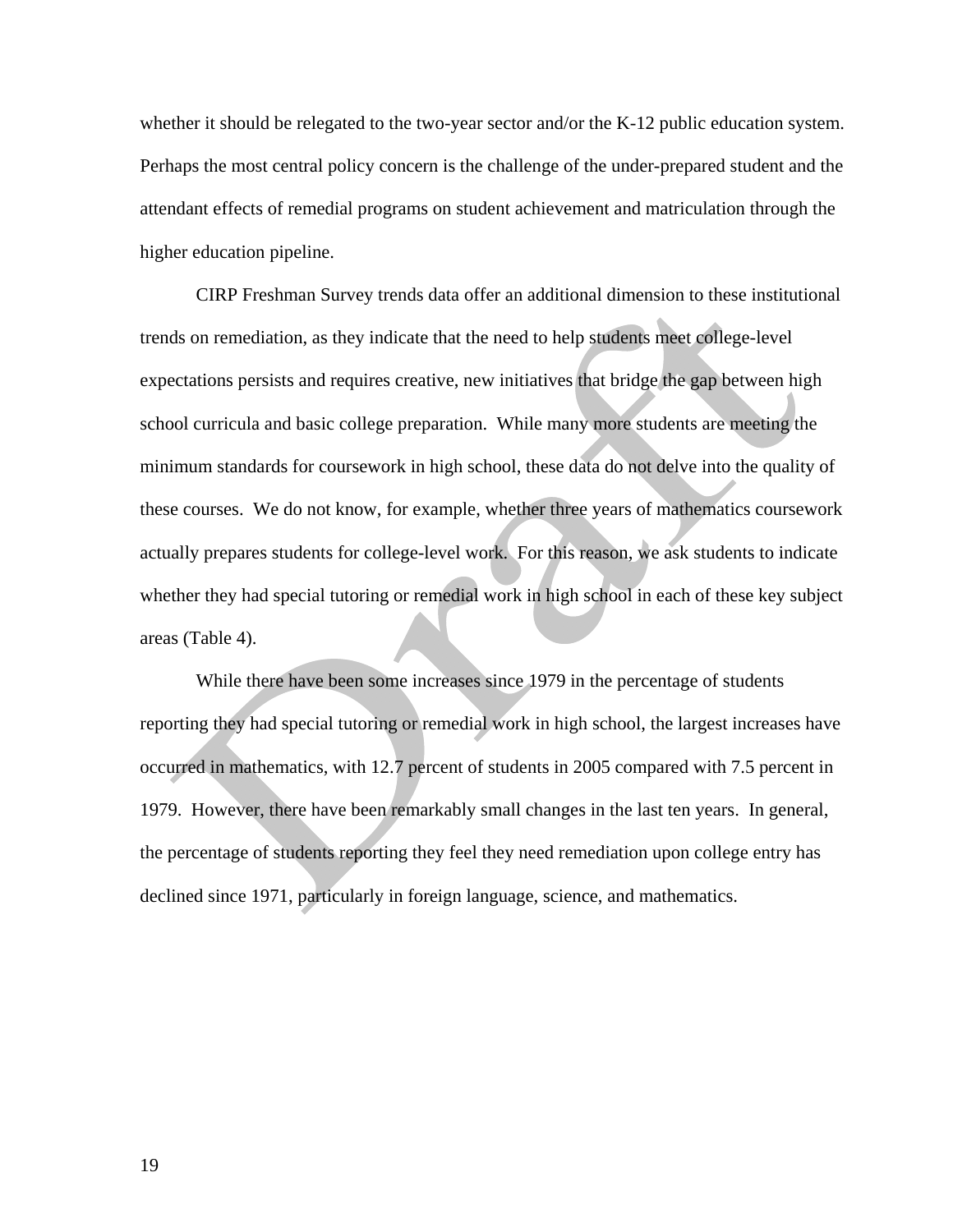| Percent in |       |      |      |  |
|------------|-------|------|------|--|
| $1971*$    | 1979* | 1995 | 2005 |  |
|            |       |      |      |  |
|            |       |      |      |  |
| <b>NA</b>  | 5.8   | 4.9  | 6.0  |  |
| <b>NA</b>  | 5.9   | 4.4  | 5.0  |  |
| <b>NA</b>  | 7.5   | 11.2 | 12.7 |  |
| <b>NA</b>  | 4.9   | 3.2  | 3.6  |  |
| <b>NA</b>  | 4.6   | 4.3  | 4.9  |  |
| NA         | 3.8   | 4.4  | 5.0  |  |
|            |       |      |      |  |
|            |       |      |      |  |
| 14.7       | 10.9  | 9.9  | 9.4  |  |
| 10.0       | 4.9   | 4.4  | 4.4  |  |
| 34.6       | 21.5  | 24.6 | 24.1 |  |
| 3.4        | 2.5   | 3.3  | 3.3  |  |
| 22.3       | 9.7   | 11.1 | 10.9 |  |
| 23.0       | 9.5   | 11.3 | 11.1 |  |
|            |       |      |      |  |

Table 4. *Percentage of Students Reporting Special Tutoring or Remedial Work*

Note: \* Indicates first year survey item was introduced on the survey.

 More significantly, there has been virtually no change over the last ten years in the percentage of students who feel they need tutoring or remedial work in college. Almost a quarter of students entering college (24.1 percent) still feel they need special tutoring or remedial work in mathematics. This is occurring at the same time that many public four-year colleges have begun to move away from offering remedial or developmental coursework and relegated such offerings to community colleges and high schools (Ignash, 1997). As such, state legislators are concerned for those students who have done well in high school but find that they are unable to meet college-level standards for academic performance (Mazzeo, 2002).

Perhaps even more compelling are the trends for remedial education across racial/ethnic groups. Figures 3 and 4 reveal important differences across race/ethnicity that serve to reaffirm the academic preparation gap that exists at college entry. Over the last 35 years,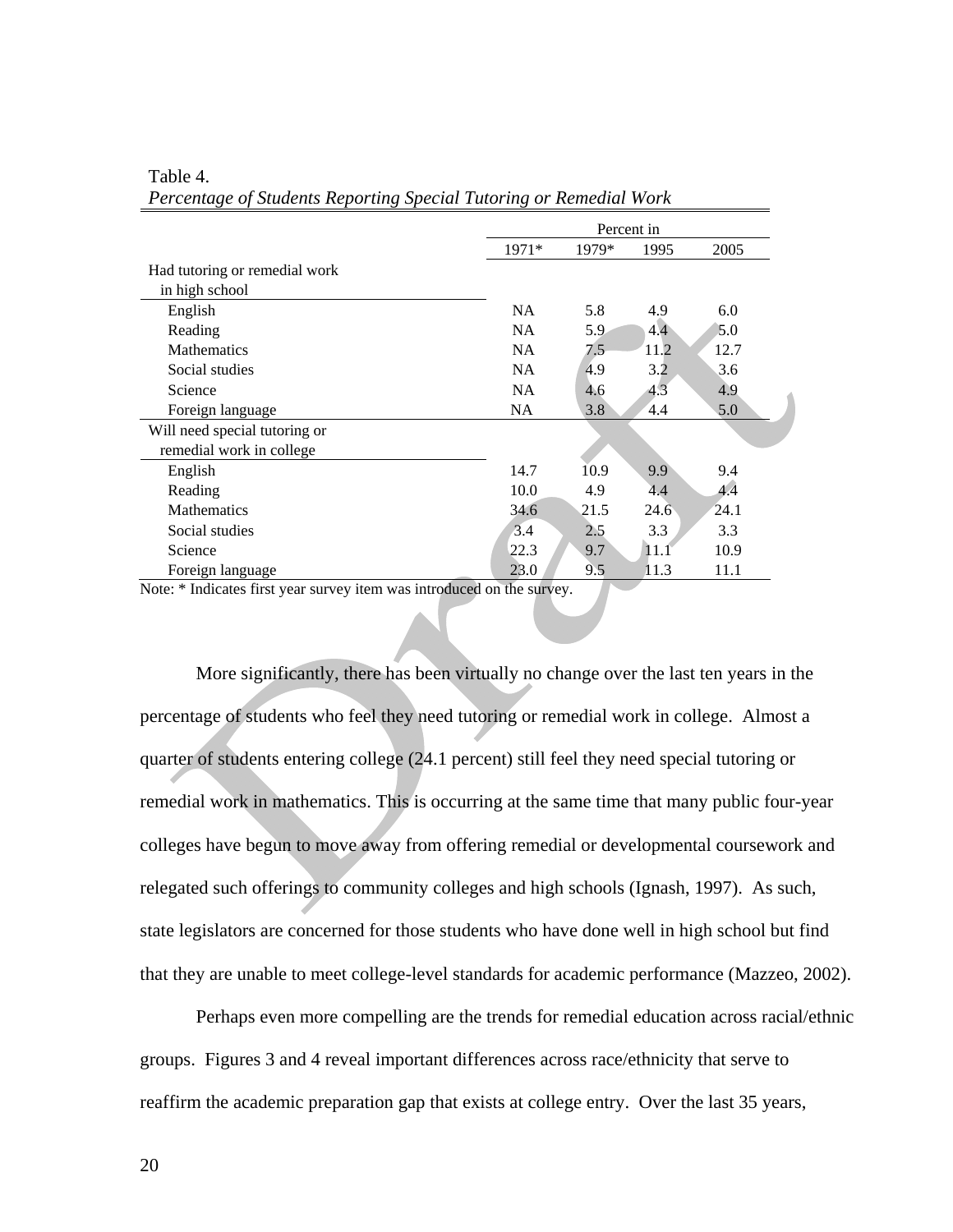student expectations for needing college remedial work in English and mathematics have decreased for all groups, although persistent gaps remain.

For example, in 1971, White students reported the lowest expectation for needing remedial work in English (13.7 percent), a figure that was about half that for African American students (22.1 percent) and almost two-thirds less than for Asian students (36.9 percent). By 2005, the percentage point differences between these comparison groups had dropped significantly. Asians and Hispanics (most likely second language users) reported considerable drops but these are the groups still most likely to report some tutoring or coursework needed in English preparation at college entry.



Mathematics preparation at the K-12 level is acknowledged as the critical gatekeeper for entry into many science, technology, and engineering disciplines and career paths for students. Student trends data suggest that critical differences persist across groups, with racial/ethnic minority students still lagging behind their Asian and White peers with respect to academic preparedness in mathematics upon college entry. In 1971, over half of all entering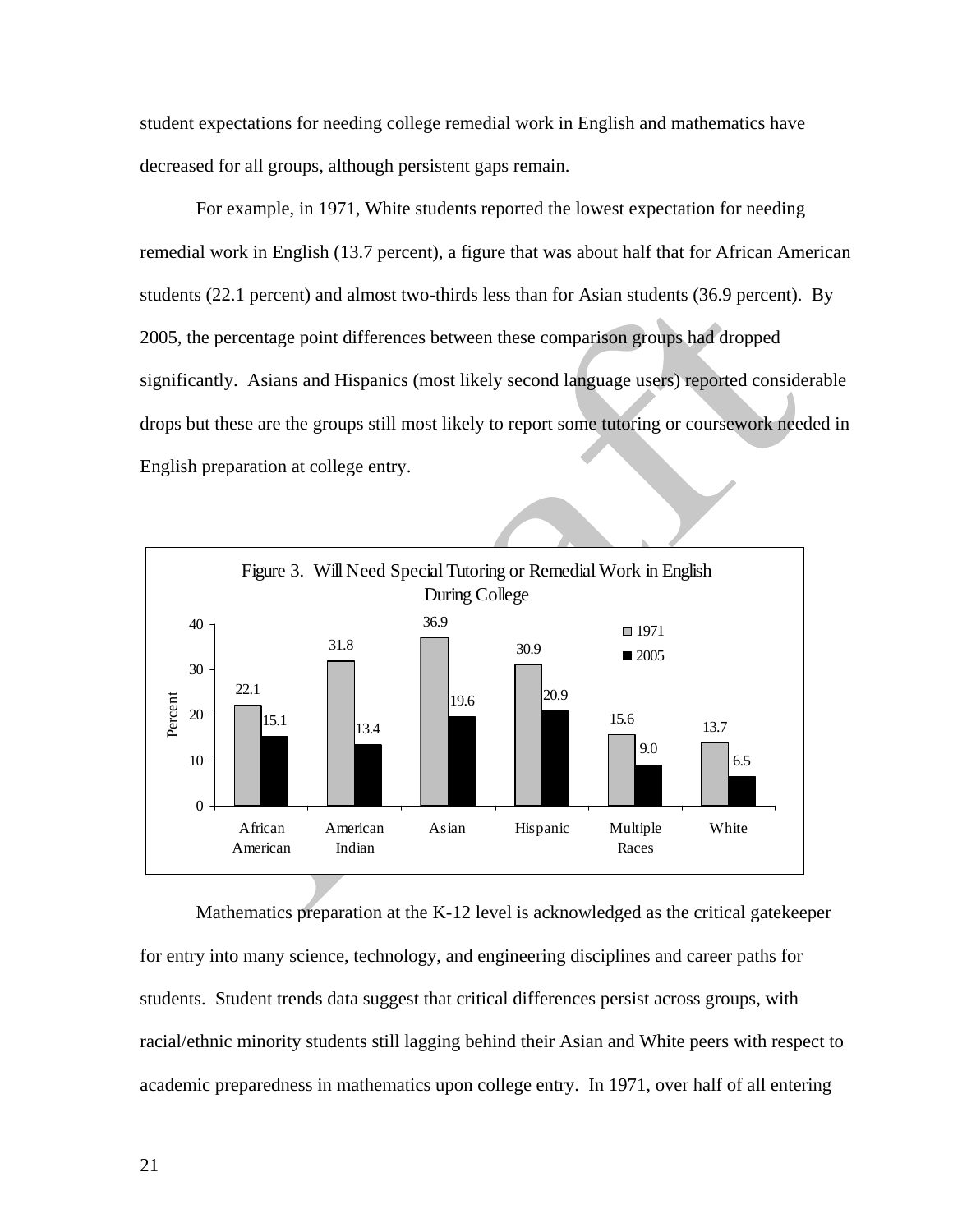students from African American, American Indian, and Hispanic racial/ethnic backgrounds expected to need college remedial work in mathematics, figures that have steadily dropped to the 2005 levels observed in Figure 4. Yet, while drops are apparent for all groups, the between-group differences have been preserved over time, and they remain a cause for continuing concern as well as a driver of policy and programmatic intervention. American Indians reported the greatest decline in need for remedial work, while African Americans (43.4 percent) and Hispanics (38.5 percent) are more likely to report they will need some type of special tutoring or coursework in mathematics. In addition, one in five White students enters college reporting a need for remedial work or special tutoring in mathematics. Placement tests administered during orientation, about the same time that students take the Freshman Survey, may have influenced their expressed need to meet the demands of college level work.



While the data indicate that today's freshmen, compared with cohorts 35 years ago, report less of a need for remedial English and math preparation, it is important to note that many of these figures have changed very little in the last ten years despite the "No Child Left Behind" initiative and state interest in removing remedial education in many four-year college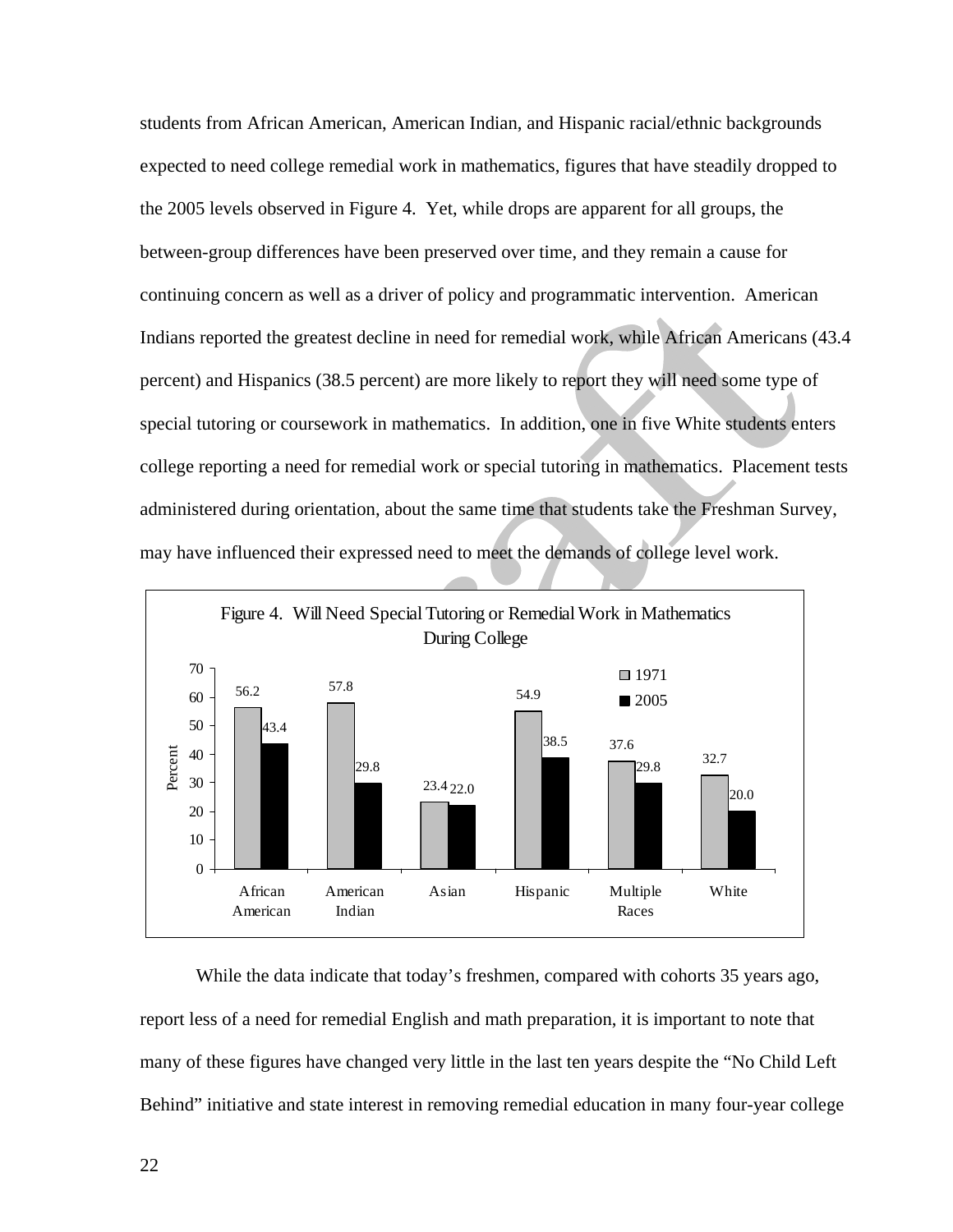and university systems. It may be premature to abandon special coursework to help students meet the demands of college-level work, particularly in mathematics and English. Recent research on the impact of remediation at the college level reveals that students required to take remedial coursework in English or mathematics in college were more likely to persist, transfer to a higher-level college, and complete a baccalaureate degree; thereby increasing degree attainment in states that need it most to improve their economies (Bettinger & Long, 2005).

 At the same time that students have indicated a continuing need for better high school preparation, we have witnessed changes in students' self-ratings of academic ability. Table 5 shows the trend for increases in key academic self-ratings. Most significantly, from 1966 to 2006, the highest increases have occurred in intellectual self-confidence (20.7 percentage point increase from 39.0 percent to 59.7 percent), writing ability (17.7 percentage point increase from 30.0 percent to 47.7 percent) and drive to achieve (12.4 percentage point increase from 60.2 percent to 72.6 percent ). In fact, students' self-ratings indicating their drive to achieve are at an all-time high in 2006.

Table 5.

|                                | Percent in |           |      |  |  |
|--------------------------------|------------|-----------|------|--|--|
|                                | 1966       | 1991      | 2006 |  |  |
| Academic ability               | 64.3       | 64.2      | 68.6 |  |  |
| Creativity                     | <b>NA</b>  | <b>NA</b> | 56.6 |  |  |
| Drive to achieve               | 60.2       | 72.0      | 72.6 |  |  |
| Mathematical ability           | 39.2       | 43.1      | 43.7 |  |  |
| Self confidence (intellectual) | <b>NA</b>  | 58.5      | 59.7 |  |  |
| Writing ability                | 30.0       | 45.9      | 47.7 |  |  |

*Student Self-Ratings: Above Average or Highest 10% Compared to Average Peer*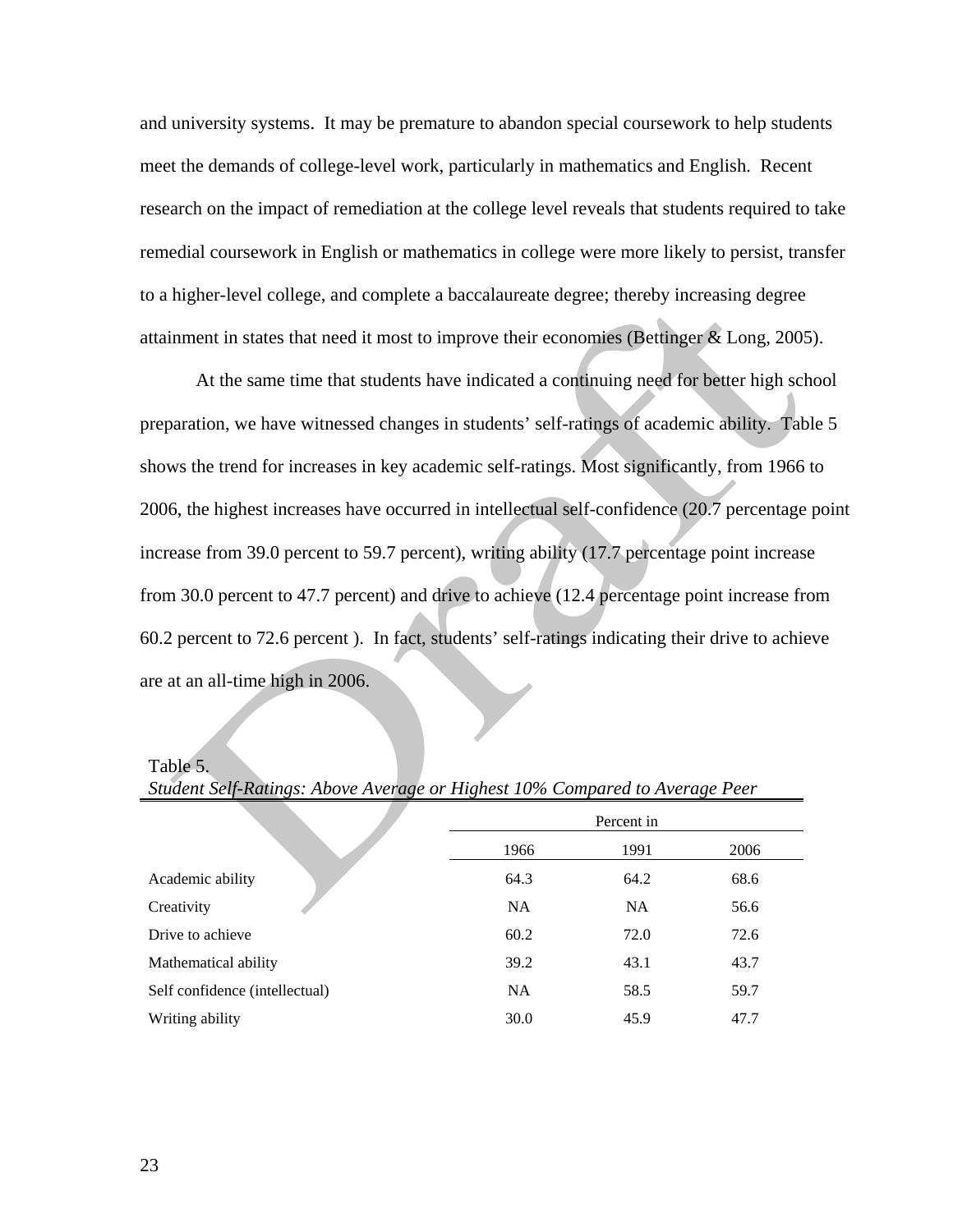However, as the trend lines indicate, it should be noted that most of the dramatic increases occurred during the first 20 years of the survey. That is, a heightened sense of academic ability is not characteristic only of the millennial cohorts. Much smaller increases were reported in areas of mathematics ability and academic self-confidence, while self-ratings of creativity posted the largest increase in the last ten years.

#### **Other Key Academic Trends**

#### **Higher Proportions Report Coming Late to Class, Signs of Abatement.** The

proportion of students who report coming late to class in the last year of high school increased from 48.2 percent in 1966 to 60.6 percent in 2006. This may well be a sign of "senioritis," although it is important to note that this is an improvement from its all-time high five years ago (65.1 percent in 2001). That is, in the last five years, there has been a slight reversal of this trend. It could be that students are aware that more college admissions officers are evaluating academic rigor and involvement through the senior year of high school. Recent national reports call for greater attention to better preparing students in the last year of high school for college (AACU, 2007).

**Declining Proportion of Students Report Studying/Doing Homework.** Fewer students in 2006 (32.8 percent) report spending six or more hours per week studying or doing homework as seniors in high school than in 1987 (47.0 percent), when we first introduced a time diary to record student involvement. The proportion of students who spent at least six hours represents an all-time low in the last two years. A little over half (52.9 percent) spent between 1 and 5 hours a week studying in high school.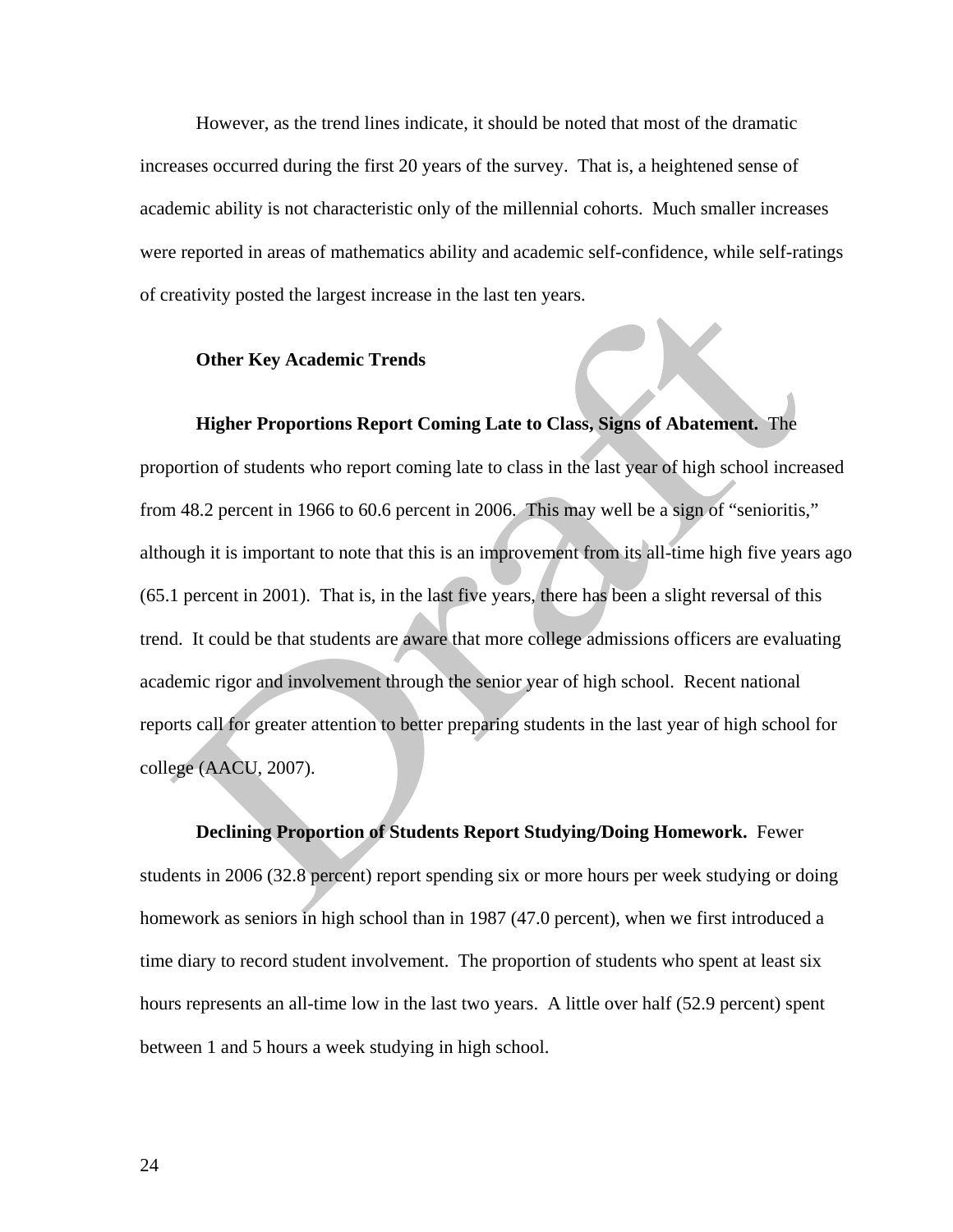**Declining Interaction With High School Teachers**. The percentage of students who report having been a guest in a teacher's home at least occasionally has dropped from 39.7 percent in 1967 to almost half that level, 22.9 percent in 2006. Those who reported frequently asking teachers for advice after class dropped slightly, from 28.2 percent in 1967 to 26.0 percent in 2006. The students' time diary gives a more exact account of how frequently they interact with teachers: About 10 percent of students report that they do not talk to teachers outside of class at all on a weekly basis (an increase from 6 percent in 1987), and about 43 percent indicate they spend less than an hour. Fewer students spend an hour (or more) per week compared to cohorts 20 years ago. These statistics are concerning given that faculty interaction in college is associated with a host of educational outcomes (Astin, 1993; Pascarella & Terenzini, 2005). Moreover, interaction with instructors may be critical to students understanding course content, acquiring academic skills, and feeling academically integrated.

**Low Grades a Thing of the Past?** Only 1.3 percent of entering freshmen in 2006 report making a C average in high school compared with 8.6 percent of students in 1966**.** This trend of high grades, referred to as "grade inflation," has continued unabated since we first reported it in 1987 (Astin, Green, & Korn, 1987), with the most dramatic increases in the last 20 years. In the last ten years, increases have continued to occur in the proportion of students reporting an A- average, reaching a high point in 2006 (24.1 percent). The highest proportion of students who reported an A or A+ high school grade point average was reached in 2004 (23.7 percent). A deeper examination of the trends data confirms that, as students take a higher proportion of honors and AP courses, they are more likely to report a higher high school grade point average at college entry (Table 6). Moreover, upon college entry, 60.6 percent of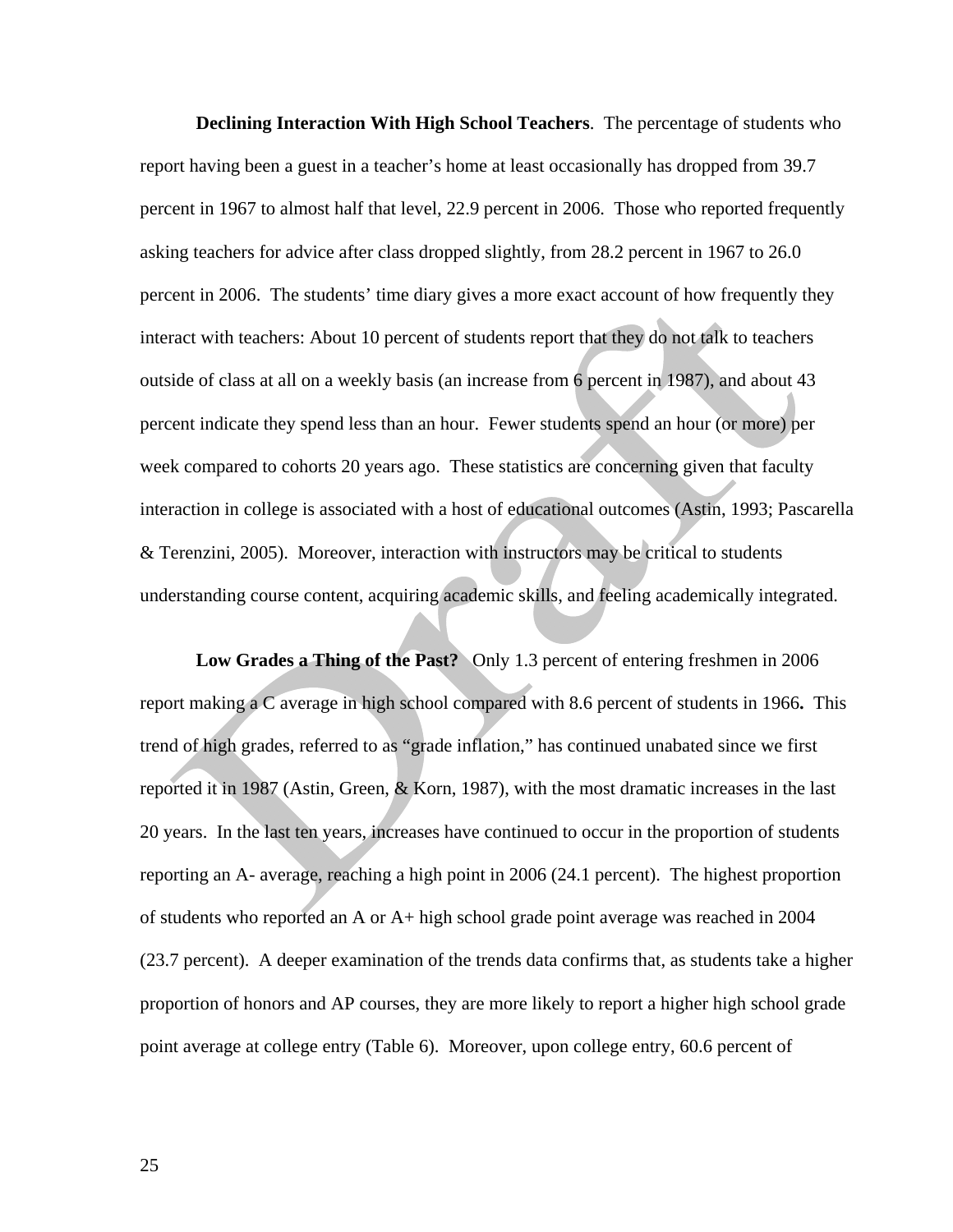freshmen in 2006 state that they expect to earn at least a B average in college compared to only

26.7 percent in 1967.

| AP Course/Exam Patterns by High School Grade Point Average<br>(2006 only ) |                                |                  |         |              |  |  |  |
|----------------------------------------------------------------------------|--------------------------------|------------------|---------|--------------|--|--|--|
|                                                                            |                                |                  | $B$ -to |              |  |  |  |
|                                                                            |                                | $C+$ or less     | $B+$    | A- or higher |  |  |  |
|                                                                            |                                |                  |         |              |  |  |  |
| AP COURSES taken                                                           | None offered at my high school | 5.6              | 44.5    | 49.8         |  |  |  |
|                                                                            | No AP Courses                  | 9.2              | 66.9    | 23.9         |  |  |  |
|                                                                            | $1$ to $4$                     | 2.4              | 45.7    | 51.9         |  |  |  |
|                                                                            | $5 \text{ to } 9$              | 0.6              | 23.3    | 76.2         |  |  |  |
|                                                                            | 10 or more                     | 1.3 <sup>2</sup> | 19.1    | 79.5         |  |  |  |
|                                                                            | Total                          | 4.5              | 49.0    | 46.5         |  |  |  |
|                                                                            |                                |                  |         |              |  |  |  |
| AP EXAMS taken                                                             |                                |                  |         |              |  |  |  |
|                                                                            | None offered at my high school | 5.6              | 45.2    | 49.1         |  |  |  |
|                                                                            | No AP Exams                    | 7.9              | 63.9    | 28.2         |  |  |  |
|                                                                            | $1$ to $4$                     | 1.9              | 41.8    | 56.3         |  |  |  |
|                                                                            | $5$ to 9                       | 0.5              | 21.2    | 78.3         |  |  |  |
|                                                                            | 10 or more                     | 1.2              | 16.7    | 82.1         |  |  |  |
|                                                                            | Total                          | 4.5              | 49.0    | 46.5         |  |  |  |

#### Table 6. *AP Course/Exam Patterns by High School Grade Point Average (2006 only )*

#### **Trends in Technology Use Among Entering College Students**

In more recent years, entering college students have likely grown up in a world that is fully wired, integrated, and web-enabled, resulting in some interesting trends related to their use of computer and internet technologies. In its 2004 report, *A Nation Online,* the National Telecommunications and Information Administration reported that 86.7 percent of the "inschool population between the ages of 18-24 had some form of internet access (e.g., at home, at school, local library)" (NTIA, 2004). This represented the highest rate among any age subgroup in the entire survey, including adults in the age range of 25 to 49 that were in the labor force (71.7 percent).

 This same age cohort for young adults (18-24) closely resembles the entering college student population within our CIRP Freshman Survey trends data. Figures 5A and 5B display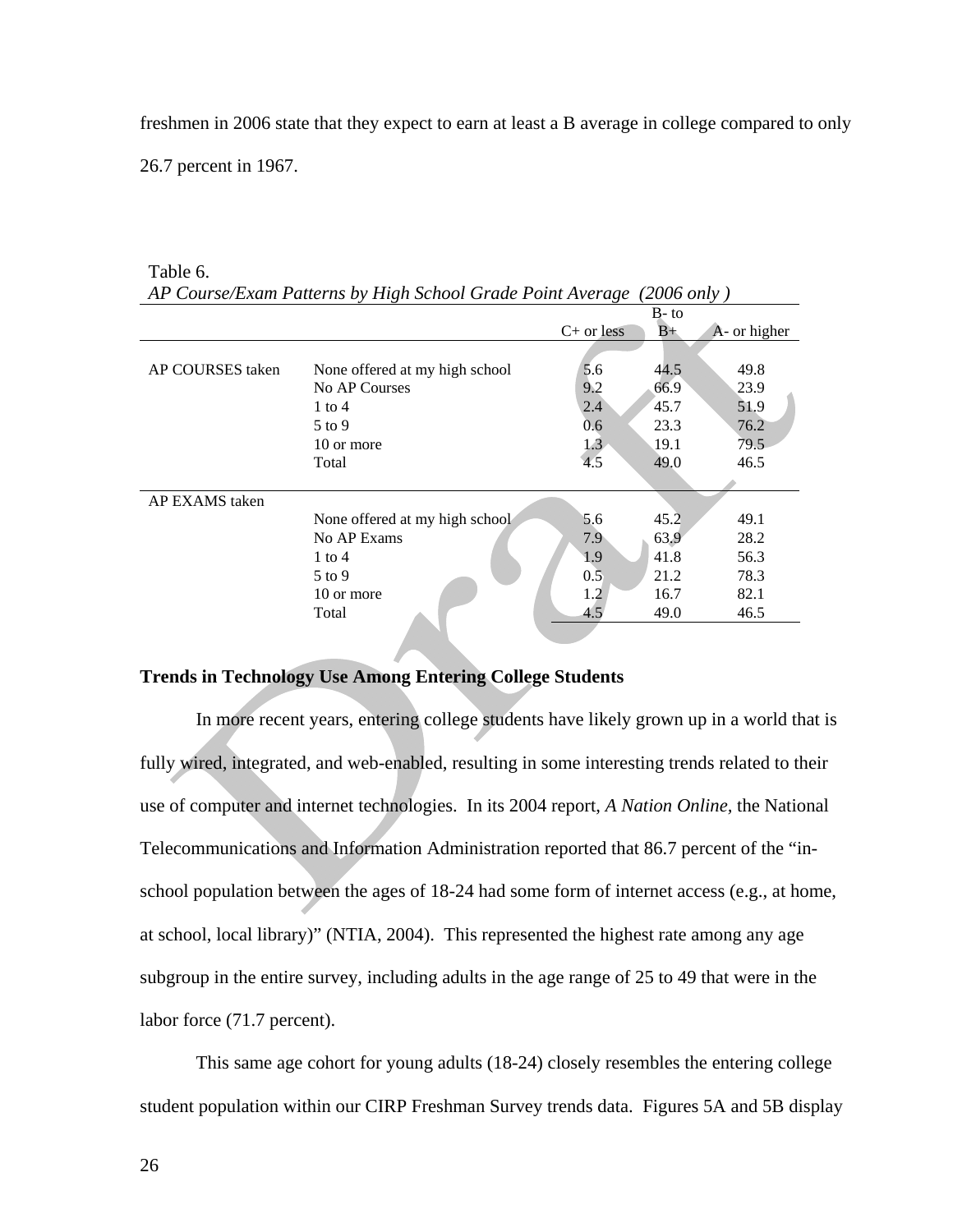students' frequency of use of personal computers in general as well as their use of the internet for research and homework. Not surprisingly, given the broader trends noted by NTIA, entering college students have reported more frequent use of computers and the internet over the last decade. In fact, frequent use of a personal computer among entering female students has more than tripled in the last 20 years, from 23.5 percent in 1985 to 85.8 percent in 2005. Frequent computer usage rates for male students have also increased dramatically in this time span (85.4 percent in 2005).



Female incoming students have surpassed their male counterparts in their utilization of the internet for research or homework, as their rates of frequent use have almost doubled from 43.8 percent in 1998 to 83.3 percent in 2005. Entering college male students have also shown an increased utilization of the internet for educational purposes, increasing from 45.4 percent in 1998 to 75.2 percent in 2005. Growth in frequent use of the internet for both groups is clearly evident, and it is a sign of the increased utility of the internet as a medium for educational intervention and instructional practice. However, there does appear to be an increasing gap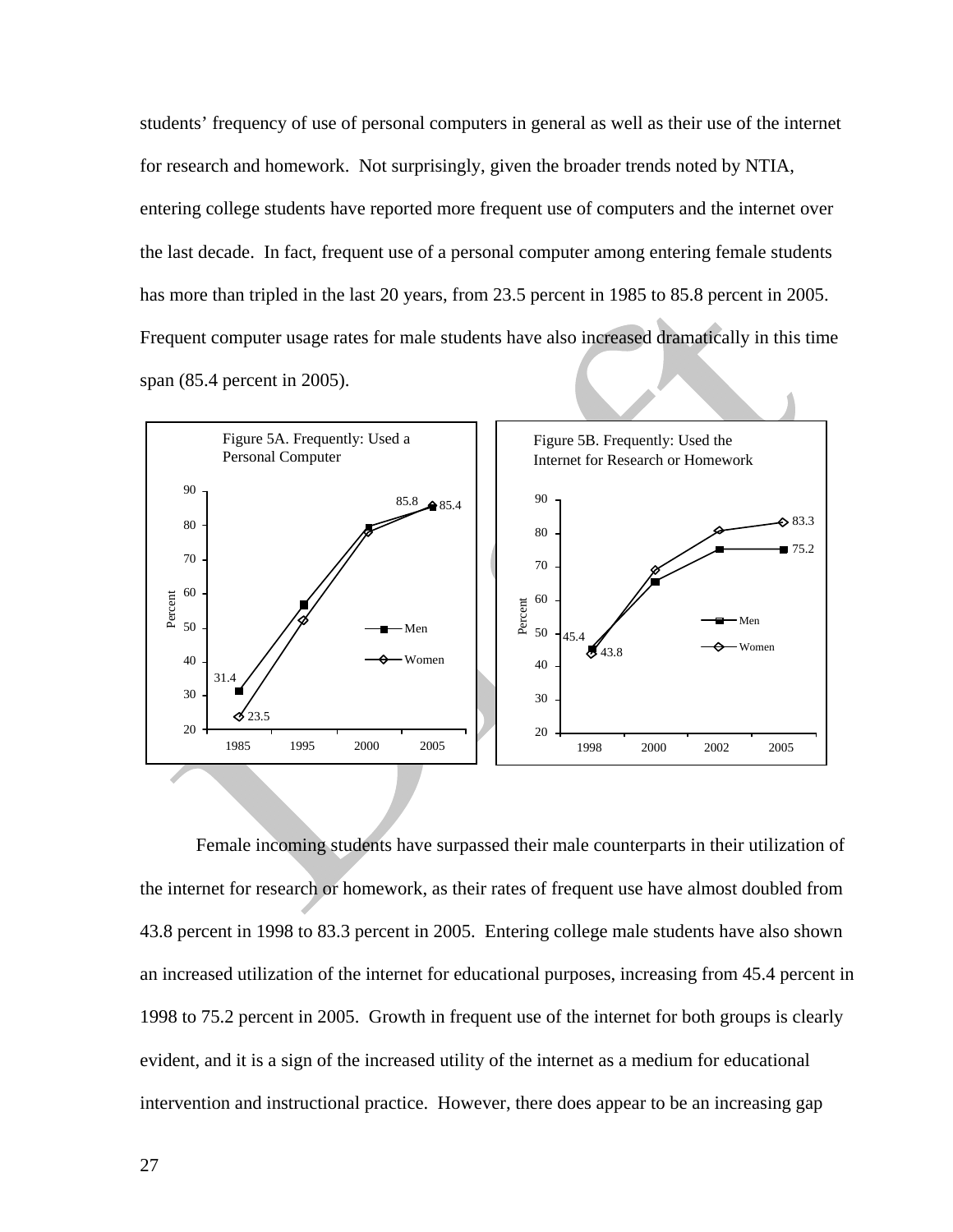between male and female students in their use of the internet for educational purposes, which may be emblematic of their varied interests and motivations for using the internet. This growing dichotomy in the use of the internet should be closely watched by institutions that are increasingly moving towards more web-based and interactive methods of instruction. A recent set of questions on the CIRP Freshman Survey indicates that incoming women are more likely to frequent blogs, while men are more likely to access internet news sites.

 Other prominent gaps in computer and internet use are also evident when examining trends data along racial/ethnic and socioeconomic lines (Table 7). Within the broader U.S. population, NTIA (2004) reported that 65.1 percent of the White (only) population and 63.0 percent of the Asian American/Pacific Islander population were internet users, while these rates were significantly lower for the Black (45.2 percent) and Hispanic (37.2 percent) populations. Comparing these data with our CIRP trends data reveals similar differences across racial/ethnic groups for entering college students. In 1998, 40.5 percent of White (only) and 51.0 percent of Asian American/Pacific Islanders reported frequent use of the internet for research or homework, a significant difference when compared against Black (only) and Hispanic students (at 32.1 percent and 34.2 percent, respectively). By 2005, all racial/ethnic groups showed dramatic increases in the frequent use of the internet for research or homework. More importantly, while the racial/ethnic group differences in this kind of internet use have diminished somewhat, these differences remain salient for institutions as they contend with pervasive gaps in other benchmarks, such as academic achievement, success, and retention for under-represented groups.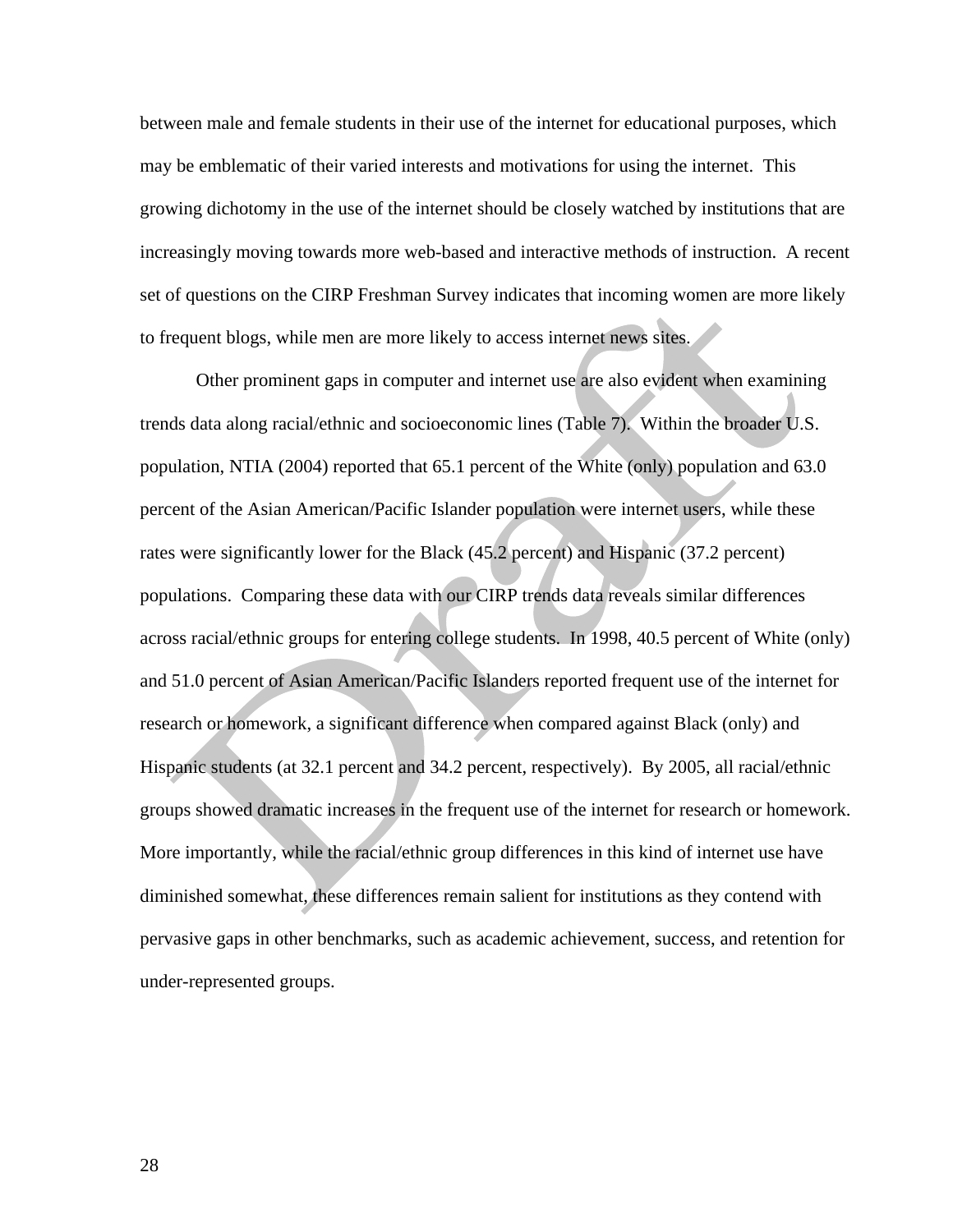|                         | Internet Users, |                         | "Frequent" Use of the Internet for<br>Research or Homework |
|-------------------------|-----------------|-------------------------|------------------------------------------------------------|
|                         | U.S. Pop.       | <b>Entering College</b> | <b>Entering College</b>                                    |
| Category                | (2004)          | Freshmen (1998)         | Freshmen (2005)                                            |
| Racial/Ethnic Group     | $\frac{0}{0}$   | %                       | $\%$                                                       |
| White (only)            | 65.1            | 40.5                    | 80.0                                                       |
| Black (only)            | 45.2            | 32.1                    | 75.9                                                       |
| Asian Amer. & Pac. Isl. |                 | 51.0                    | 82.2                                                       |
| (only)                  | 63.0            |                         |                                                            |
| Hispanic (of any race)  | 37.2            | 34.2                    | 77.8                                                       |
| <b>Family Income</b>    |                 |                         |                                                            |
| Less than $$15,000$     | 31.2            | 30.6                    | 72.5                                                       |
| $$50,000 - $74,999$     | 71.8            | 42.5                    | 79.3                                                       |
| $$75,000 - $99,999$     | 79.8            | 45.9                    | 80.7                                                       |
| \$150,000 & above       | 86.1            | 52.1                    | 83.5                                                       |

#### Table 7. *Internet Use by Racial/Ethnic Group and Family Income*

Note: The word "only" in parentheses indicates that students in this group include only those students that reported belonging to this racial/ethnic group at the exclusion of all others. Hispanics can be of any race. Sources: U.S. population data is from NTIA, 2004; CIRP Freshman Survey Trends Data is from 1998 and 2005.

Even greater gaps in internet use were noted across household income categories, as only 30.6 percent of entering college students in 1998 from the lowest income range reported using the internet for research or homework compared to 52.1 percent of those in the highest income range. Seven years later, the gap in internet use (i.e., for research or homework) between the lowest and highest income range students had diminished considerably, from a difference of 21.5 percentage points in 1998 to 11.0 percentage points in 2005. In short, persistent gaps between student groups in the use of the internet as a tool in the educational experience remain, but much progress has been made in recent years in closing these gaps across race and family income levels.

#### **Interest in Biological and Health Science is on the Rise, Women Take the Lead**

 In recent years, policy imperatives have been continually raised with regards to science and math preparation as well as the attendant shortages in those professions that require strong science and math orientations. The Spellings Commission report (U.S. DOE, 2006)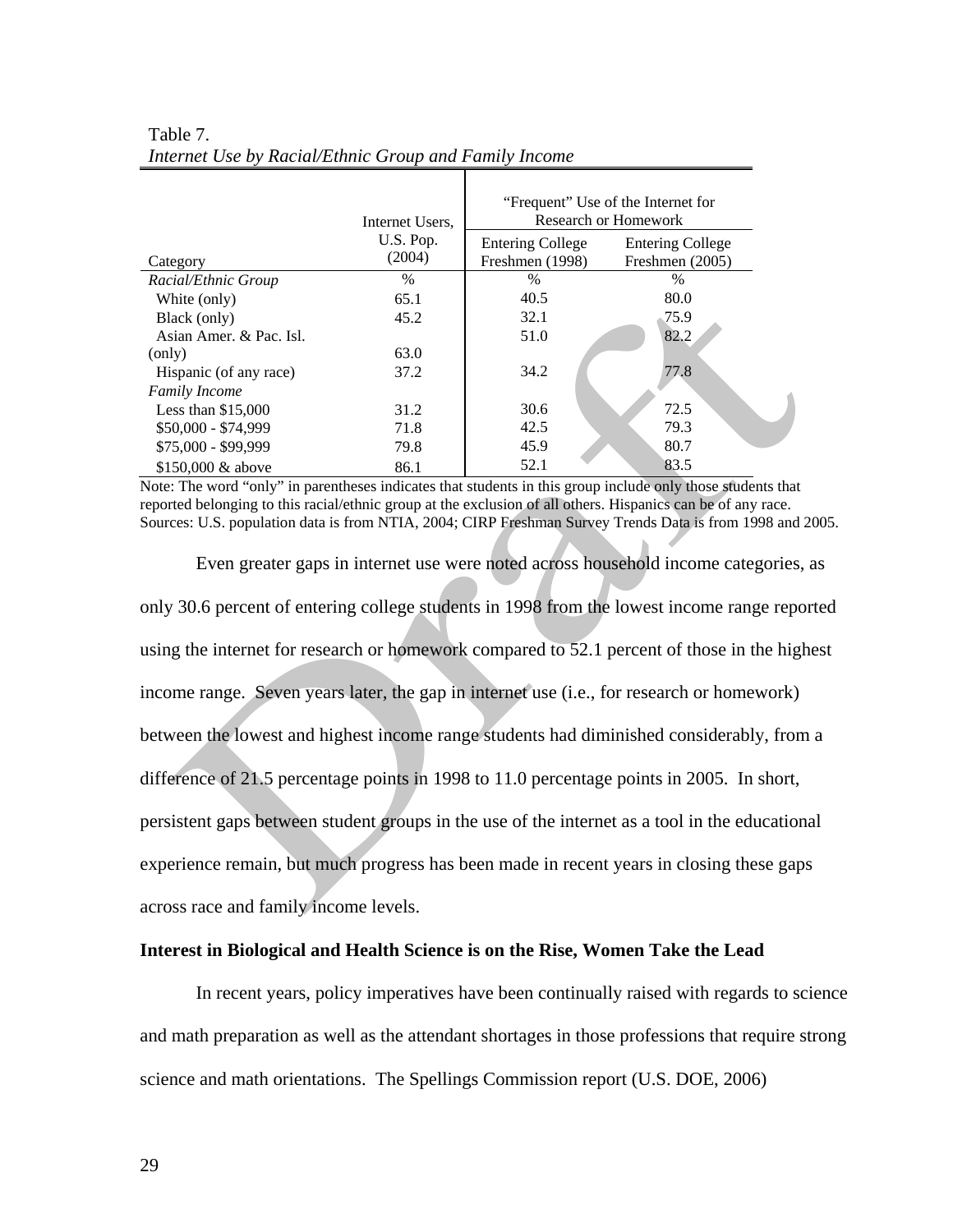highlighted these shortages as a key area of concern for the future of higher education. CIRP Freshman Survey trends data reveal some promising developments with regards to growing interest in the sciences and health professions as fields of study.

 Figures 6A-C track probable majors in the biological sciences, health professions, and nursing. Trend data on these probable majors reveal a mixed portrait of changing interests for both male and female students at college entry. In the biological sciences, a key finding is that interest in this field has been on an upswing since the early 1980s. Even more interesting is the fact that female students have eclipsed male students since the mid 1990s in reporting a strong interest in majoring in this field. Most importantly, the proportions of female (9.2 percent) and male (7.3 percent) students who reported a probable major in the biological sciences are at their highest levels since 1976. The challenge for institutions is to sustain and nurture interest in these critical science fields through the college years.



Note: The health professional major includes Medical, Dental, Veterinary, Pharmacy, and Therapy (occupational, physical, speech). For purposes of this trend, it excludes nursing, which is illustrated in the following figure dashed lines indicate that data for these major categories were not available for the corresponding years.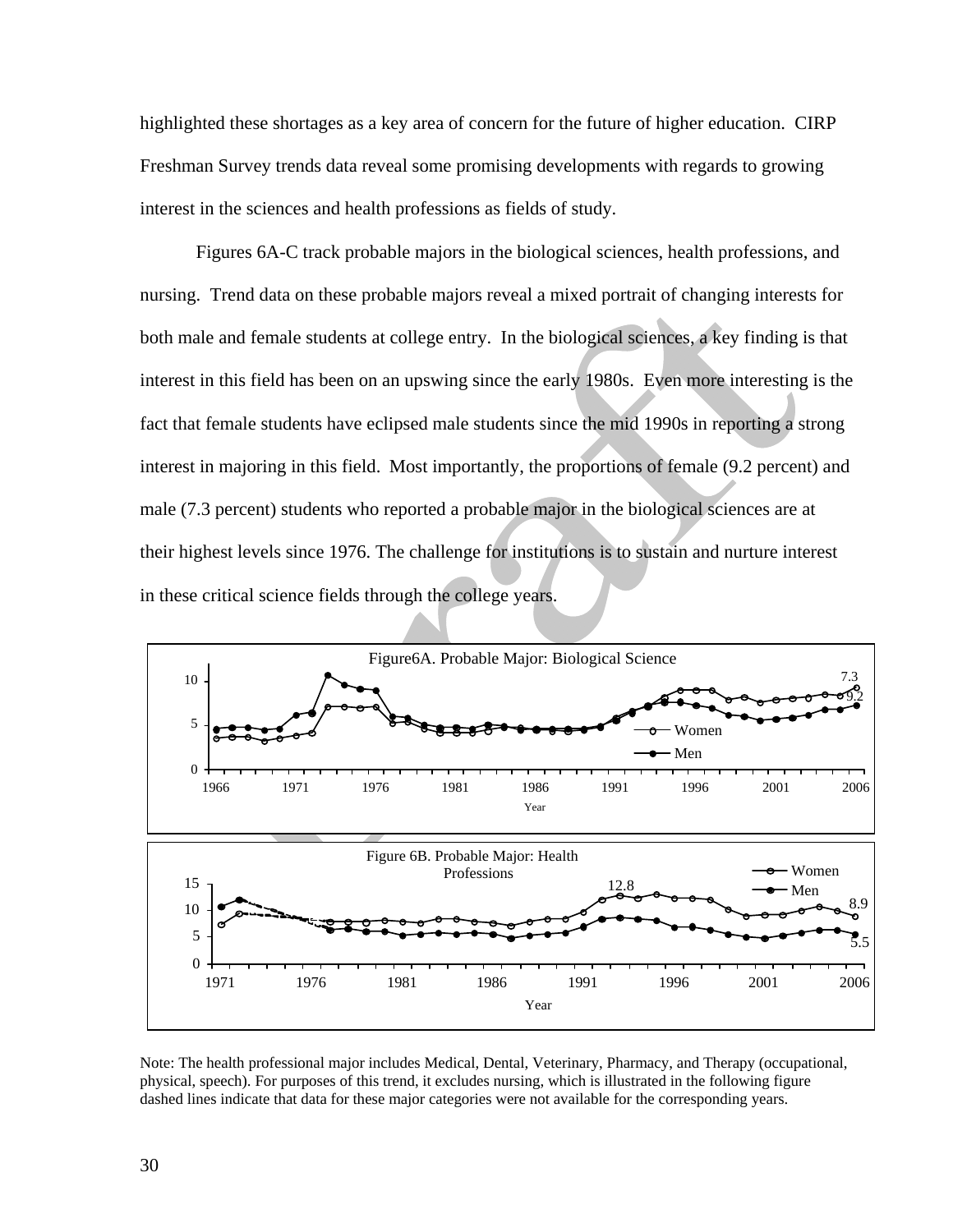Similarly, interest in the health professions has been stronger among female students than their male counterparts since the mid 1970s, as women have surpassed men in reporting interest in the fields within this category. The cyclical popularity of these major fields over the last 15 years is evident in the various periods of up and down trends for each group. Interest in these majors for female students reached a high point in 1993 with 12.8 percent reporting an interest in the health professions, and this trend has steadily declined since then to its current level of 8.9 percent for 2006. Meanwhile, the trend for male students majoring in these fields has also declined since the mid 1990s.



 A more striking gender gap has persisted in students' interest in the nursing major over the last 40 years (Figure 6C). In fact, male student interest in nursing (or lack thereof) has continued to be a dilemma for both higher education institutions and for this health profession sector, which is intent on diversifying and growing its labor force, which is in dire need of more skilled workers. On a positive note, in 2006, women reported their highest level of interest since 1983 for this probable major. Women have remained significantly more interested than men in the nursing major at college entry, and this persistent difference is also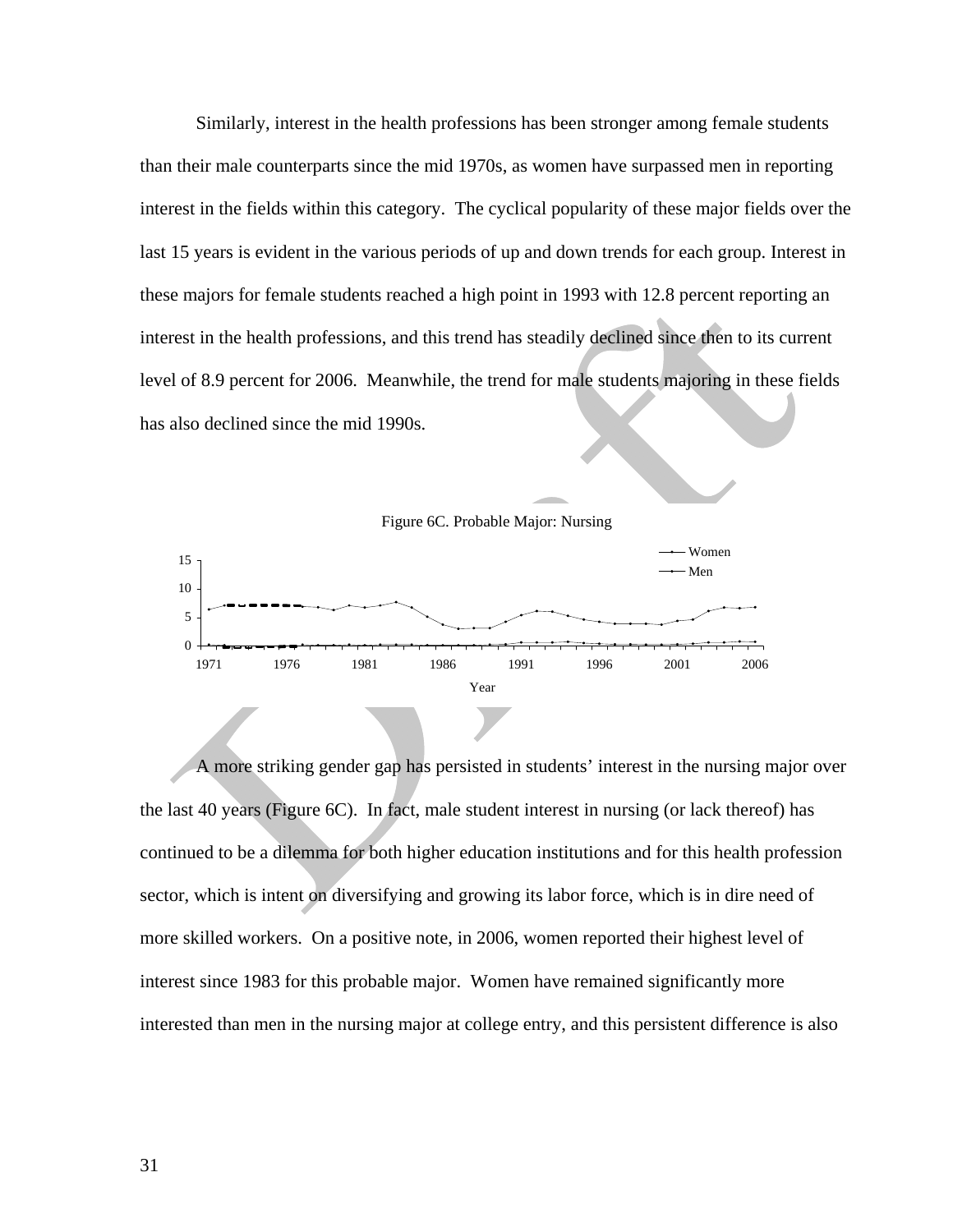manifested in students' career aspirations and their general over-representation in the nursing field (Astin, Oseguera, Sax & Korn, 2002).

 Given the increasing workforce demands for skilled professionals in these critical health profession fields, institutions should pay close attention to the changing interests of their entering student populations, with an eye towards supporting and sustaining student interest in the science and health profession majors and career tracks. Students' commitment to science and innovation remain most apparent in their strong desire to make a theoretical contribution to their chosen science fields. Student commitment has grown in recent years, and is strongest for male students (22.3 percent), who report this goal as essential or very important at college entry in 2006. Women, as well, have reported an increased commitment to this goal in recent years. Such a trend among incoming student populations should serve as notice that interest and commitment to science should to be nourished with appropriate new pedagogies, curricula, and technologies to improve learning in these fields, a priority articulated by both policy imperatives (U.S. DOE, 2006) and workforce needs and realities (NSB, 2002).

#### **College Access and Choice**

 In recent years, higher education researchers and administrators have paid greater attention to the college choice process for students and their parents. In truth, an entire forprofit cottage industry has arisen that offers students a variety of services, resources, how-to books, and multi-college tours, all designed to influence the college choice process. Colleges and universities too have succumbed to market pressures, as they have grown increasingly proactive in their marketing and outreach campaigns, intended to attract the best and brightest to their campuses. Jostling for students, resources, top-notch campus facilities, and high rankings is emblematic of the re-defined cultural norms of the college choice process in the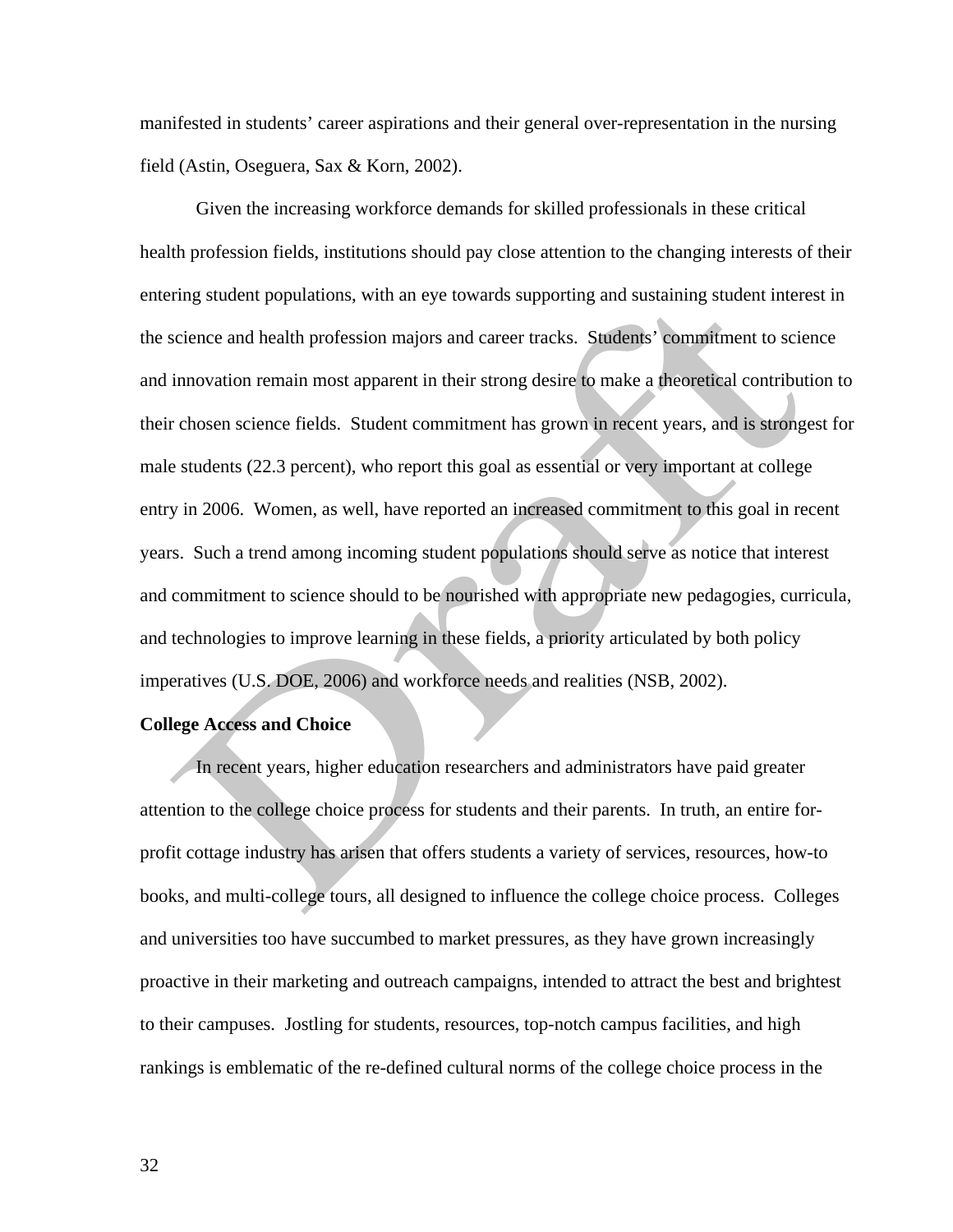four-year sector. Institutions have had to become smarter about their packaging and marketing, and students and families in turn are becoming savvier about "shopping" for the best educational value in making their final college choice.

#### **Students Increasingly Apply to More Colleges**

In tracking the various factors involved in affecting a students' decision to attend a particular college, the CIRP Freshman Survey trends data highlight many important changes that reflect the evolving nature of the college choice process. One very important contextual fact to establish about the choice process is that students are more likely than ever to apply to a higher number of institutions (Figure 7). In 1967, less than one in five entering college students (19.9 percent) reported applying to four or more colleges, a figure that has nearly tripled to 56.5 percent in 2006. In contrast, the number of students who reported submitting only one college application has declined by more than half during this same time span (from 43.1 percent to 17.7 percent). A closer look at the actual number of college applications submitted by students indicates that this figure has doubled over the last 40 years, a trend that shows little sign of slowing down as the application process becomes increasingly streamlined and web-enabled.

 Every spring, when admissions decisions are communicated, one hears stories about the student who applied to 20 or more colleges. In fact, only 2.2 percent of students in 2006 had applied to twelve or more schools, a figure that has increased from 1.3 percent in 2000, but still represents a very low proportion of all students submitting applications.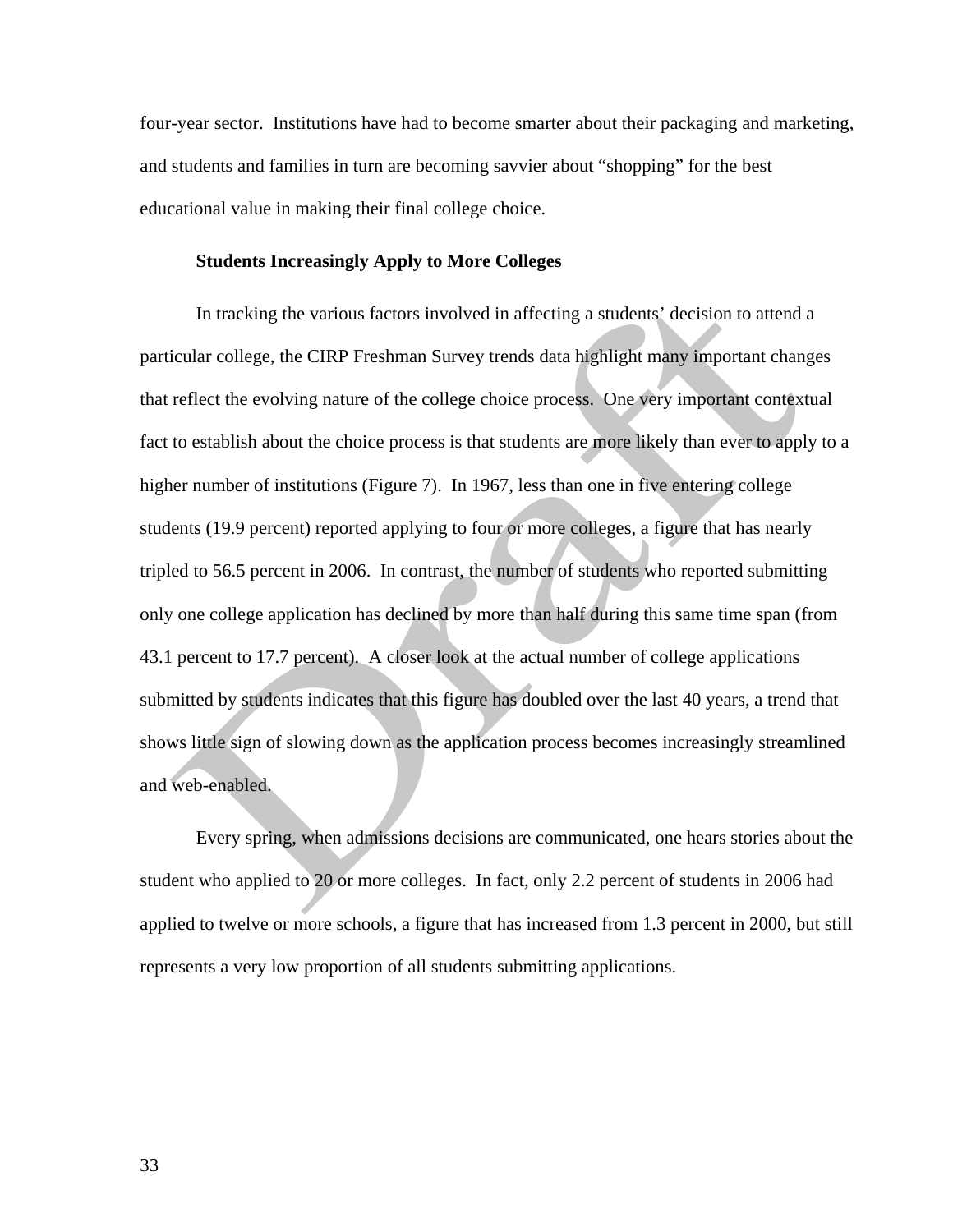

Note: Data are weighted to reflect a national normative population of first-time, full-time freshmen at four-year institutions. The scale for median number of applications is reflected on the right-hand side of this figure.

#### **Perceived Importance of a College Education Increases**

It is interesting to note that almost all listed reasons for attending college have increased in importance over time. This suggests that, over the last 40 years, the college experience is increasingly seen as more multi-faceted by today's incoming students, leading one to infer that the expectations of these students might be even higher than students in the past. This also suggests that students increasingly view a college education as a necessary component to achieving their goals in life.

Many of the same reasons for attending college in 1976 (when this question was first regularly asked on the CIRP Freshman Survey) remain important to students making those same decisions today. The top two important reasons in 1976 ("to learn about things that interest me" and "to get a better job") are the top two important reasons 30 years later in 2006. One change has been seen in the importance of seeing the college degree as a way "to be able to make more money." This was a very important reason to go to college for only half (49.9 percent) of incoming students in 1976, but moved up dramatically over the following seven years to 64.9 percent before staying relatively stable in the late 1980s and reaching 69.0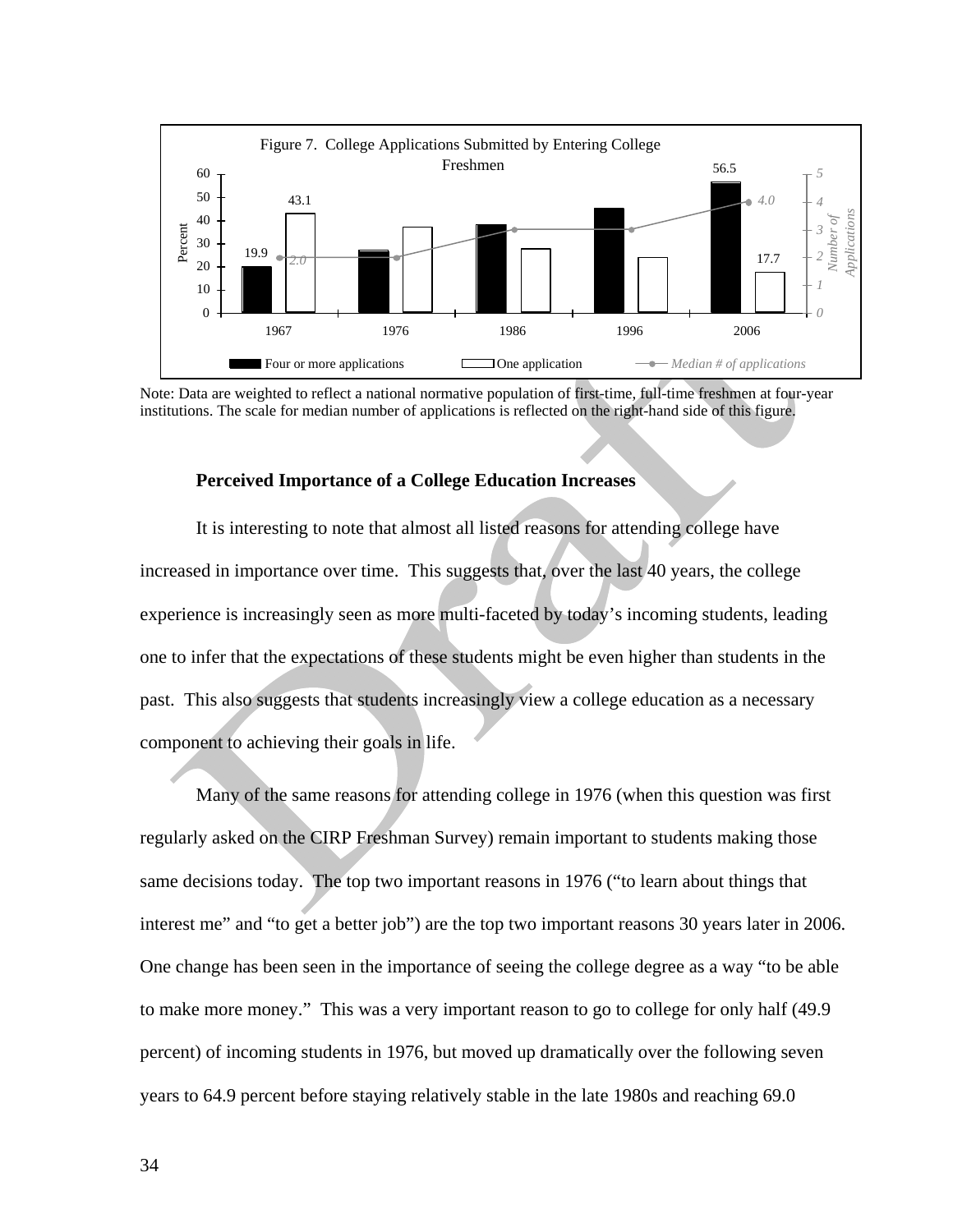percent in 2006. Another change has been in the proportion of students who reported that preparation for graduate or professional school was a "very important" reason for attending college: from 34.9 percent in 1971 to 57.7 percent in 2006, an increase of about one-third.

#### **Greater Influence of Parents**

Trends data in Figure 8 show that entering college students are placing more importance on parental encouragement in deciding to attend college. In 1976, 29.0 percent of male students and 30.9 percent of female students reported parental encouragement as a very important reason for going to college. This figure has increased steadily for both groups through 2006, with female students slightly outpacing their male counterparts. On the other hand, students are also increasingly reporting that getting away from home is a "very important" reason for going to college, nearly doubling in the last 30 years.



Note: Data are weighted to reflect a national normative population of first-time, full-time freshmen at four-year institutions.

The trends for each group in Figure 8 show the relative similarity with which parents of female students encourage them to pursue higher education compared to the parents of male students. The awareness and the value placed on higher education align with larger societal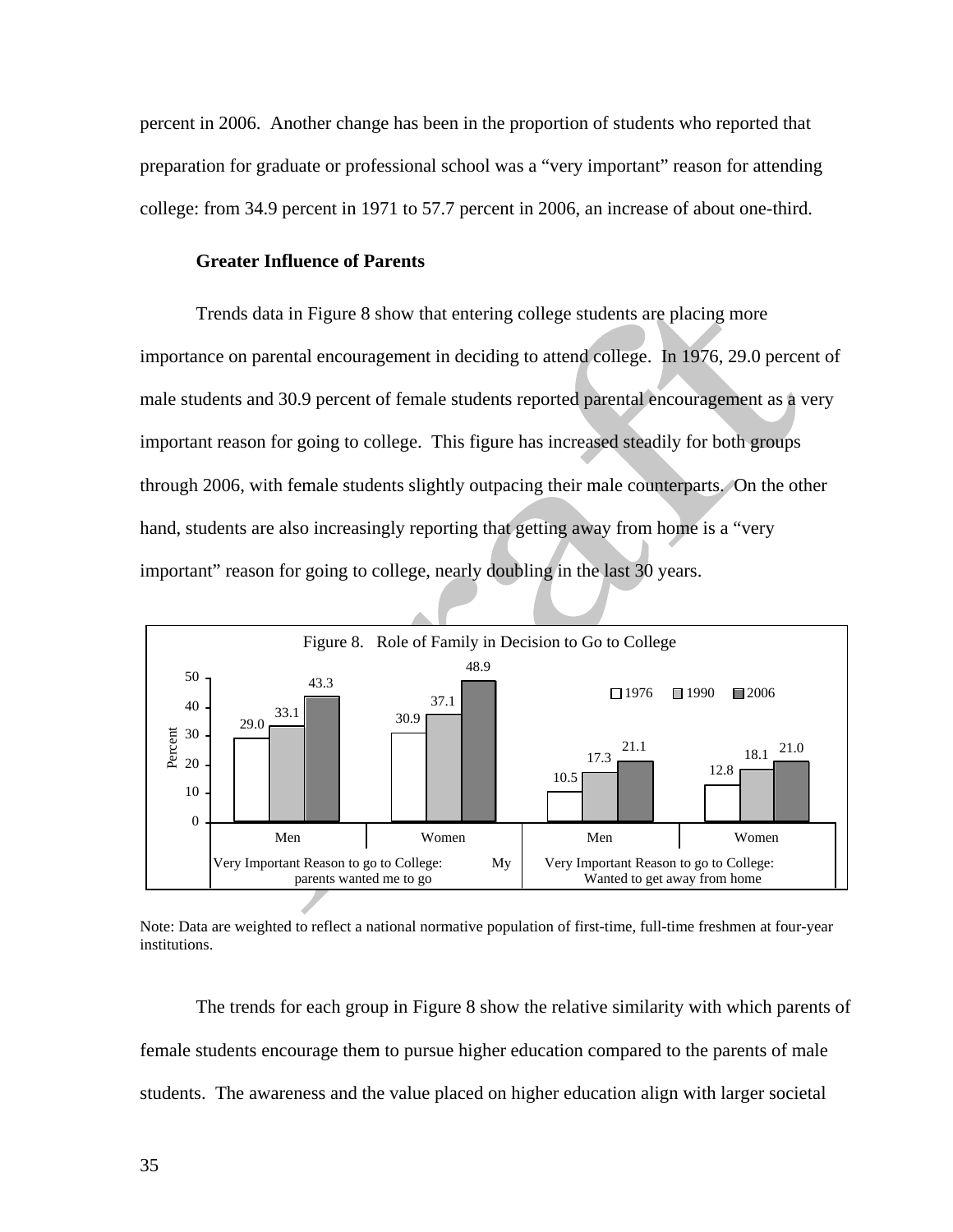shifts from the industrial employment sector to more technological fields, shifts that are emblematic of how more education is essential in the new global economy. These results further suggest that parents may have increasingly central roles in shaping student's orientation for higher education. Recognizing the perceived increased influence of parents in the college experience, we introduced a new set of items to the 2007 CIRP Freshman Survey that will examine this phenomenon more closely.

#### **Choosing Your College: Relative Importance of Rankings**

Entering freshmen are apt to consider a college's academic reputation, the likelihood of gaining entry into a top graduate/professional program, and an institution's national ranking as very important reasons for choosing their respective colleges, and these reasons have not changed much in importance to students in the last 20 years (Figure 9). In 2006, more than half (57.4 percent) of all entering college students indicated that the school's good academic reputation was a "very important" reason for selecting their particular college, almost equivalent to the proportion in 1983 (58.4 percent). Two other characteristics that have held steady as very important reasons for colleges being selected by students are institutional track records of placing graduates in good jobs and in graduate school.

In the last decade, more students relied on rankings to choose a particular college. It should be noted, however, that despite all the hype, only 16.4 percent of incoming students in 2006 reported that rankings were very important in their decision to attend their particular college. Finally, the proportion of students who report that information from a website helped them to choose a particular college has more than doubled in the last five years, from 6.8 percent in 2000 to 17.0 percent in 2006.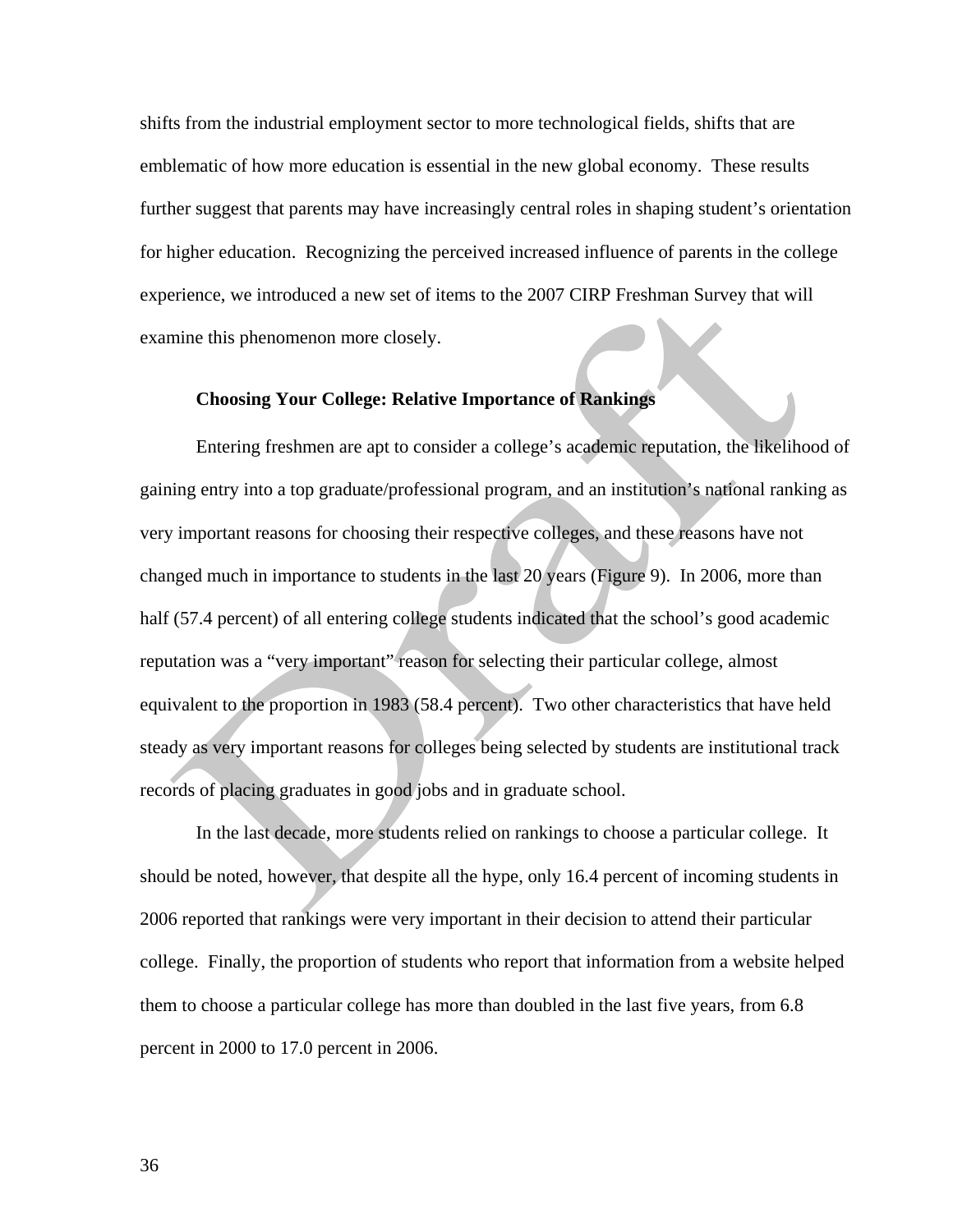

During the spring college decision season, the advent of college rankings has reinforced the competitive dynamic within the higher education marketplace. In some ways, the increasing popularity and use of rankings that purport to categorize the "best colleges" (e.g., U.S. News & World Report) or the "best college buys" (e.g., Money Magazine) or the "best sports schools" (e.g., Sports Illustrated) has re-normalized the entire college decision process to give additional advantage to more affluent students and families. McDonough et al. (1998) contend that, while some may characterize college rankings as the further democratization of college knowledge for the benefit of all, their findings suggested quite the contrary. Namely, they found that more affluent families were much more likely to value college rankings and use them in informing their college choice. The patterns of use of college rankings point to the further reinforcement of advantages that more affluent students already possess with respect to the college choice process, which can lead to greater challenges for lower socioeconomic groups wanting to gain access to the most selective institutions.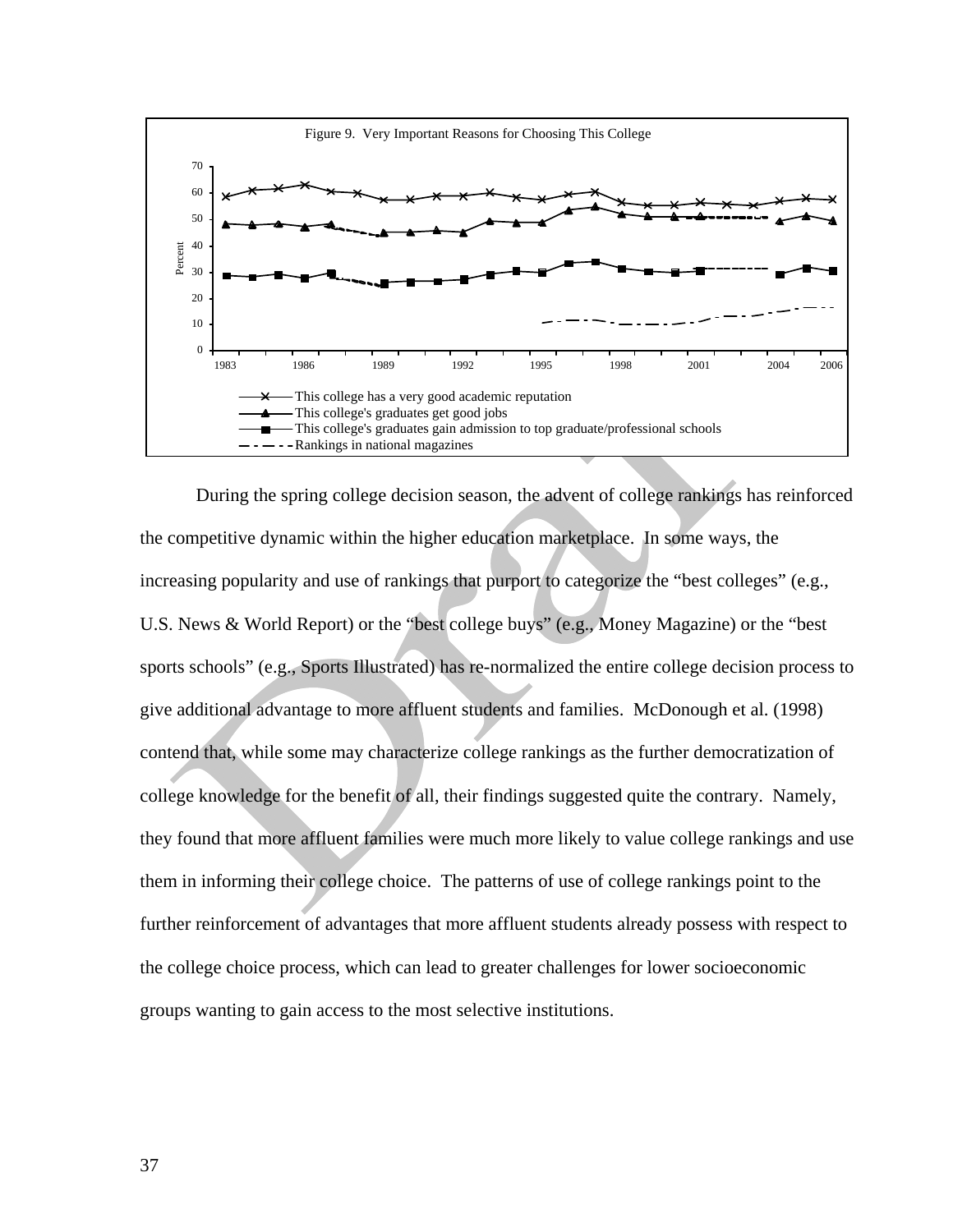#### **Fewer Students Attending Their First Choice Institutions**

 Fewer students today are attending their first choice institution compared with students in the 1970s. In 1975, 79.7 percent of freshmen reported they were attending their first choice institution. This has reached a new low in 2006, with only 67.3 percent enrolled in their first choice. Further, the percentage of students who report they chose a particular college because they received financial assistance rose from 19.5 percent in 1972 to over one third in 2006 (34.3 percent) — a percentage that has hovered in that range since 1995. In fact, our analysis of college choice and financial concerns indicate that significant numbers of students who had been admitted to their first-choice college are deciding to attend second, third, or fourth (or more) choice institutions based upon economic factors (Pryor et al., 2006).

#### **Parental Income, Affordability, and Financial Concerns**

#### **Entering College Freshmen Increasingly Coming from Wealthier Households**

Overall, parental income for entering freshmen has markedly increased as measured by students' reported parents' median household income and the U.S. median household income (inflation-adjusted). In addition, parental income for entering college freshmen is rising faster than national income for students attending both private and public institutions, having accelerated during the mid 1980s. In short, today's entering freshmen are more financially advantaged than their predecessors 35 or so years earlier, as they come from households whose incomes are much higher — and the gap is widening. The percentage of incoming students who report having major concerns about financing their education was at 11.6 percent in 2006, the lowest since 1971 (also 11.6 percent) and down from a high of 19.1 percent in 1995.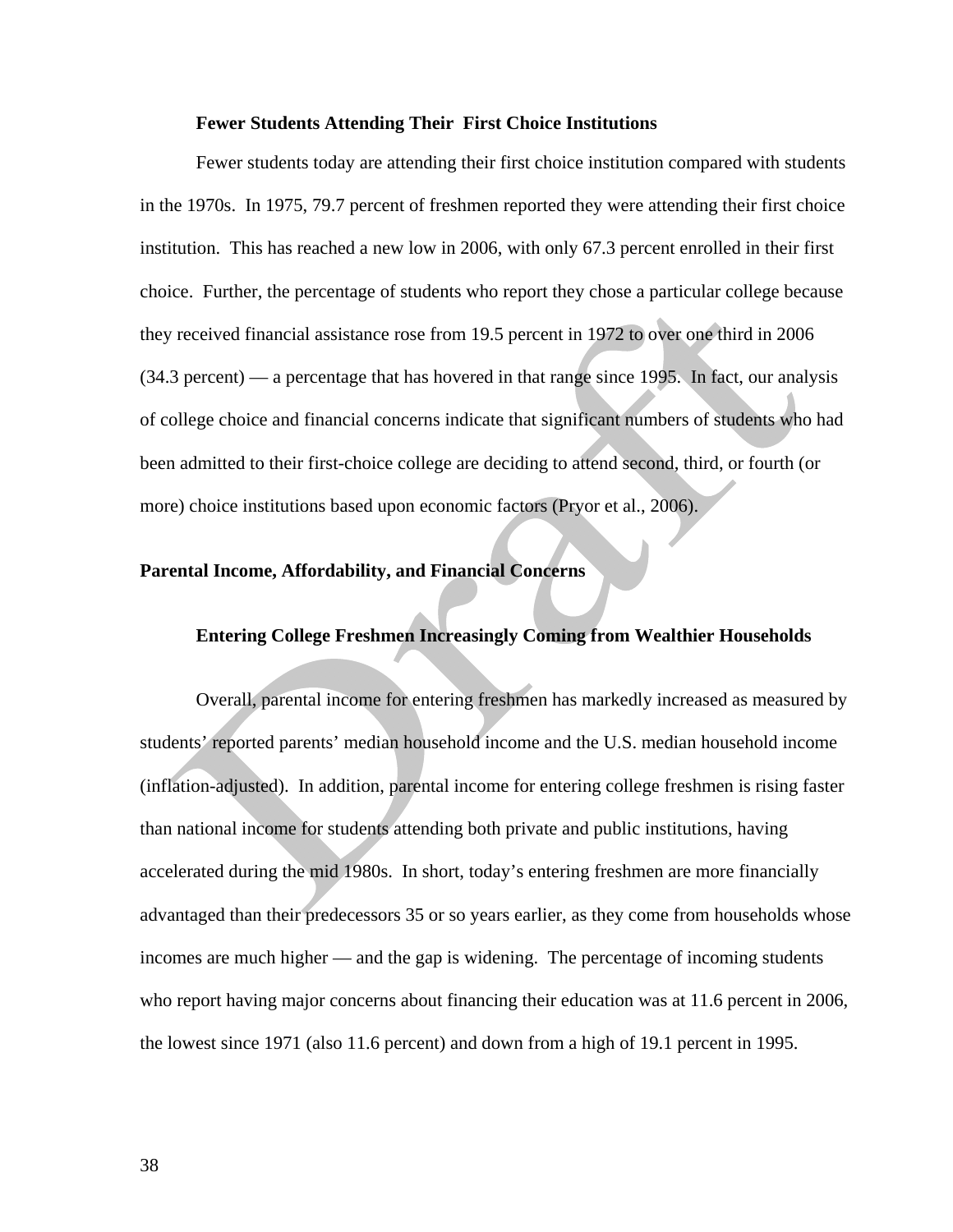# **CIRP Median Household Income vs. National Median Household Income (Current \$)**

 One way to look at the shift in students' parental income is by comparing students' reported median household income and the official national median household income. In 1971, students' median household income was \$13,200 while the U.S. median household income stood at \$9,028. In 2005, students' median household income was \$74,000 while the national median household income in the same year stands at \$46,326. As a result, in 1971, entering freshmen came from households where the parental median income was 46 percent above the national median income, and in 2005, that figure increased to 60 percent above the national median income, representing an increase of 14 percentage points. Today's entering freshmen are increasingly coming from wealthier households.

# **CIRP Median Household Income vs. National Median Household Income (2006 Constant \$)**

Perhaps the best way to ascertain the relative changes in college students' parental wealth is to compare their median household income with the national median household income while adjusting for inflation. Figure 10A illustrates the general tendencies of college students' parental wealth. Students' parental income rose from \$13,200 to \$74,000 in current dollars over the 35-year period, representing a 461 percent increase — over five and a half times higher in 2005 than in 1971. National income rose from \$9,028 to \$46,326 in current dollars from 1971 to 2005, representing a 413 percent increase — five times higher in 2005. Both trends overlaid, and measured in 2006 constant dollars, paint a clearer picture of the sharp increase in college students' parental income relative to national income. In the last 35 years, college student parental income rose from \$65,700 to \$76,400 (inflation-adjusted), representing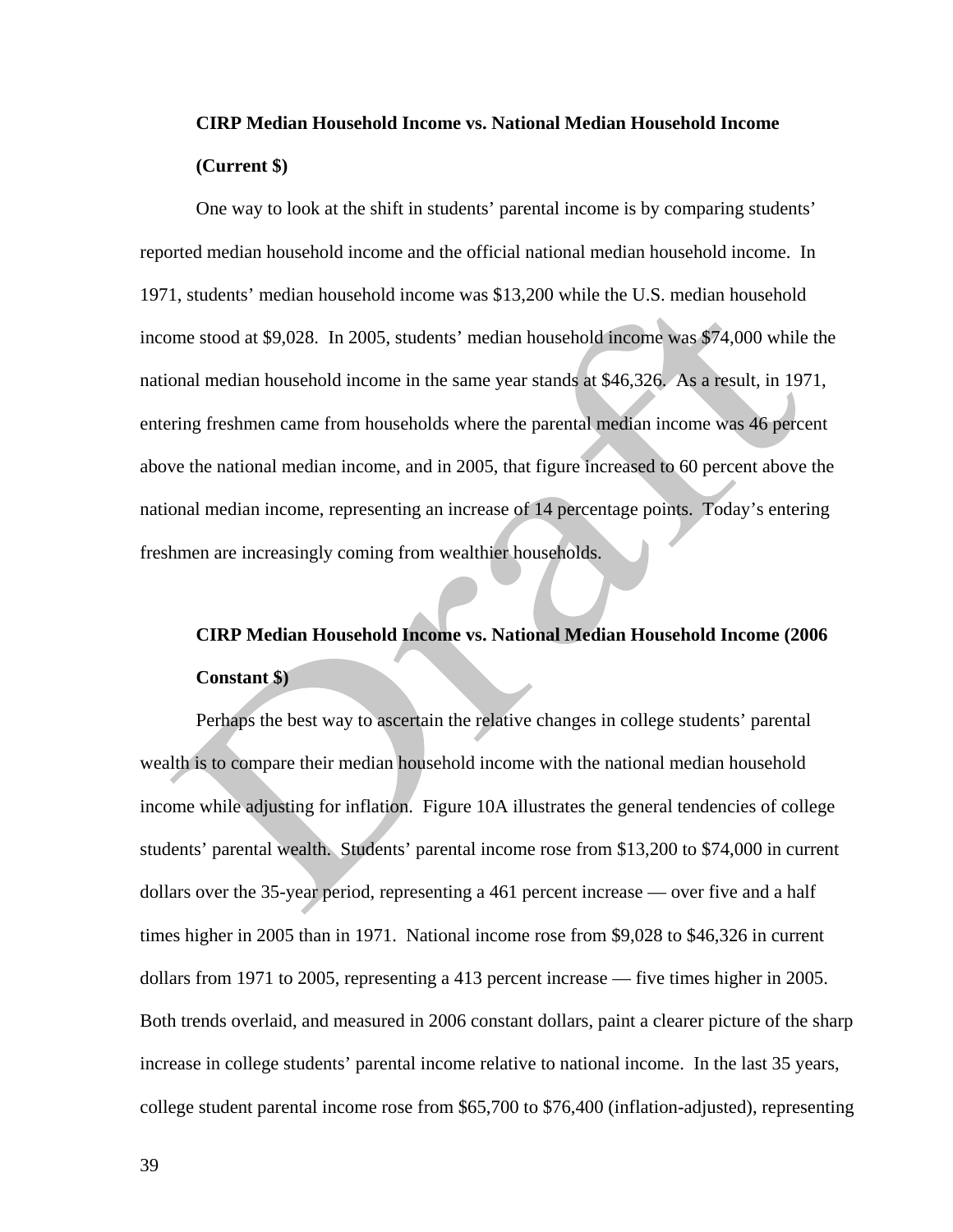a 16 percent increase, while national income rose from \$47,800, to \$44,900 (inflationadjusted), representing a 6.5 percent increase. That is, parental income for the entering college freshmen is outpacing the national income by more than a two-to-one margin. Of particular note is that the mid-1980s ushered in an era where differences between college students' family income and national income were the most pronounced. Between 1983 and 1987, student family income increased from \$62,900 to \$76,100, representing a 21 percent relative increase, while national income only rose from \$42,300 to \$46,200, a nine percent relative increase. Thus the 1980s signaled the beginning of an enduring and widening gap: In 1971, students' parental income was \$65,700 while national income was \$44,900, representing a \$20,800 gap (inflation-adjusted), and in 2005, parental income was \$76,400 while national income was \$47,800, representing a much larger \$28,600 gap.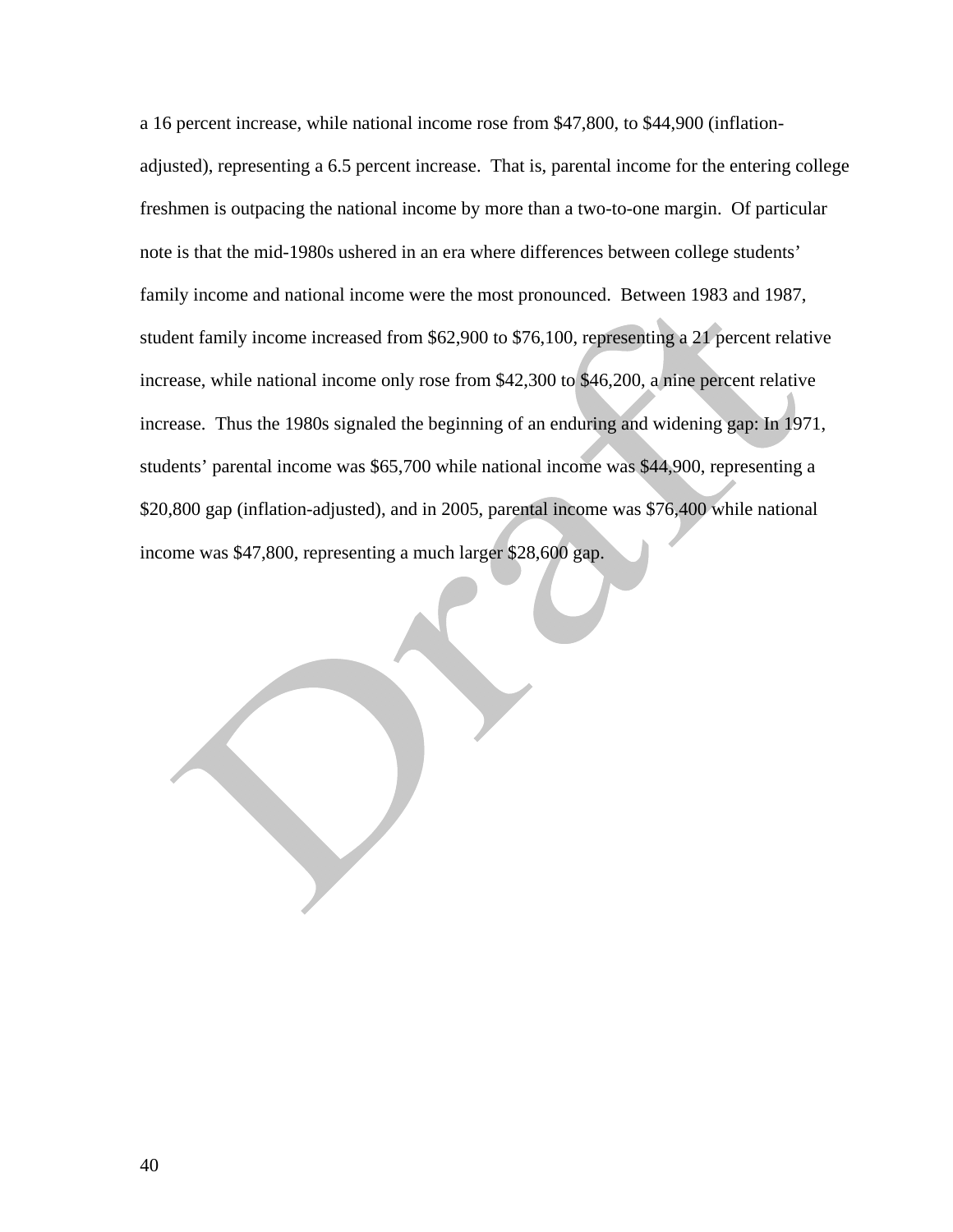

#### Figure 10A: CIRP Parental Median Household Income and U.S. Median Household Income, in 2006 Constant Dollars: 1971-2005

Note: US Census Official Median Household Income is reported from 1967 to 2005.

Source: Bureau of Labor Statistics, CPI-U Annual Average; US Census Table H-5. Race and Hispanic Origin of Householder—Households by Median and Mean Income: 1967 to 2005; Author's Calculations.

#### **CIRP Median Household Income by Institutional Control (Public/Private) vs. National Median Household Income (2006 Constant \$)**

 Figure 10A illustrates the tendencies of entering college freshmen's parental income compared to national median household income across a 35-year period. But what differences exist between entering college students' parental income at public and private institutions relative to national household median income for the same period, 1971-2005 (inflationadjusted)? Moreover, what differences exist between entering college students' parental income at private institutions relative to entering college students' parental income at public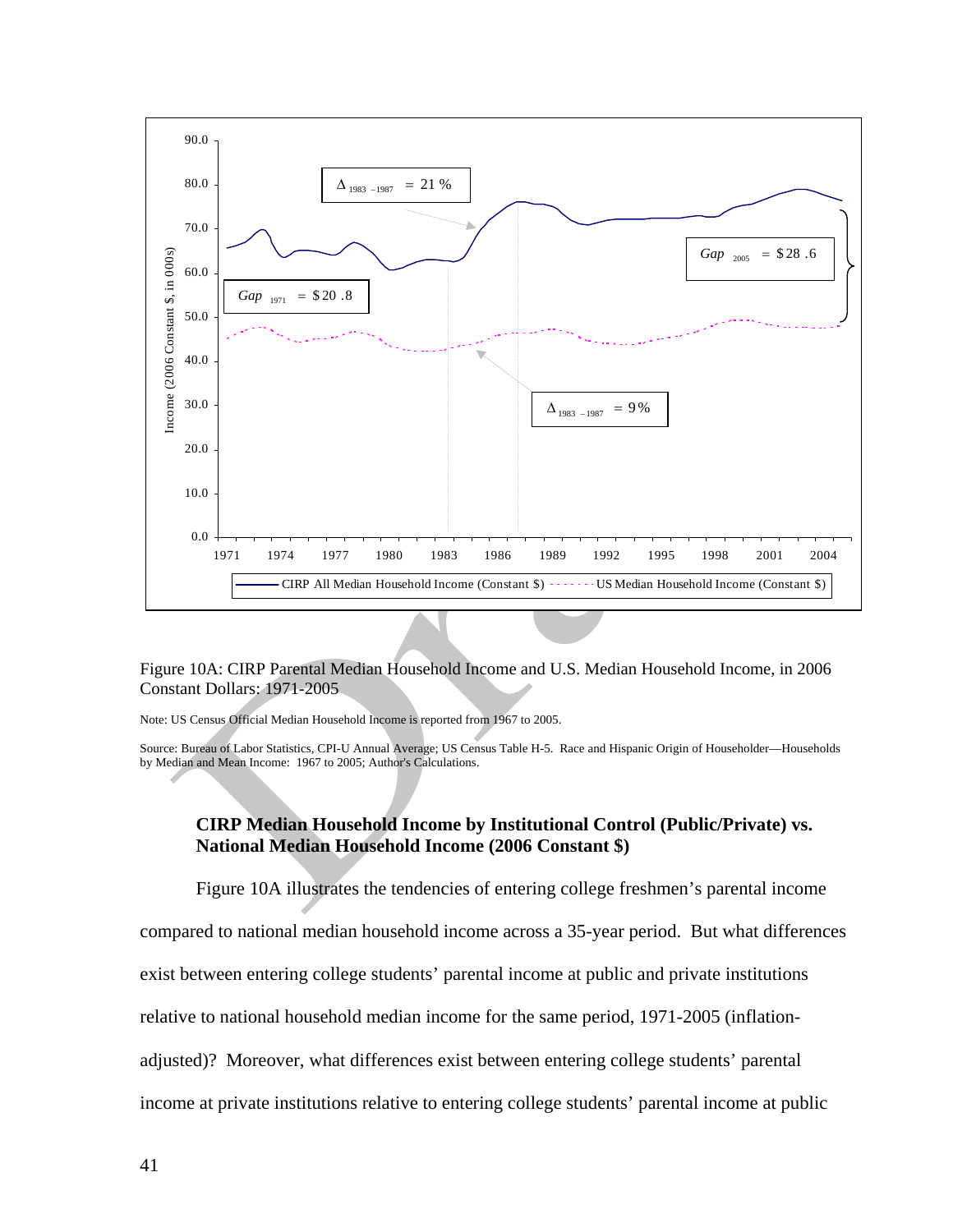institutions? By disaggregating CIRP median household income by public and private institutions and comparing each set of reporting students, we are able to tease out the differences in parental income over time relative to each other and relative to the national median household income (Figure 10B).

#### **Private and Public Differences**

For entering students at private colleges, parental income rose from \$14,500 to \$80,900 in current dollars between 1971 and 2005, representing a 458 percent increase. Measured in 2006 constant dollars during the same time period, parental income for students at privates rose from \$72,200 to \$83,500 (inflation-adjusted), representing a 15.7 percent increase. Relative to national income, in 1971 the gap (inflation-adjusted) was \$27,300, while in 2005 the gap widened to \$35,700.

For entering students at public colleges, parental income rose from \$12,600 to \$71,100 in current dollars between 1971 and 2005, representing a 464 percent increase. Measured in 2006 constant dollars during the same time period, parental income for students at publics rose from \$62,700 to \$73,400 (inflation-adjusted), representing a 17.1 percent increase. Relative to national income, in 1971, the gap (inflation-adjusted) was \$17,800, while in 2005 the gap widened to \$25,600.

 Thus the rate of increase in students' parental income at publics is faster than for students' parental income at privates, thereby reflecting a closing of the income gap for students' parental income between the two sectors.

#### **A Widening Economic Gap: Explanations and Implications**

 Parental income for all entering college freshmen is rising faster than national income and contributing to the widening gap as illustrated by Figure 10A. This trend supports the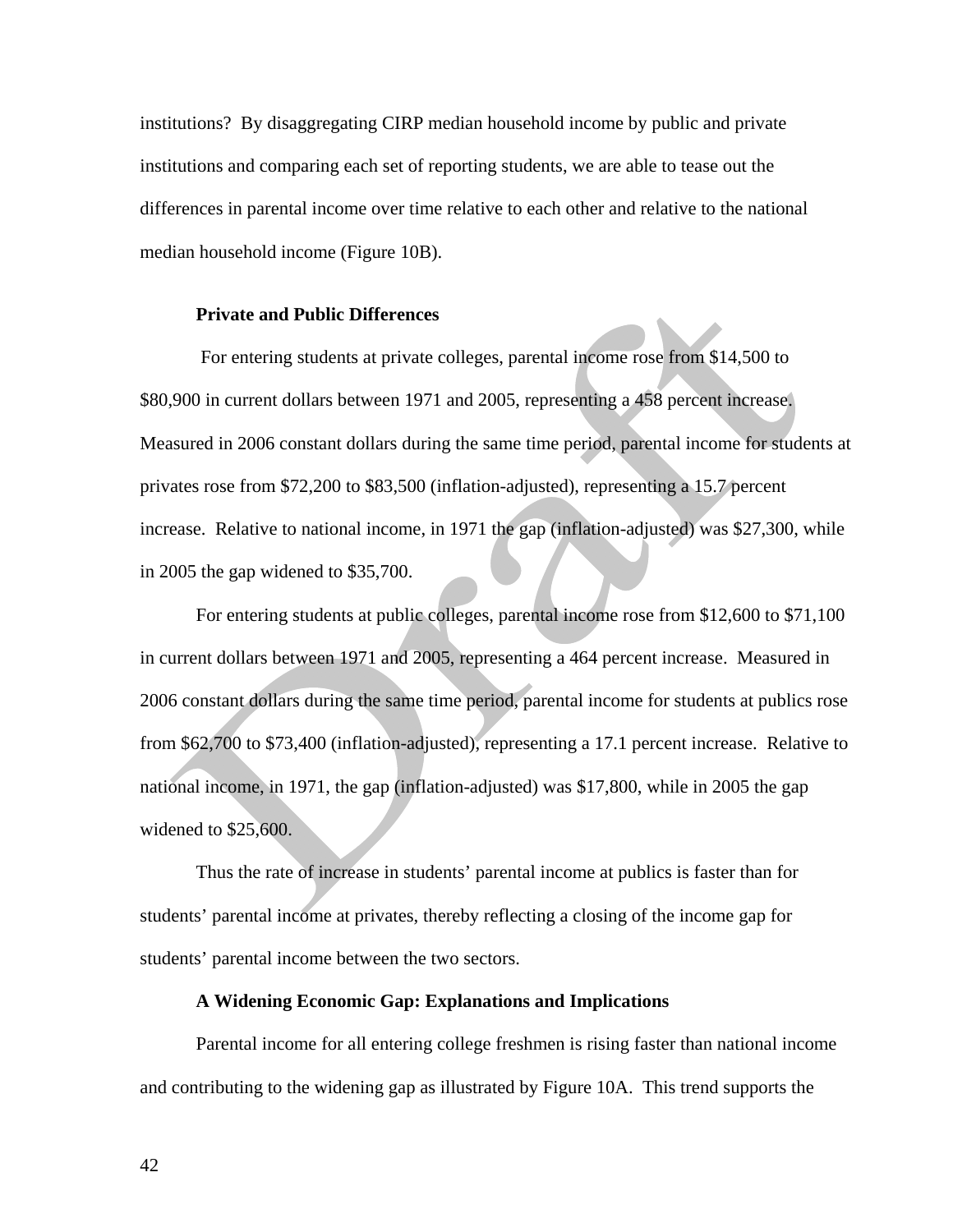increased social inequality in the U.S. In fact, the gaps between rich and poor in terms of fouryear college matriculation widened from about 1979 to the beginning of the new century and has led to increased economic inequality (Neckerman, 2004).

 From figure 10B, two stories emerge. First, the gap between parental income for those students attending publics compared to national income has widened from 40 to 54 percent. Second, parental income in real terms for those students attending publics rose at a faster rate than for those students attending privates, at 15.7 and 17.1 percent, respectively.



Figure 10B: CIRP Parental Median Household Income (Public/Private) and U.S. Median Household Income, in 2006 Constant Dollars: 1971-2005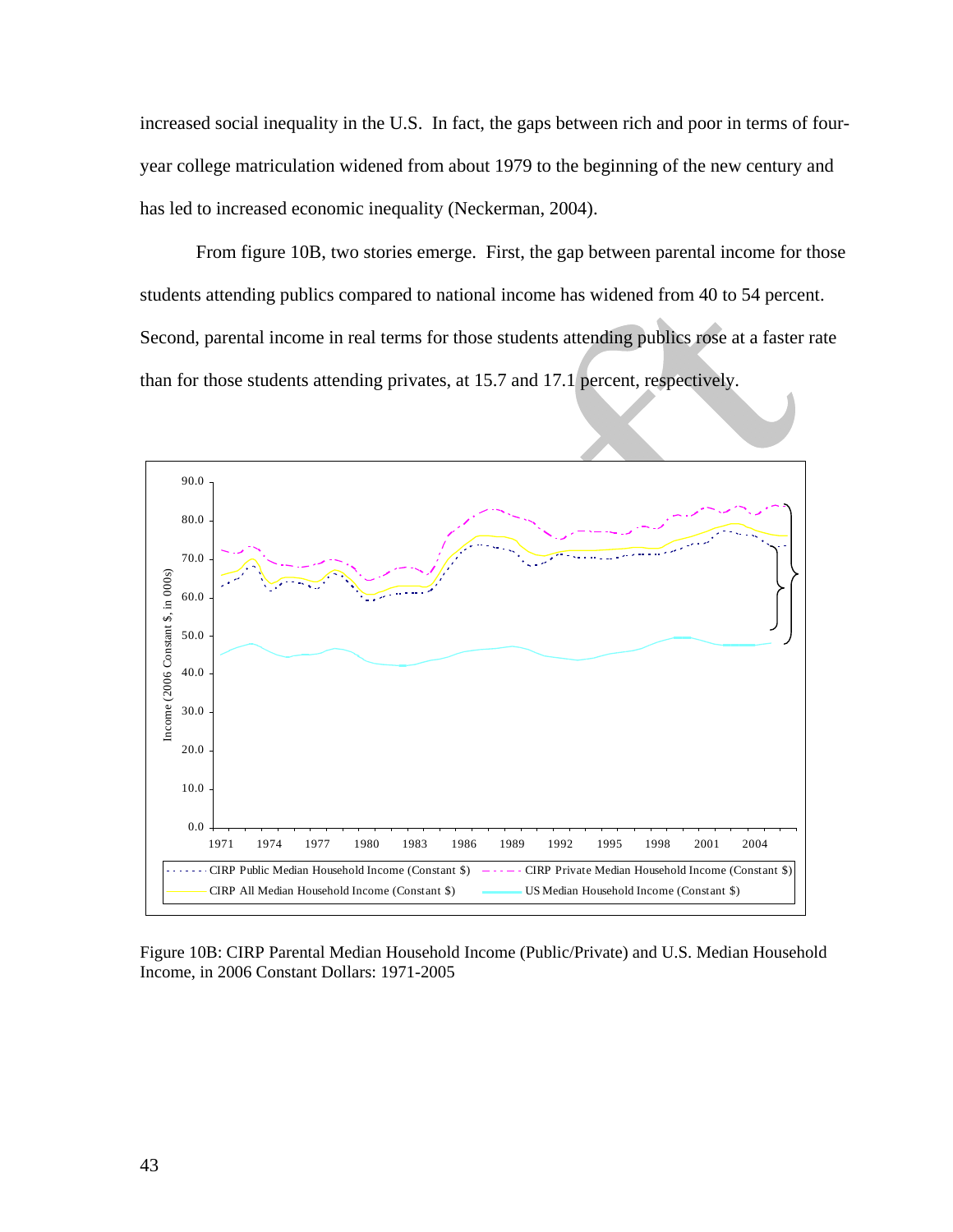Some possible explanations for the widening gaps between parental income for incoming freshmen and national income and the decreasing gap between parental income for those students attending publics versus privates, center around finance policy over the last 30 years or so. According to the College Board (2006), between academic years 1981-82 and 1986-87, the five-year percent change for tuition and fees in 2006 constant dollars increased by 31 percent at public four-year colleges and universities. During the same time period, tuition and fees rose 36 percent at private four-year colleges and universities. It is likely that this large percent change (inflation-adjusted) adversely affected low-income students as these students are most responsive to changes in posted tuition and fee increases, thereby changing the composition of students entering college as measured by median income for the years 1983 through 1987. Between academic years 2001-02 and 2006-07, the five-year percent change for tuition and fees in 2006 constant dollars increased by 35 percent at public four-years and only 11 percent at private four-years. As tuition and fees continue to rise faster (inflation-adjusted) at public-four years than at private four-years, students from lower income families are most affected.

 From 2000 through 2005, colleges and universities increased tuition prices at twice the rate of inflation during each year. Moreover, government subsidies have decreased dramatically during the same time period as the federal government has shifted its financial aid policies from grants to loans. State policy has also shifted in some states, favoring merit aid versus need-based aid.

Since the mid to late 1980s, public universities have experienced decreasing state funds in terms of market share in their revenue sources (Mumper, 1996; Hovey, 1999; Boyd, 2002; Santos, 2007) as a share of their revenue sources. This reality has led universities to increase

44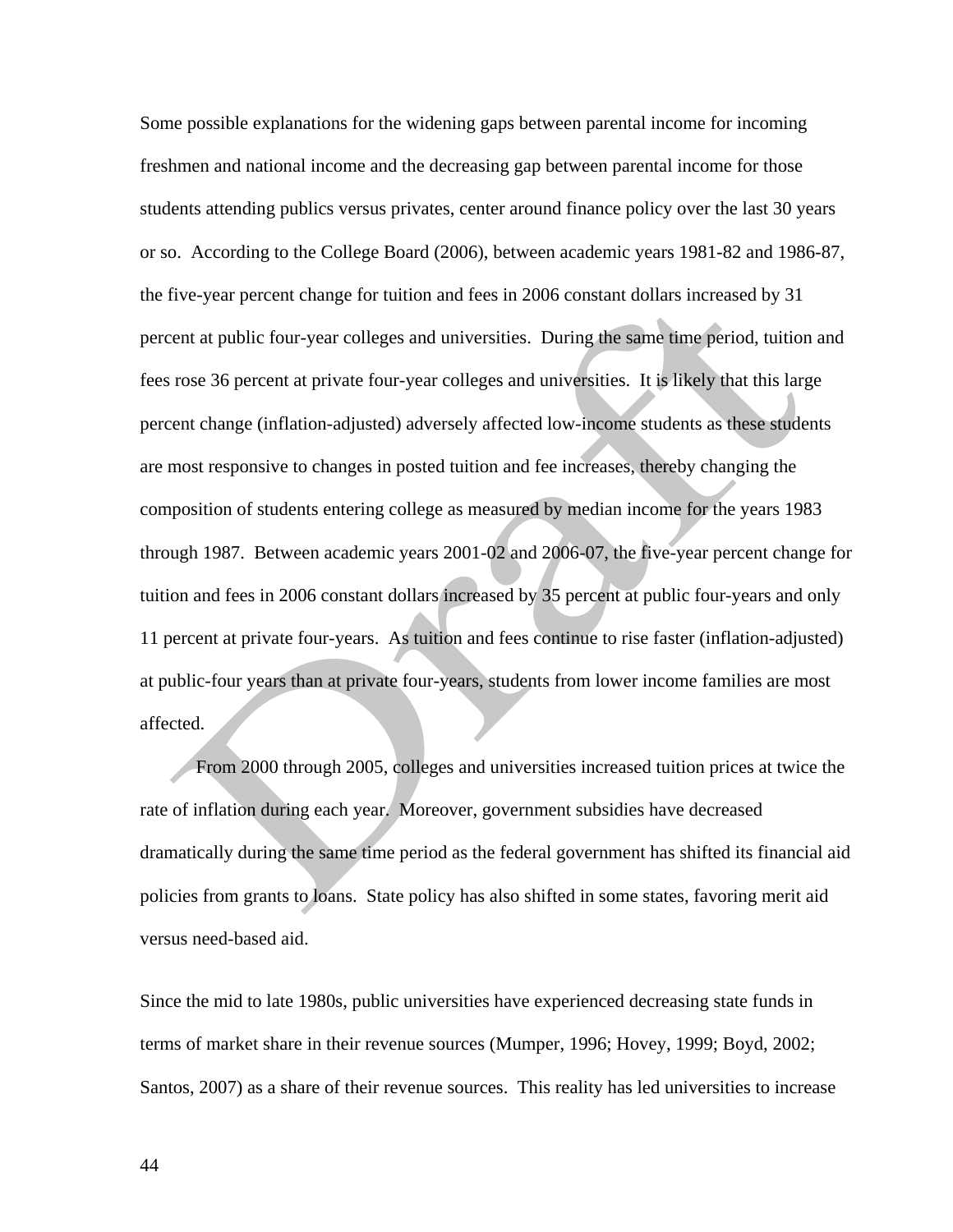tuition and fees in an effort to offset state appropriation shortfalls — leading to large percent increases from time to time.

 Taken together, major shifts in finance policy have contributed to these results. Moving forward, if finance policy from the federal, state, and institutions continues in this way, we can project that students coming from poorer households will be priced out of the college-going market.

#### **Political Affiliation and Views Become More Polarized in Some Areas**

 Fewer of today's students self-report their political ideology as middle-of-the-road, and increasing percentages are identifying as liberal or conservative, with both liberal and conservative numbers moving up to high levels (Figure 11). In 1970 (the first year in which this question was asked), 35.7 percent of students identified as liberal, but the percentage quickly declined to under 30 percent in 1976. The 2006 level of 28.4 percent is the highest since the mid 1970s. Students identifying as conservative are at an all-time high in 2006 (23.9 percent). Although the trend has been cyclic over time, there has been a movement away from having a moderate political stance and towards identifying as liberal or conservative since 1999. Accompanying this change has been the increased tendency of students to have discussed politics frequently in high-school, now at an all-time high in 2006 at 33.8 percent.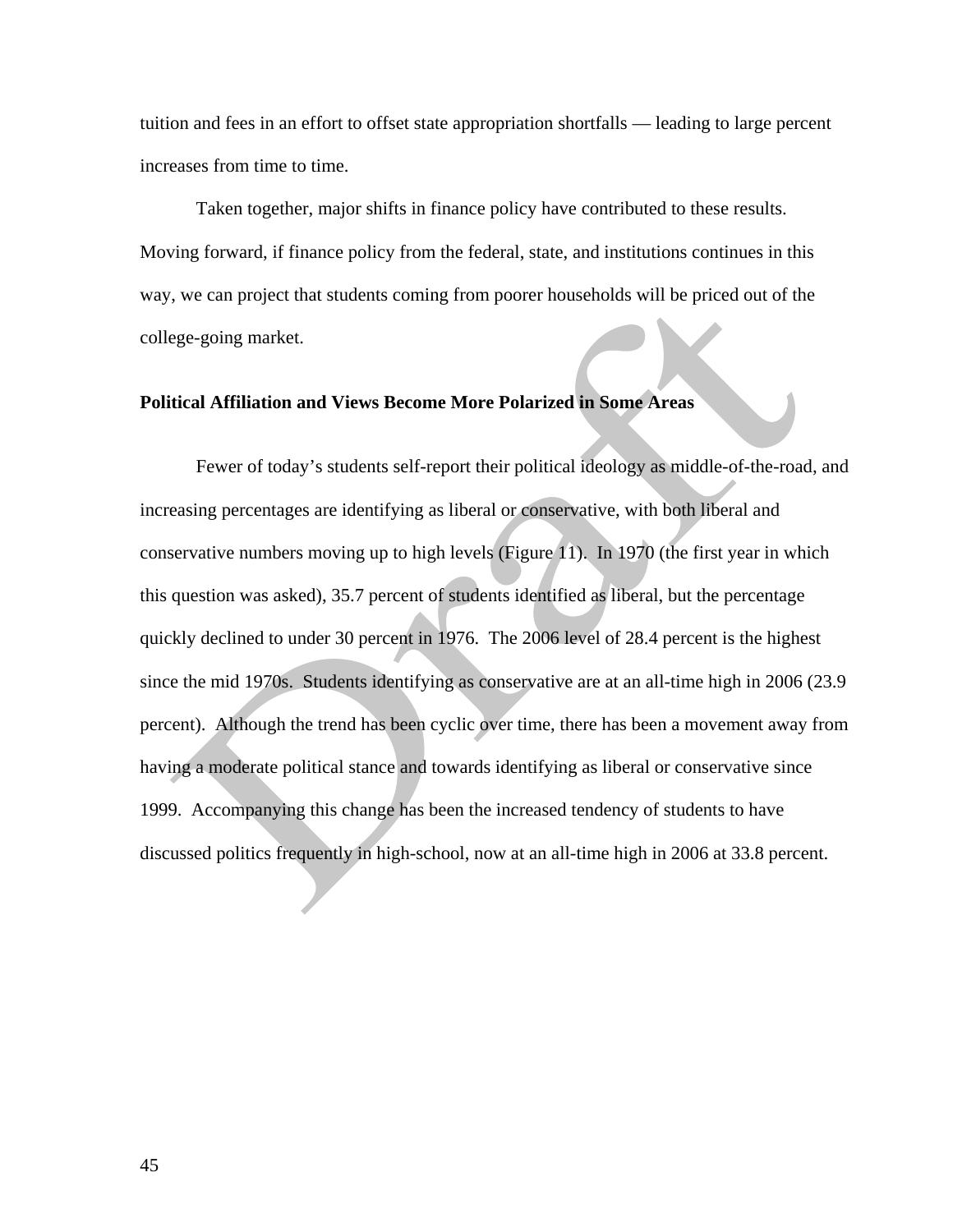

 The social and political views examined in the CIRP Freshman Survey can be analyzed by self-reported political affiliation as liberal or conservative, and doing so can illustrate how the views of such students have changed relative to each other over time. In examining the following trends, we have combined data from conservative and far right students as well as the data from liberal and far left students.

 One of the more dramatic changes in the views of incoming students has been towards the legalization of abortion, as relative support has fluctuated over the decades (Figure 12). The percentage of incoming students who agreed that "abortion should be legal" was first measured in 1969 at 78.8 percent, and then rose to what would be the all-time high at 85.7 percent in 1970. When next measured in 1977, support for legalization had dropped to 55.6 percent, a drop of 30.1 percentage points. The next period of growth in support was in the mid to late 1980s and early 1990s, reaching 67.2 percent in 1992 but then dropping to an all-time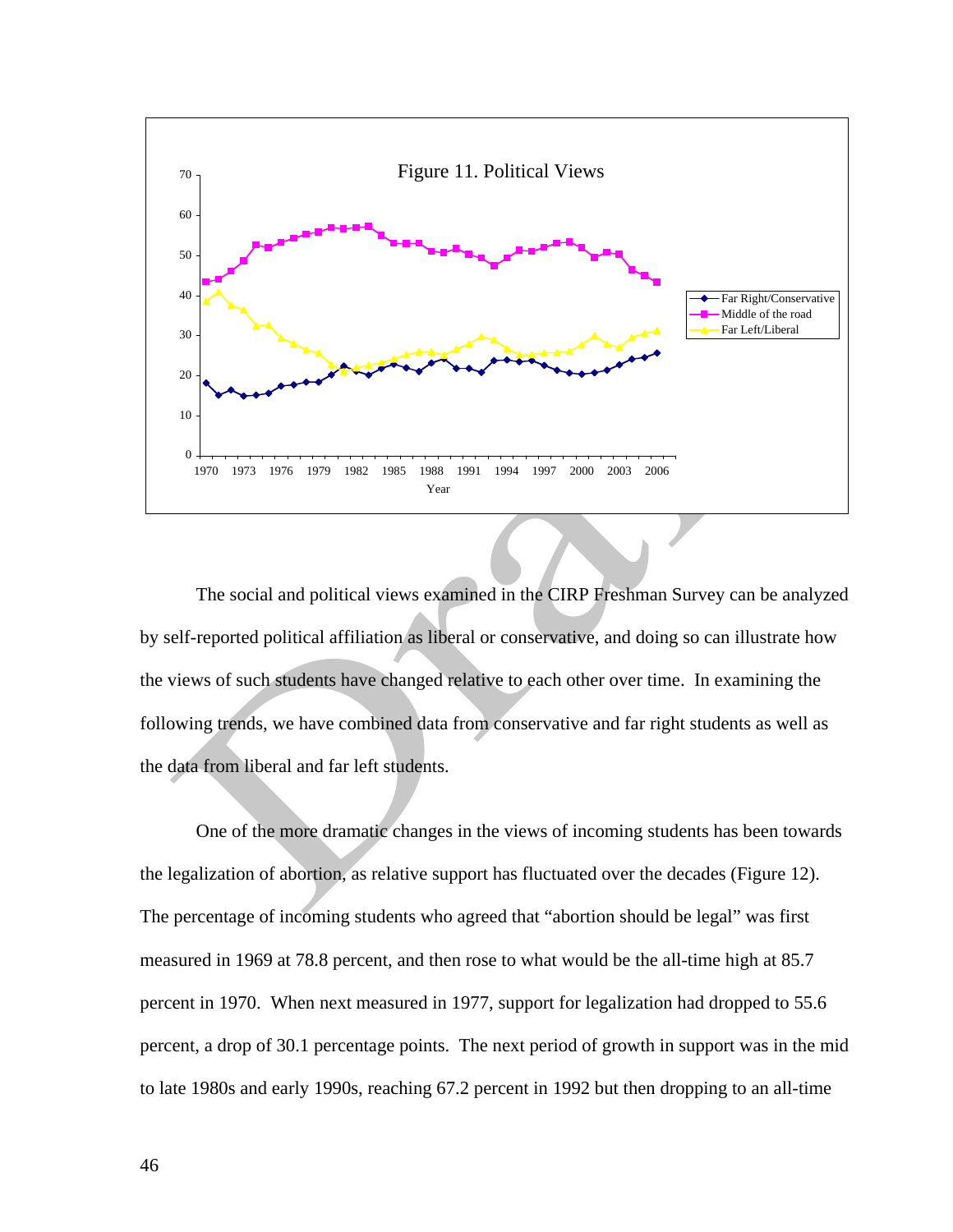low in 1999 of 53.2 percent. Since then, support for the legalization of abortion has risen slightly to the 2006 level of 56.8 percent. Thus, overall, there is a cyclical pattern of support. We currently seem to be in a moderate phase that is moving in a more liberal direction.



The pattern of change is even more interesting when we break out support by political ideology. In 1977, there was a 21.1 percentage point spread between liberal/far left students and conservative/far right students on this issue, with 45.7 percent of conservatives/far right agreeing that abortion should be legal compared with 66.8 percent of liberals/far left. Middleof-the-road students agreed with the statement at 53.2 percent, and while slightly more aligned with conservatives, ultimately situated themselves, as their label indicates, in the middle of the road. There were slight changes up and down a few points for the next few years until the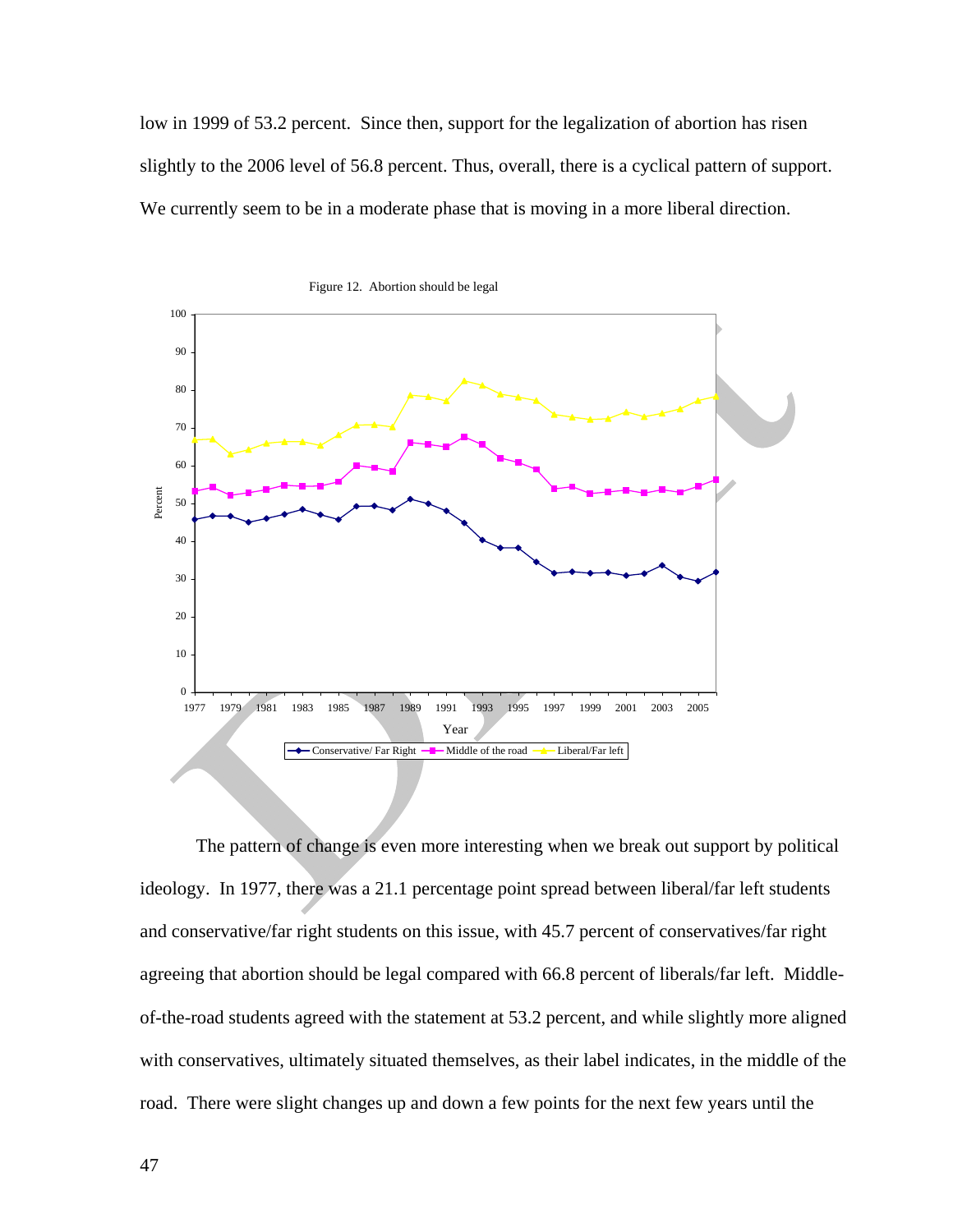early 1990s, when the liberal/far left students and conservative/far right students broke away in opposite directions: Liberals more likely to support legalized abortion, and conservatives less likely to do so. Since that time, the spread has become even greater, such that in 2006, liberal/far left students supported the legalization of abortion at a much higher 78.3 percent compared to 56.3 percent for middle-of-the-road students, and a much lower 31.8 percent for conservative/far right students. The 21.1 percentage point difference between these two groups in 1977 had grown to 46.5 percentage points in 2006, reflecting a huge difference in opinion.

Another large change in socio-political views among incoming first-year students is reflected in the decline of support for laws against "homosexual relationships." The prevalence of the belief that such laws are important fell since first asked in 1976, from 43.6 percent to 25.6 percent in 2006, a drop of 18.0 percentage points. Over a shorter period of time, we saw an increase in those who believe that same-sex couples have a right to legal marital status, from 50.9 percent in 1997 to 61.2 percent in 2006, a move of 10.3 percentage points

This is another area in which we see a widening gap between conservative/far right and liberal/far left students. In 1976, 32.0 percent of liberal/far left students believed that it was important to have laws that prohibit homosexual relationships, compared to 54.7 percent of conservative/far right students. While the support for such a position has dropped in both cases, the drop is far more pronounced with the liberal/far left students, such that only 11.0 percent support having laws to prohibit homosexual relationships compared to 48.5 percent of conservative/far right students. The spread has moved from 22.7 percentage points to 37.5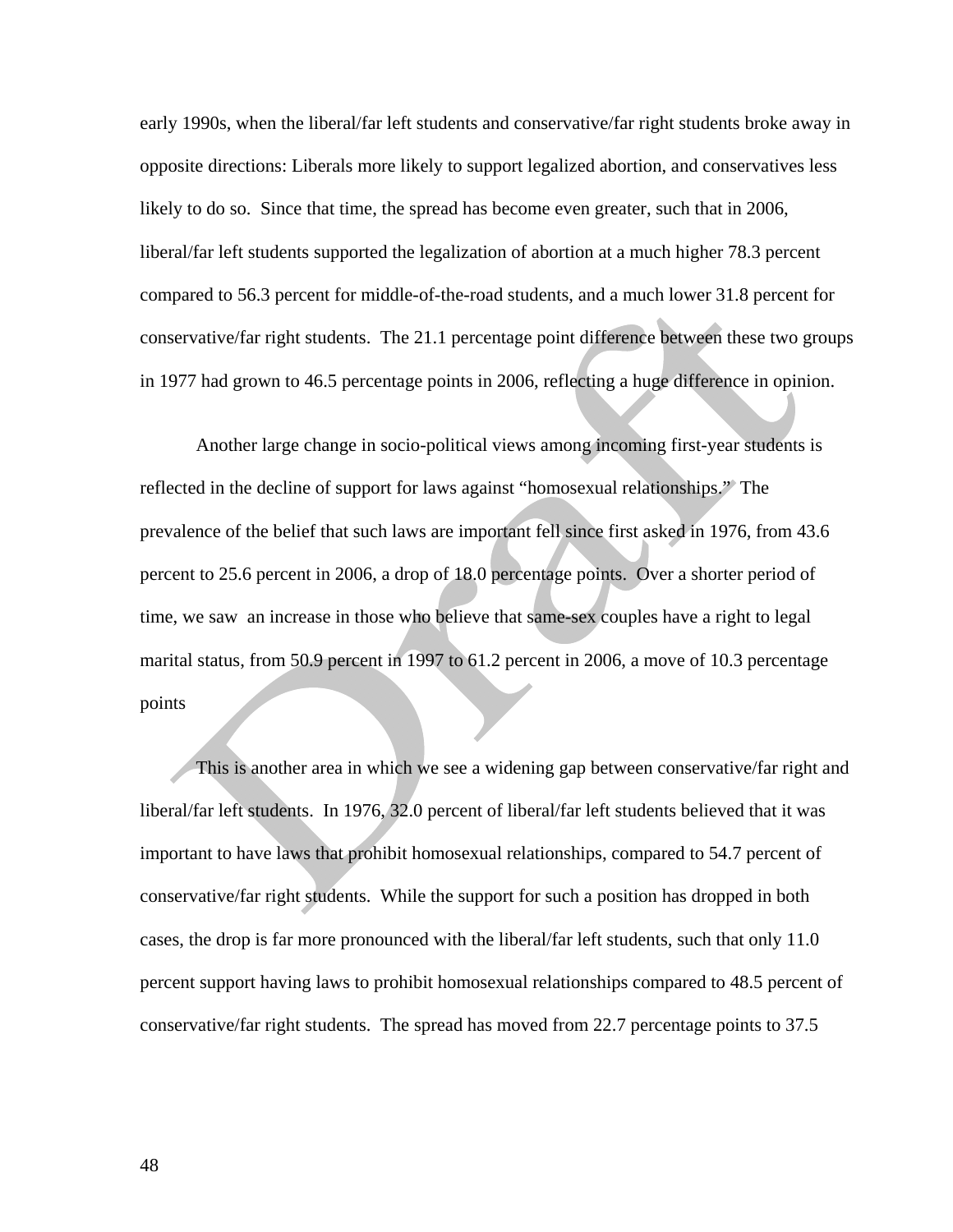percentage points, and while only a small minority of liberal/far left students supports such laws, almost half of the conservative/far right students do so.

 A different pattern can be seen in two other sociopolitical views: the legalization of marijuana (Figure 13) and the use of affirmative action in college admissions. In 1971, only 17.2 percent of conservatives supported the legalization of marijuana, compared to 28.6 percent of middle-of-the-road students and a much higher 61.4 percent of liberals. For the most part, these percentages rose until 1978, when they started a massive plunge to the point (in 1989) where only 25.9 percent of liberal/far left students, 14.0 percent of middle-of-theroad, and 12.4 percent of conservative/far right students supported legalization of marijuana. After 1989, these figures were again on the move, but in the opposite direction. Support for



Figure 13. Marijuana should be legalized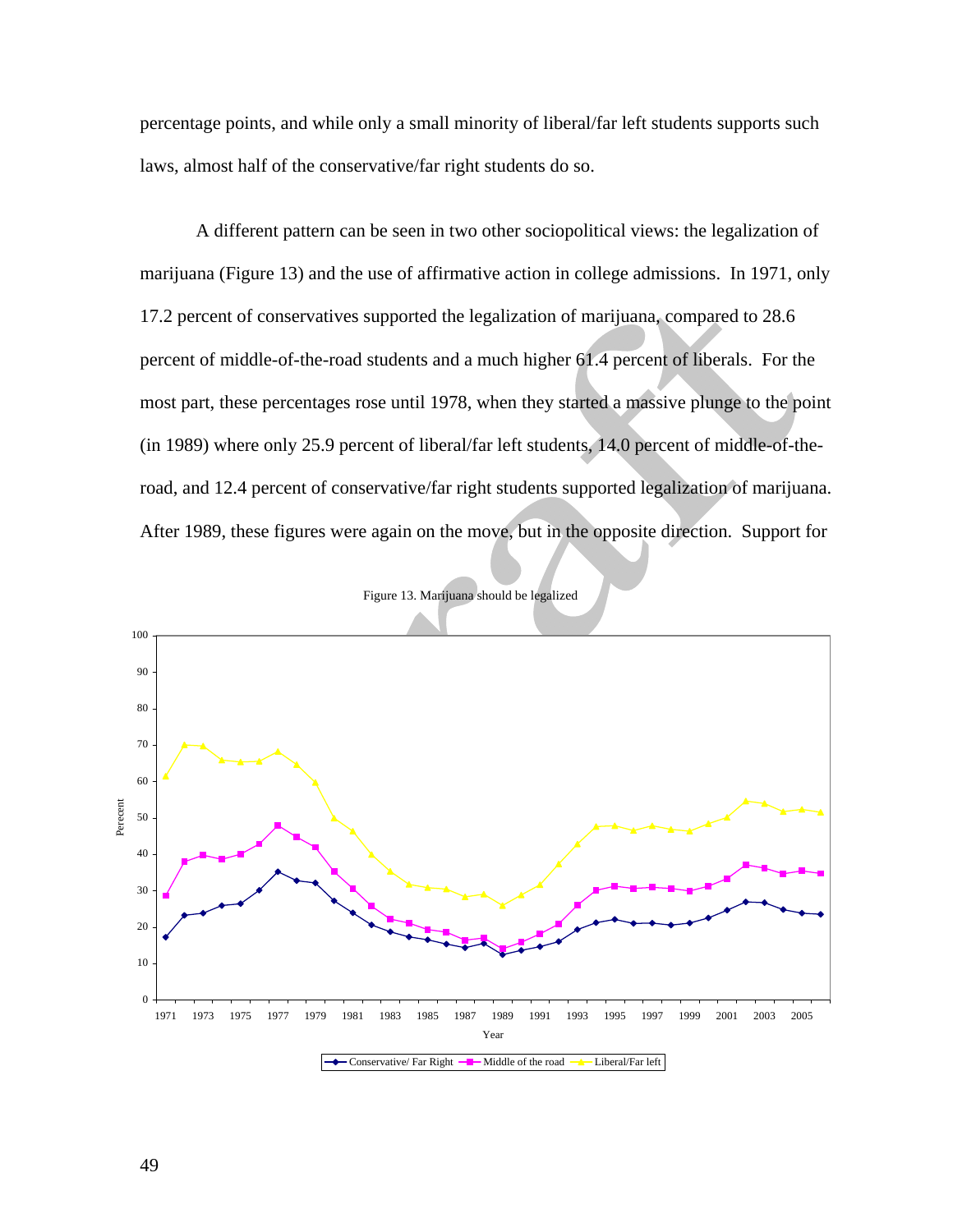legalizing marijuana jumped, but this time at a fast rate for liberal/far left students and middleof-the-roaders such that the gap between liberal/far left (at 51.5 percent) and conservative/far right (at 23.5 percent) had diminished from 44.2 percentage points in 1971 to 13.5 percentage points in 1989 and widened again to 28.0 percentage points in 2006. Another way of looking at these trends is that students of all political orientations have changed their opinions about marijuana over time, but the conservatives tend to change less while the liberals tend to change more.

 The trend with regard to affirmative action shows yet another pattern. Since 1995, we asked students if they agreed with the statement that "affirmative action in college admissions should be abolished." What we see over the subsequent nine years is that liberal/far left students and middle-of-the-roaders track very closely, and remain fairly stable over time at about 45 percent. During the same time period, the conservative/far right students have moved toward the liberal and middle-of-the-road views, dropping from 63.7 percent agreement with the statement to 52.7 percent agreement, a drop of 11.0 percentage points compared to the drop of 1.3 percentage points for liberal/far left students.

 Thus, we see in these data that some student views have shifted dramatically over time. Conservative/far right and liberal/far left students are more polarized on abortion and gay rights, and less polarized on issues to do with the use of affirmative action in college admissions and the legalization of marijuana. With both percentages of students identifying as liberal and as conservative increasing on American college campuses, and the significant increase in 2006 of the percentages of students who report discussing politics, we should expect to see increasing debate on these more polarizing issues.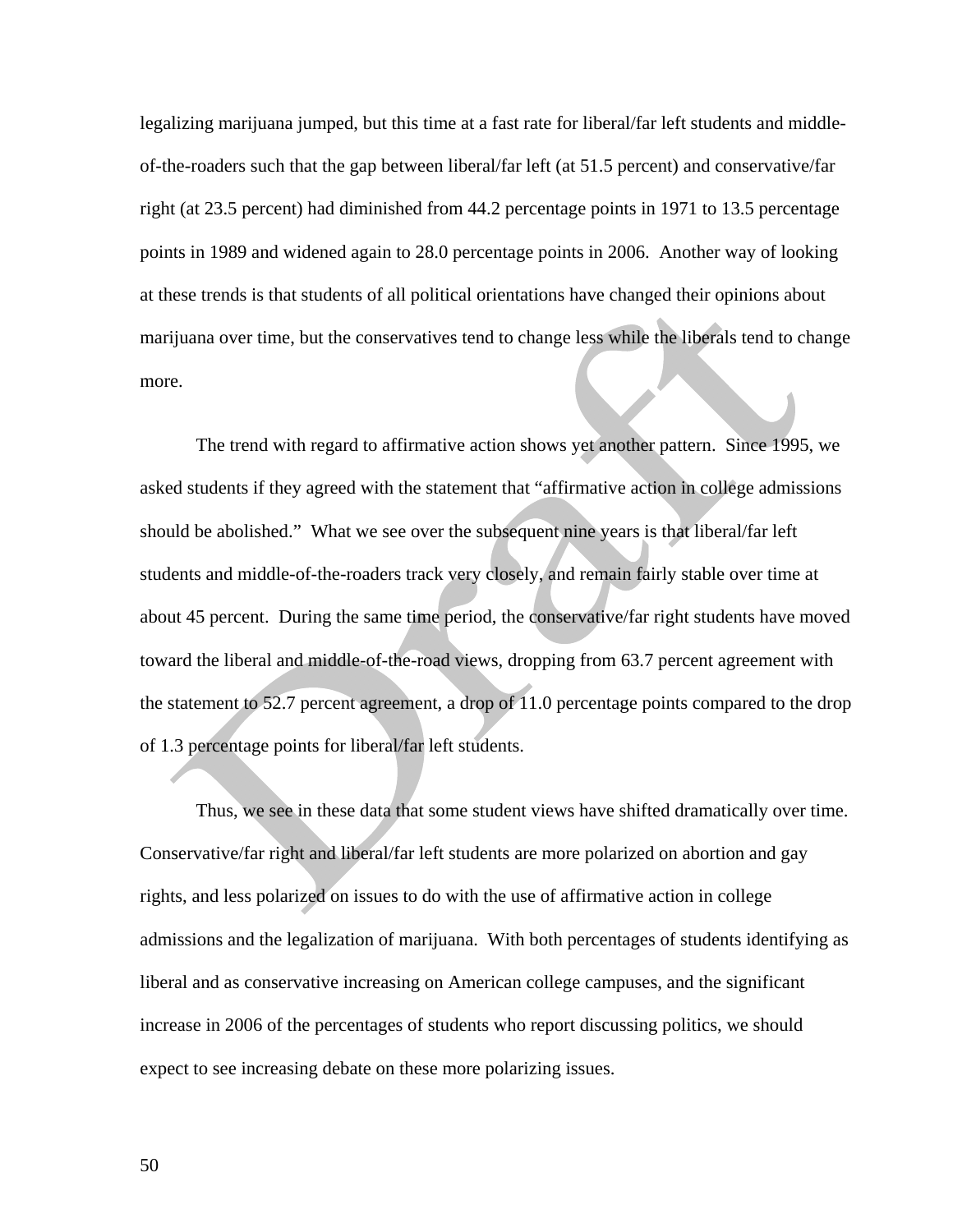Not only are liberal and conservative students even more likely to disagree on some of these sociopolitical views, but they also disagree on whether or not colleges have the right to ban extreme speakers on campus. Over half (55.1 percent) of conservative (and far right) students believe that colleges have the right to ban extreme speakers compared to only 28.5 percent of liberal (and far left) students. Thus, not only may some polarizing issues divide students, but the method by which they engage each other in dialogue concerning these issues may also be a point of disagreement. Facilitating dialogue and promoting civil discourse will be a challenge for student affairs professionals and faculty alike.

#### **Trends in Students' Values: A Better Quality of Life and Altruism**

 Are current students more materialistic now than in the past? Are they more apathetic? Popular media might lead one to believe that materialism reigns alongside civic disengagement, but CIRP Freshman Survey data indicates the issue is more complex. By far, students' top personal objective that they consider to be "essential" or "very important" is "raising a family." Over the years, this has been consistently high compared with other objectives, showing some growth over the years so that now over three-quarters of both men and women view this as a top objective, compared with earlier cohorts where differences between men and women were greater. Figure 14 shows that this goal or value has risen and closely follows students' objective of "being very well off financially." When viewed together, these data speak to students' interest in quality of life as well as an interest in social mobility.

Materialism might be involved in the desire to be financially well off, but it is not the only explanation for its rise, nor is it only characteristic of the millennial generation. Figure 15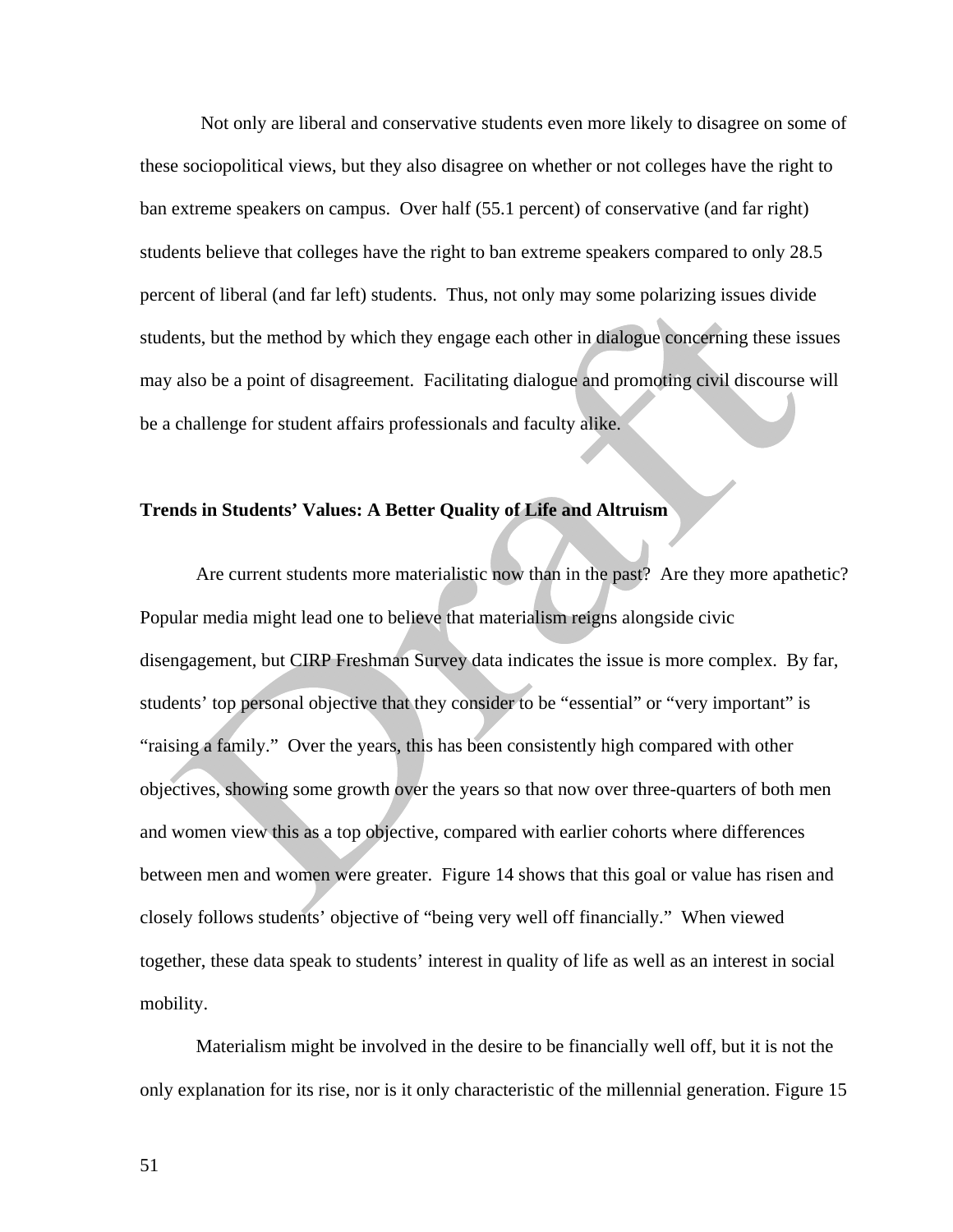shows that much of the growth in the percentage of students who rate highly the importance of being well off financially occurred from 1966 to 1987 (from 42.2 percent to 74.1 percent) and has remained fairly stable since then (73.4 percent in 2006). Several forces may be at work to drive and sustain interest in being well off financially. First, both economists and sociologists are concluding that individuals born in the 1960s and 1970s were among the first generations where upward mobility (doing better than their parents) was less likely, downward mobility is almost as prevalent as upward mobility, and immobility rose to one-third. (See the futureofchildren.org for a summary of this work). Additionally, the desire for social mobility is high when income inequality is on the rise, with downward mobility likely to come at a higher cost. Given the rise in parental income and changes noted in parents' occupations in previous reports (Astin, Oseguera, Sax & Korn, 2002), it is much harder for students to do better than their parents, one is first-generation, African American, and/or low-income — all of whom tend to rate the goal of being well off financially higher than their peers in their desire for social mobility (Saenz et al., forthcoming, Allen et al., 2005). Second, high corporate salaries, young entrepreneurs riding the wave of technology, and stories of common people becoming millionaires (in state lotteries instituted as a result of efforts to create additional revenues for education) convey the notion that being financially well off is not only desirable but also within their reach. These influences work to increase students' interest in social mobility and sustain it.

While there has been stability in the goal of being well off financially, another trend we have observed over the decades that had shown the largest declines among incoming college students now shows signs of reversal. The percentage who report that "developing a meaningful philosophy of life" is a "very important" or "essential" personal goal declined

52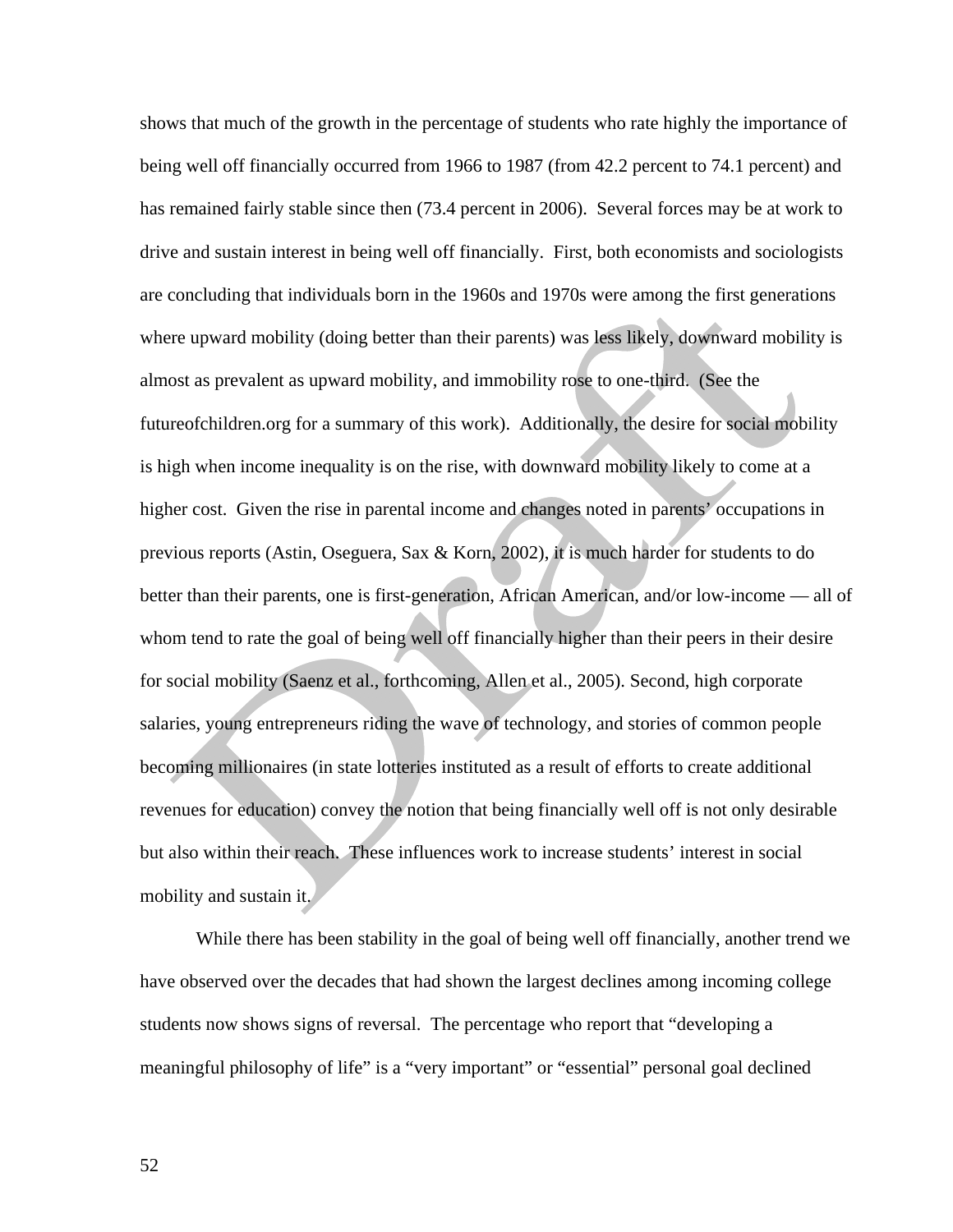steadily from 1967 at 85.8 percent to the all-time low of 39.3 percent in 2003. Since that time, however, there has been a slight reversal of this trend and the percentage has moved upward to 46.3 percent in 2006. This indicates that students as of late are seeking ways to bring meaning into their lives at the same time they encounter strong pressures for economic success.



 Students show a resurgent interest in altruistic values. The importance of "helping others in difficulty" is at 66.7 percent, the highest it has been in 20 years (compared with 1986), and in 2006, it was the third highest common value held by incoming students. Becoming a community leader is more important now than ever, with 35.2 percent of students rating it "very important" or "essential." One trend that has increased over time has been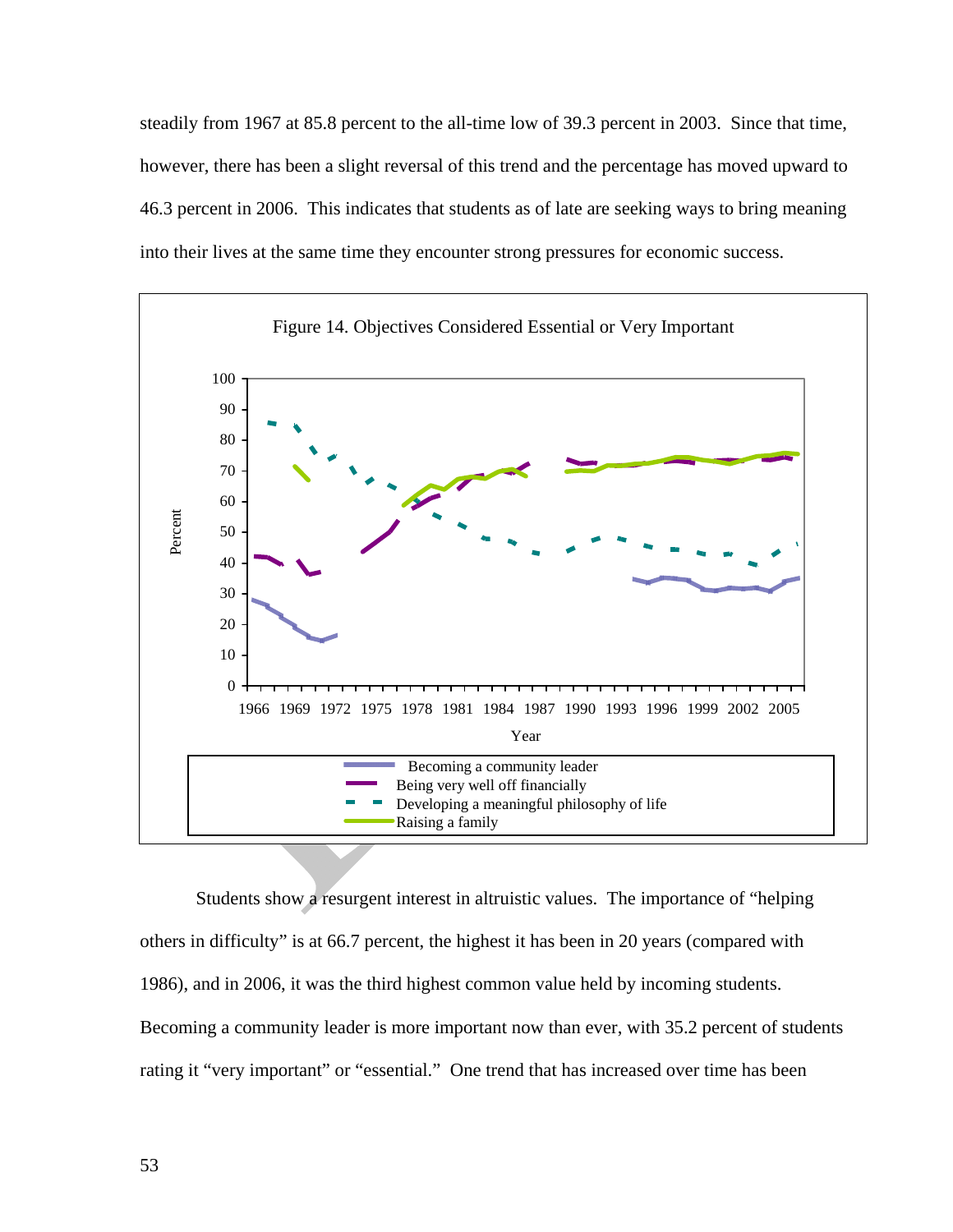participation in community service or volunteer work. When this item was introduced in 1990, 16.9 percent of incoming students reported that there was a very good chance they would participate in such activities in college, a percentage that steadily increased to 26.8 percent in 2006. Also steady has been the relative participation of men versus women, with women outperforming men in expectations for service in college by about 2-to-1 throughout this period.

 We have previously reported on the increase of civic engagement both on campus and on the national and international scale (Pryor et al., 2006). One piece of good news is that more students are engaged in volunteer work in high school, 72.5 % in 1984 moving up to 82.1% in 2006. Moving in the opposite direction, however, has been the percentage of incoming college students who frequently voted in student elections when in high school, a drop from 72.9 percent in 1966 to a low 21.5 percent in 2006. In recent years we asked about students' intention to be involved in student government in college, and the resulting percentage has been very low, at 7.5 percent in 2006 (with almost no change since 2000 when it was first monitored). It appears that students are distinguishing between political engagement and service to communities, an aspect we intend to continue to monitor in understanding students' civic engagement.

Community service and civic engagement have been of particular interest to HERI over the last 15 years. (Readers interested in more detail should view the HERI website at: www.gseis.ucla.edu/heri.) Many institutions are meeting students' expectations by increasing the opportunities for curricular and co-curricular service learning opportunities, pairing up with local volunteering efforts, and in response to recent events in the Gulf coast, even facilitating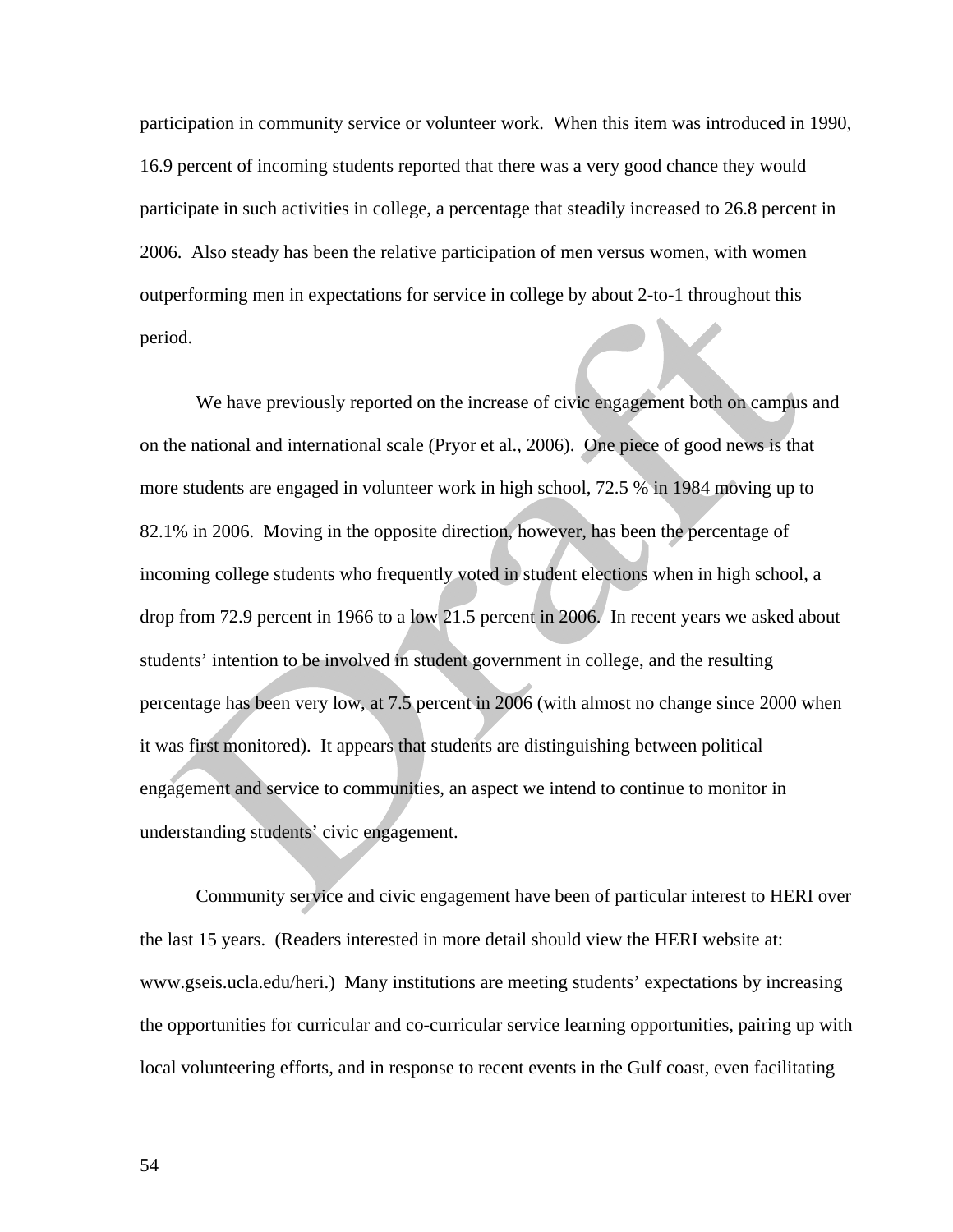opportunities to serve abroad. CIRP data on students' interest in and expectations of community service opportunities indicate that, not only will the demand for such opportunities increase, but they can also affect students' assessment of their own abilities and skills (Astin, Vogelgesang, Ikeda, & Yee, 2000).

#### **Conclusion and Implications for Higher Education**

In many ways, the trends we have observed over the 40 years say as much about American society as it does about the students whom we educate and to whom we entrust the future. Different generations of students have been influenced by economic and social forces as well as immediate socialization contexts that are under direct parental influence. One thing is clear across the broad patterns we observed: Though some progress is evident, educational equity continues to be an elusive goal and key challenges remain in addressing diversity, improving teaching and learning, and helping students to acquire the values, skills and knowledge to advance American society. With projected enrollments expected to continue to increase in the future, it is imperative to continue monitoring a variety of trends we identified here among entering freshmen.

At the same time that campuses have become more diverse in many ways, they have also grown more homogeneous in terms of rising levels of parental income and declining proportions of first-generation students relative to changes in education and income in the national population. Though two-thirds of students claim to have racial/ethnic contact in high school, many of them live in neighborhoods and attend schools that reveal less meaningful contact is probable prior to college entry. Moreover, controversial issues that split students along lines of political ideology suggest that contact across differences can lead to conflict. Educating students about diversity, promoting opportunities for practicing modes of civil

55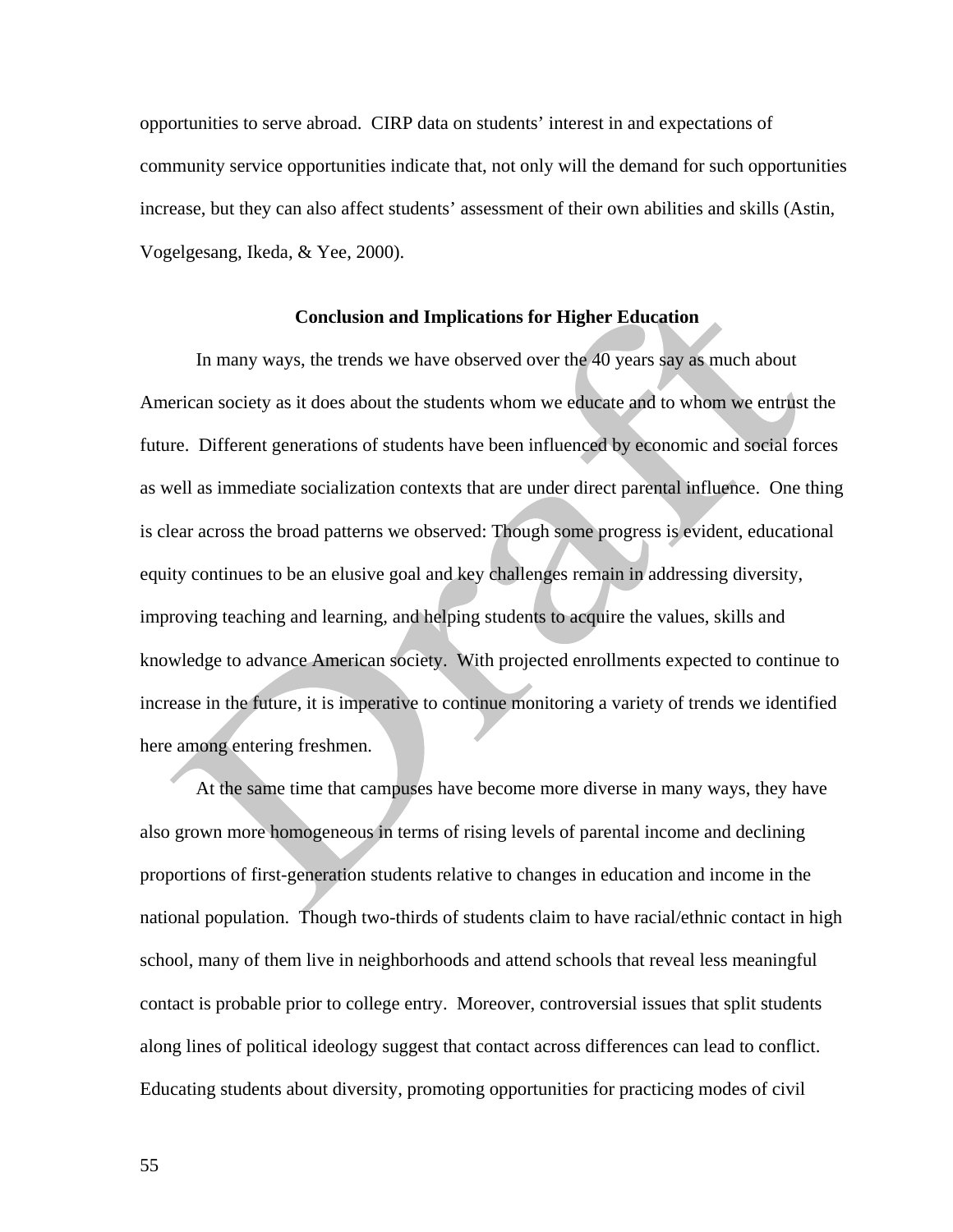discourse, and handling conflict more constructively will be an important skill for student affairs professionals and faculty in classrooms.

Of key national interest is the extent to which students come prepared with the habits of mind, skills, and content knowledge to successfully navigate college-level expectations for academic work. While more students are taking the recommended courses specified in the call for reform in most subject areas, there has been less change among these trends in the last ten years. More improvement is needed in key areas of biology, physical sciences, and computer science to meet minimum benchmarks set 20 years ago as well as more recent national imperatives for science education.

While more students are getting help in mathematics in high school, and students entering college are less likely to report needing tutoring or remedial education than students in the 1970s, it is important to note that progress has stagnated. In the last decade, we have witnessed the educational reform initiatives of "No Child Left Behind," the institutionalization of high school exit exams, and the continuing move by state legislatures to curtail remedial education at four-year colleges. Nonetheless, a steady proportion of students continue to report that they will need remedial work in critical content areas once in college. Rather than dismissing the challenge of remedial/developmental education or relegating it to another educational sector, four-year colleges and universities should reconsider the important stake and responsibility they have in facilitating greater access for all students. New initiatives are needed that link colleges and universities with schools in order to convey expectations for college-level work. In one initiative in California, for example, the state system is providing college placement examinations to juniors in high school so that they are able to use the senior year to prepare for college. Making better use of the senior year in high school to reinforce the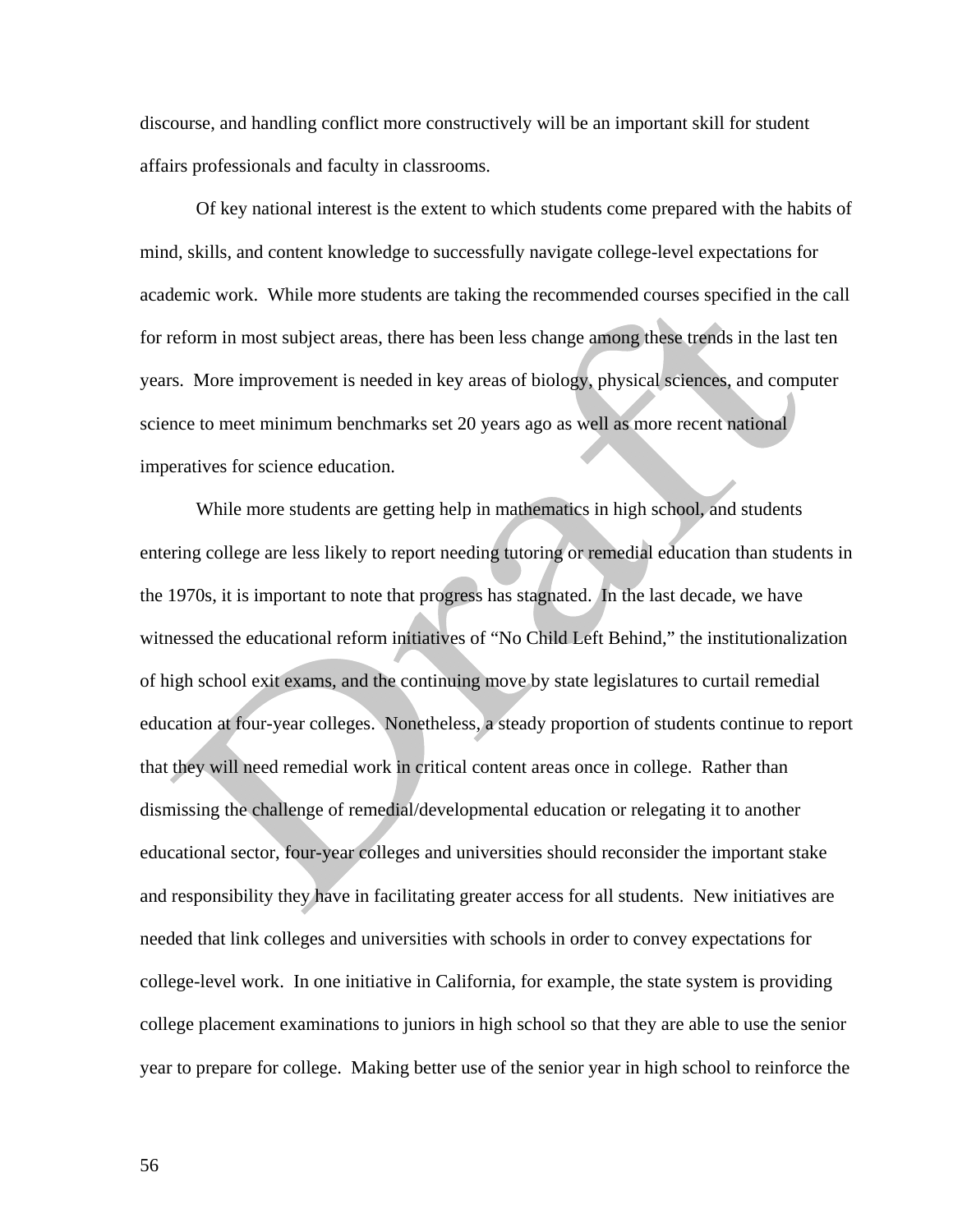behaviors and skills needed to be successful in college is key, and some colleges already offer coursework for seniors. On campus, many colleges are introducing living-learning programs that offer supplemental education for gateway courses to address students' needs.

One area where we have observed some progress over the last ten years is in the use of technology. Greater use of the computer and internet for academic work is evident among all freshmen entering college. In the information age, more students seek sources of information on the internet for a variety of topics, and while it might make work in college classrooms easier, it also presents new challenges. Students today will need a solid general education that helps them to evaluate sources of information, understand the scientific method, and weigh perspectives they encounter from a wide range of sources now online. Libraries with online resources have to make sure that their students have access to appropriate journals and classic works including online books and workshops to ensure that students include the best set of references in papers and arguments. Constructing teaching aids and course websites, and generating discussions online, require that faculty have access to skills and resources, and time, to construct new e-learning environments. Technology will not result in the improvement of teaching and learning without identifying and addressing these new challenges.

As of late, the millennial generation has taken much criticism for being too narcissistic and materialistic relative to prior generations of young people. However, 40 years of data indicate that most of the upward growth in trends occurred during the mid 1980s, as evidenced in increases to academic self-concept and student desires to be well off financially. Both patterns have been relatively stable — though admittedly high — since that time period. We posit the theory that students' values are largely influenced by economic and social forces, not the least of which has been a concern regarding social mobility in a society where doing well

57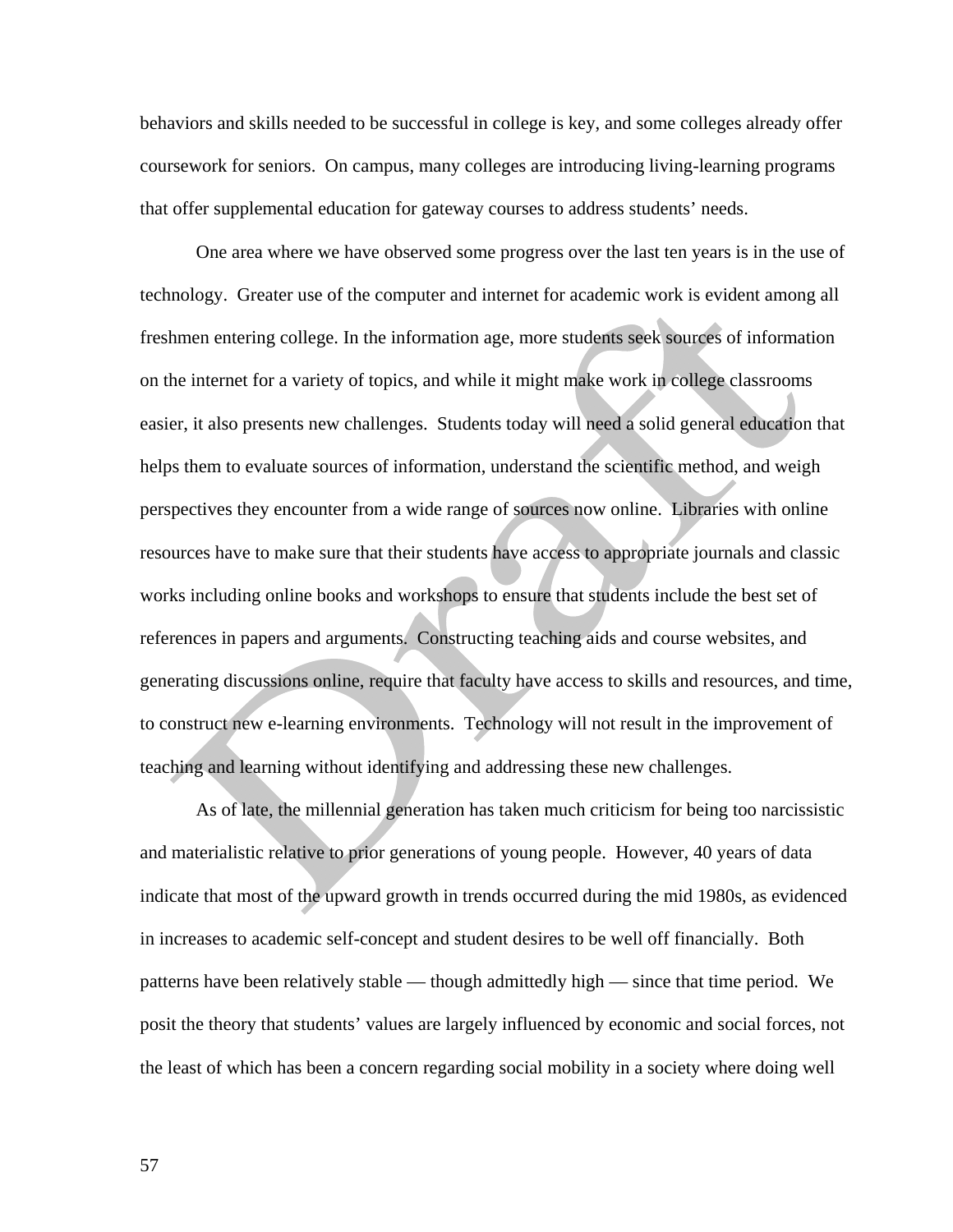economically constitutes a better quality of life. At the same time, we identify increasing altruistic tendencies in community service and the desire to help others in difficulty. Colleges have a great opportunity to expand students' thinking, help them reflect on their values, and encourage the development of responsible citizenship. Educating citizens has historically been a mission of higher education, and this central goal experienced renewal in the many service learning initiatives, units devoted to community partnership, and associations of institutions such as NASULGC and AAC&U that have adopted a stance on education for the public good (Kellogg, 2000; AAC&U, 2007).

Meanwhile, market forces continue to shape college access and affordability patterns, leading to increased stratification, more competition for the best students, and the commodification of students and their families. Students are applying to many more colleges (with 56.5 percent applying to four or more colleges, a figure that has nearly tripled since 1967) and higher education has facilitated this through aggressive recruitment and admissions processes that have made it easier for students to apply (e.g., web-enabled application, multiple-application procedures). Getting into the college of one's choice is important, but a student's top choice may not be as affordable as other choice options — manifested in the fact that fewer freshmen report they are enrolling in their first-choice institution and more students are stating they selected a particular college because they were offered financial aid.

Moreover, the rising family income of entering college students — outpacing inflation and the national income levels — suggests that low- and middle-income students may be making other choices (e.g., two-year colleges, for-profit higher education, distance learning). From a market perspective, given the increasing demand for higher education, colleges charge what parents will pay and they can charge significantly more than then do now if demand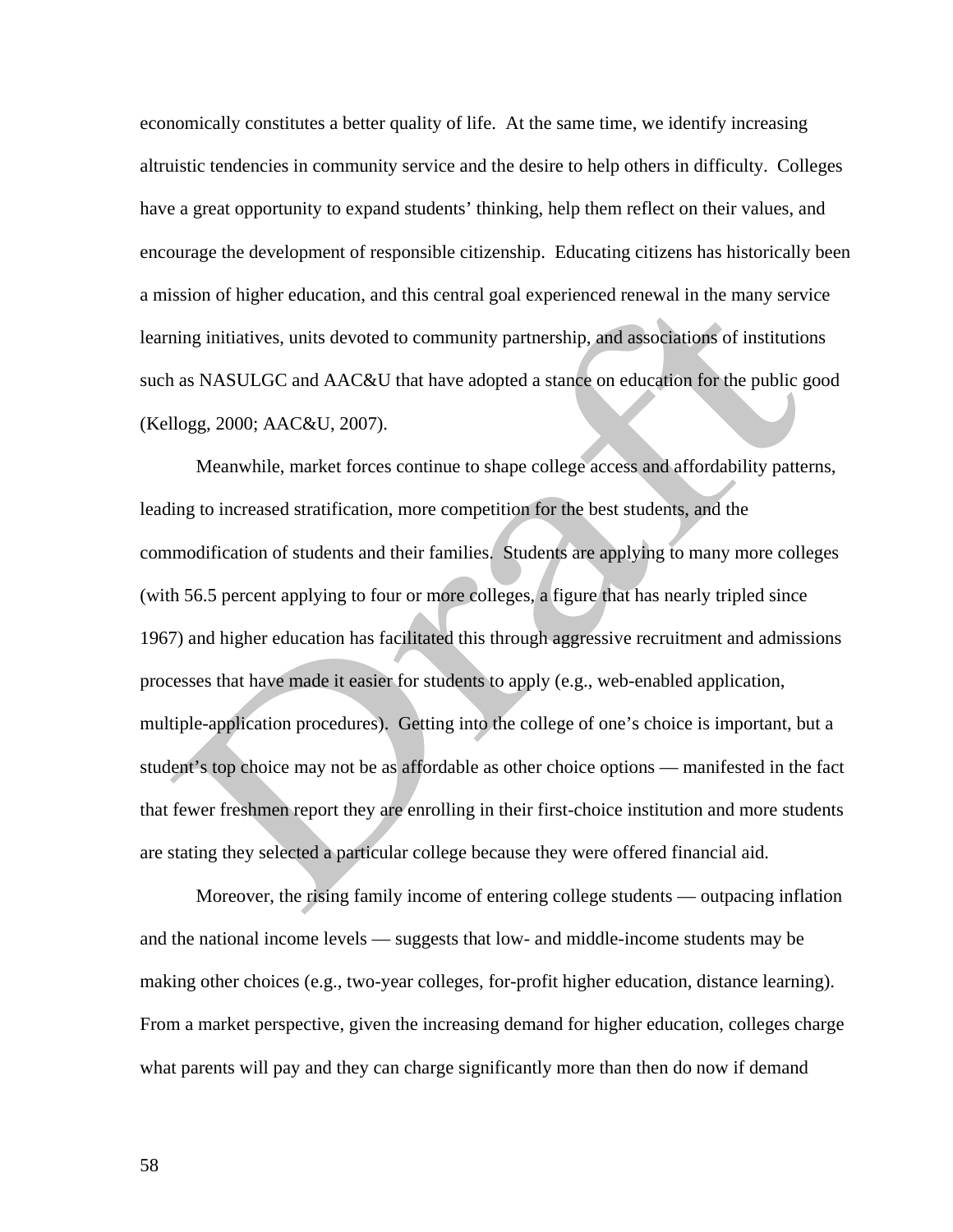continues to exceed the supply. Higher income families can absorb college price and cost fluctuation while other families think harder before doing so, a factor that is clearly affecting the make-up of entering college students. Declining state appropriations for public higher education — which often constitute a major revenue stream — has resulted in public institutions seeking more resources and increasing tuition and fees. Nonetheless, the costs are still low enough that middle- and high-income families are turning to these as a good "bargain." Enabling more low-income students to have good choices, minimizing the competition between institutions, and admitting students using a broad definition of talent are steps that some colleges are taking. More changes are needed, however, to bring the market perspective in line with the broader goals of higher education in advancing social progress.

 We are indeed fortunate, through the foresight of Alexander Astin (founding director) and the hard work of those who have facilitated and extended the CIRP over a 40-year time period, to have this extensive database on the American Freshman. As we embark on this fifth decade of data collection, we are also pleased to broaden access to this database to a wider field of scholars. The changing scene of education has aspects that can only be uncovered by research using this rich collection of information.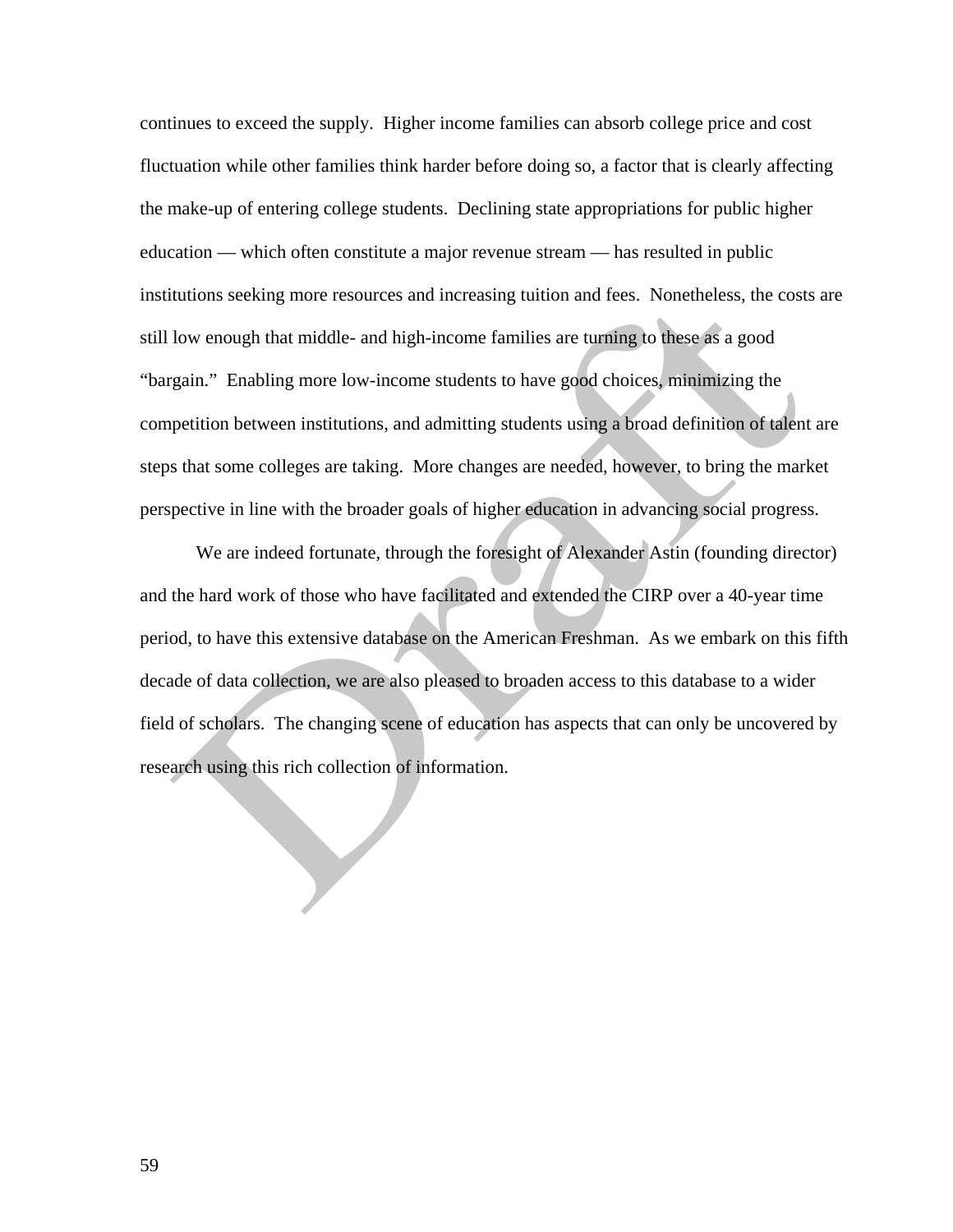#### **REFERENCES**

Allen, W.R., Jayakumar, U.M., Griffin, K.A., Korn, W.S., & Hurtado, S. (2005). Black Undergraduates from Bakke to Grutter: Freshmen Status, Trends, and Prospects, 1971-2004. Los Angeles: Higher Education Research Institute, UCLA.

Association of American Colleges and Universities (AAC&U). (2007). College Learning for the New Global Century: A Report From the National Leadership Council for Liberal Education & America's Promise. Washington, DC.

Astin, A. W. (1977). Four Critical Years. San Francisco: Josey-Bass, Inc.

Astin, A. W. (1993). What Matters in College: Four Critical Years Revisited. San Francisco: Josey-Bass, Inc.

Astin, A.W., Ikeda, E.K., Vogelgesang, L.J., Yee, J.A. (2000). How Service Learning Affects Students. Los Angeles: Higher Education Research Institute, UCLA.

Astin, A.W., Green, K.C., & Korn, W.S. (1987). The American Freshman: Twenty Year Trends. Los Angeles: Higher Education Research Institute, UCLA**.** 

Astin, A.W. & Oseguera, L. (2002). Degree Attainment Rates at American Colleges and Universities. Los Angeles: Higher Education Research Institute, UCLA.

Astin, A.W., & Oseguera, L. (2004). The declining "equity" of American higher education. The Review of Higher Education, 27, 3: 321-341.

Astin, A.W., Oseguera, L., Sax L.J., & Korn, W.S. (2002). The American Freshman: Thirty-Five Year Trends. Los Angeles: Higher Education Research Institute, UCLA.

Astin, A.W., Parrott, S.A., Korn, W.S., & Sax L.J. (1997). The American Freshman: Thirty Year Trends. Los Angeles: Higher Education Research Institute, UCLA

Bastedo, M., & Gumport, P. (2003) Access to what? Mission differentiation and academic stratification in U.S. public higher education, Higher Education, 46, 3: 341-359.

Bettinger, E.P. & Long, B.T. (2005). Addressing the Needs of Under-Prepared Students in Higher Education: Does College Remediation Work? National Bureau of Economic Research, Working Paper W11325. Cambridge, MA: Harvard University.

Boyd, D. (2002). State Spending for Higher Education in the Coming Decade. Report prepared for the National Center for Higher Education Management Systems.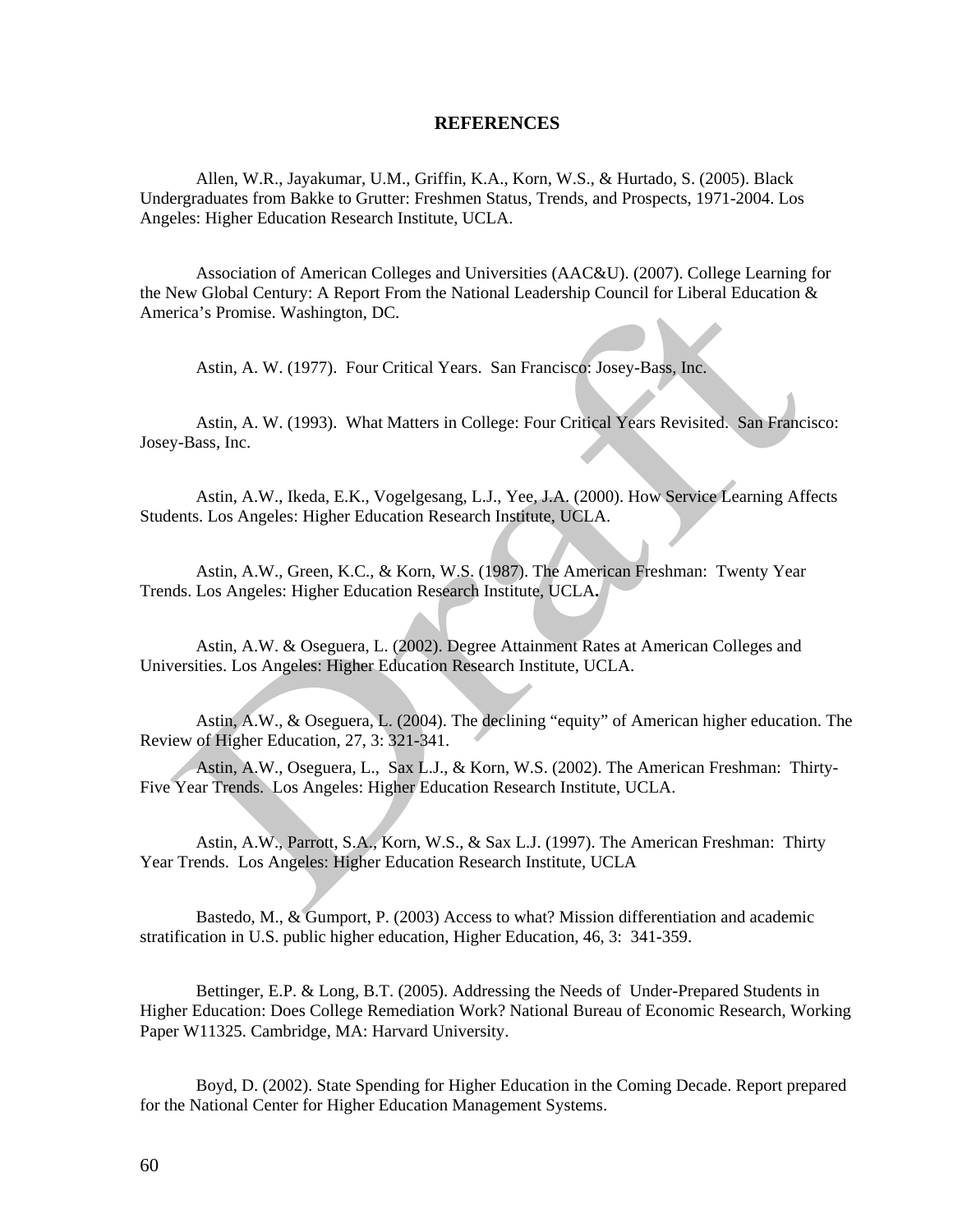Chang, M.J., Denson, N., Saenz, V., & Misa, K. (2005). The educational benefits of sustaining cross-racial interaction among undergraduates. The Journal of Higher Education, 77, 3: 430-455.

College Board (2006). Trends in College Pricing and Financial Aid 2006. Report retrieved from: http://www.collegeboard.com/press/releases/150634.html.

Gurin, P., Dey, E.L., Hurtado, S., & Gurin, G. (2002). Diversity and higher education: Theory and impact on educational outcomes. Harvard Educational Review, 72, 3: 330-336.

Hovey, H.A. (1999). State Spending for Higher Education in the Next Decade: The Battle to Sustain Current Support. Report prepared by State Policy Research, Inc. for the National Center for Public Policy and Higher Education.

Ignash, J.M. (1997). Who should provide postsecondary remedial/developmental education? In J. Ignash (Ed.), New Directions for Community College, No. 100 (pp. 5–20). San Francisco: Jossey-Bass.

Kellogg (2000). Renewing the Covenant Learning, Discovery, and Engagement in a New Age and Different World. http://www.nasulgc.org/publications/Kellogg/Kellogg2000\_covenant.pdf

Keup, J.R. & Stolzenberg, E.B. (2004). Your First College Year Survey: Exploring the Academic and Personal Experiences of First-Year Students. Columbia, SC: University of South Carolina, National Resource Center for the First Year Experience and Students in Transition.

Mazzeo, C. (2002). Stakes for students: Agenda-setting and remedial education. The Review of Higher Education, 26, 1:19-39.

McDonough, P.M., Antonio, A.L., Walpole, A.M., & Perez, L.X. (1998). College rankings: Democratized college knowledge for whom? Research in Higher Education, 39, 5: 513-537.

Mumper, M. (1996). Removing College Price Barriers: What Government Has Done and Why It Hasn't Worked. Albany: State University of New York Press.

National Center for Education Statistics (NCES). (2003). Remedial Education at Degree-Granting Postsecondary Institutions in Fall 2000, NCES 2004-010, by Basmat Parsad and Laurie Lewis. Project Officer: Bernard Greene. Washington, DC: U.S. Government Printing Office.

National Center for Education Statistics (NCES). (2006). The Condition of Education, 2006. U.S. Department of Education. Washington, DC: U.S. Government Printing Office. Retrieved from: http://nces.ed.gov/programs/coe/index.asp.